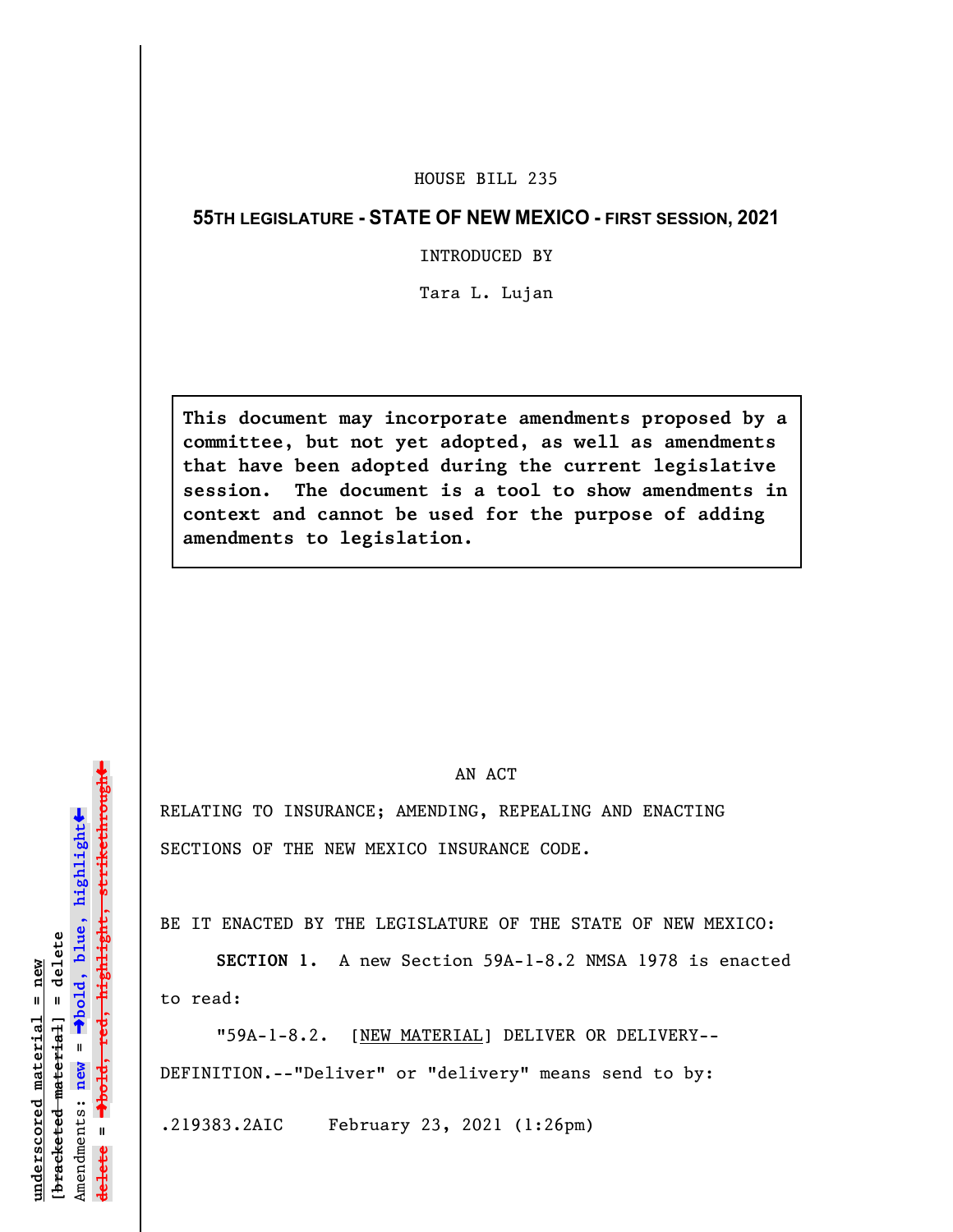A. email and retain an email delivery confirmation; **HCEDC**º**B. electronic transmission through a dedicated two-way communication portal and retain delivery confirmation;**»**HCEDC**

**HCEDC**º**B.**»**HCEDC HCEDC**º**C.**»**HCEDC** fax and retain a fax delivery confirmation;

**HCEDC**º**C.**»**HCEDC HCEDC**º**D.**»**HCEDC** regular mail; or HCEDC→<del>D.←</del>HCEDC HCEDC→E.←HCEDC personal delivery." **SECTION 2.** Section 59A-2-8 NMSA 1978 (being Laws 1984, Chapter 127, Section 26, as amended) is amended to read:

"59A-2-8. GENERAL POWERS AND DUTIES OF SUPERINTENDENT.-- The superintendent shall:

A. organize and manage the office of superintendent of insurance and direct and supervise all its activities;

B. execute the duties imposed upon the superintendent by the Insurance Code;

C. enforce those provisions of the Insurance Code that are administered by the superintendent;

D. have the powers and authority expressly conferred by or reasonably implied from the provisions of the Insurance Code;

E. conduct such examinations and investigations of insurance matters, in addition to those expressly authorized, as the superintendent may deem proper upon reasonable and probable cause to determine whether a person has violated a

.219383.2AIC February 23, 2021 (1:26pm)

 $- 2 -$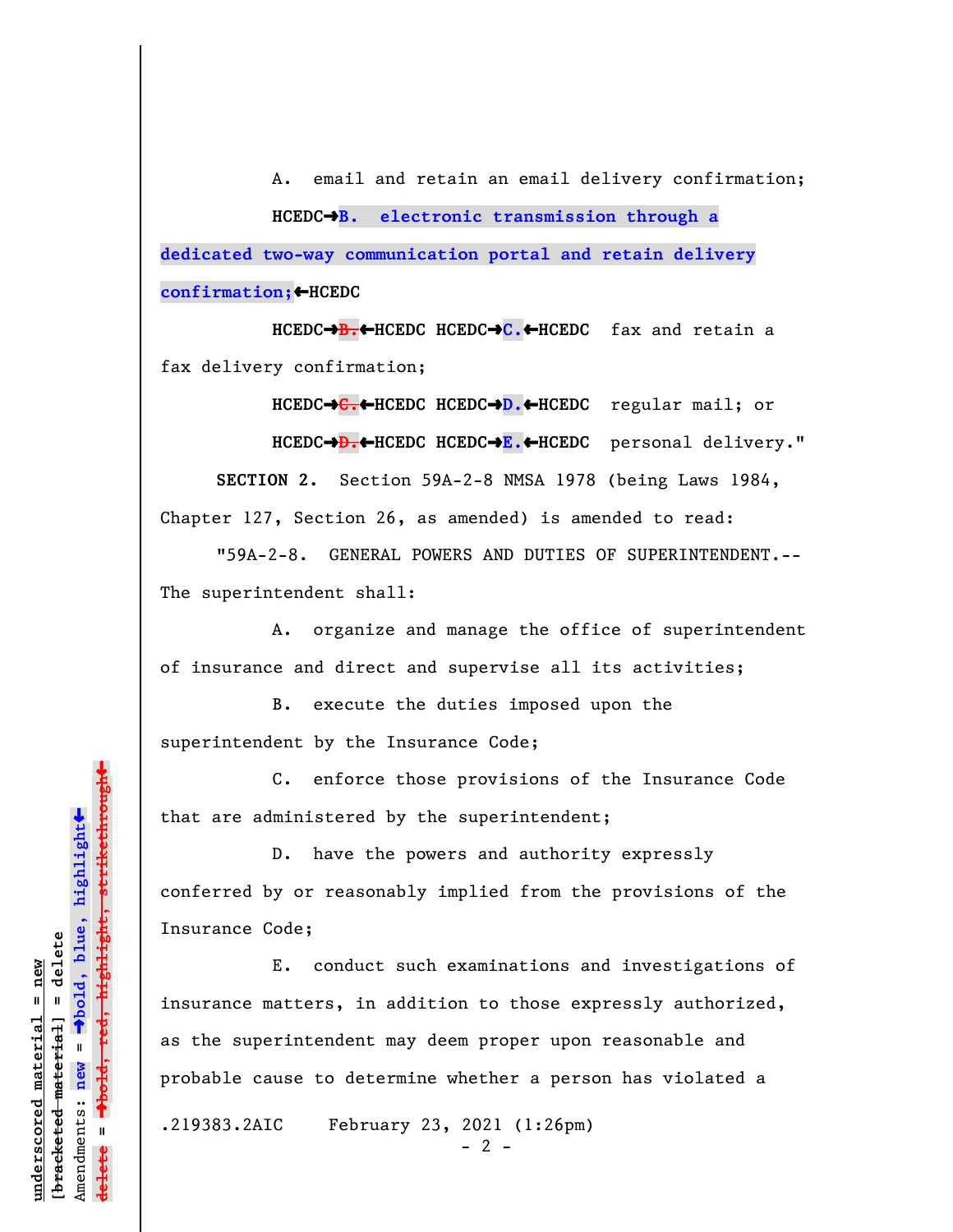provision of the Insurance Code or to secure information useful in the lawful enforcement or administration of the provision;

F. have the power to sue or be sued;

G. have the power to make, enter into and enforce all contracts, agreements and other instruments necessary, convenient or desirable in the exercise of the superintendent's powers and functions and for the purposes of the Insurance Code;

H. prepare an annual budget for the office of superintendent of insurance;

I. have the right to require performance bonds of employees as the superintendent deems necessary pursuant to the Surety Bond Act. The office of superintendent of insurance shall pay the cost of required bonds;

J. comply with the provisions of the Administrative Procedures Act; [and]

K. upon the invocation of a state of emergency under the All Hazard Emergency Management Act or the Public Health Emergency Response Act by the governor, take **HCEDC**º**all**»**HCEDC** such actions necessary to maintain affordable access to insurance and health care and to address other insurance-related needs due to or associated with the emergency. Such authority shall extend through the declared period **HCEDC**º**and for sixty days thereafter unless, after a hearing, the superintendent determines that the actions are**

.219383.2AIC February 23, 2021 (1:26pm)

 $-3 -$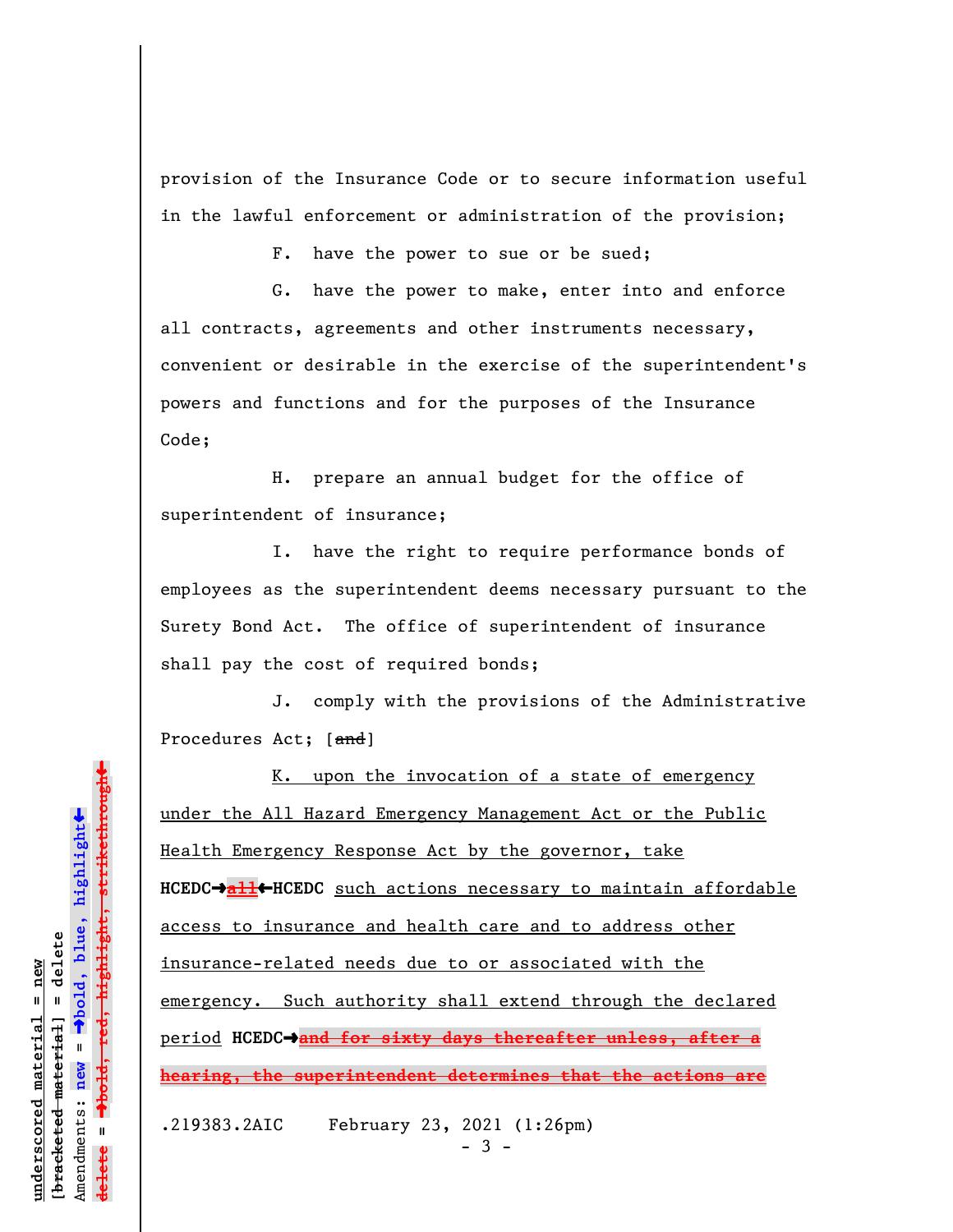**still necessary to respond to the emergency**»**HCEDC** ; and

 $[K-]$  L. have such additional powers and duties as may be provided by other laws of this state."

**SECTION 3.** Section 59A-4-15 NMSA 1978 (being Laws 1984, Chapter 127, Section 59, as amended by Laws 2011, Chapter 127, Section 3 and by Laws 2011, Chapter 144, Section 1) is amended to read:

"59A-4-15. HEARINGS--IN GENERAL.--

A. The superintendent may hold a hearing, without request by others, for any purpose within the scope of the Insurance Code.

B. The superintendent shall hold a hearing:

(1) if required by any other provision of the Insurance Code; or

(2) upon written request for a hearing by a person aggrieved by any act, threatened act or failure of the superintendent to act or by any report, rule or order of the superintendent, other than an order for the holding of a hearing or order on hearing or pursuant to such an order on a hearing of which the person had notice.

C. The request for a hearing shall briefly state the respects in which the applicant is so aggrieved, the relief to be sought and the grounds to be relied upon as basis for relief. The request shall be received by the superintendent no later than thirty days from the date of the act, threatened act

.219383.2AIC February 23, 2021 (1:26pm)

- 4 -

highlight, strikethrough º**bold, red, highlight, strikethrough**  $\ddot{\bullet}$ º**bold, blue, highlight**  $b$ racketed material] = delete **[bracketed material] = delete** inderscored material = new **underscored material = new** Amendments: **new** =  $\mathbf{u}$ Amendments: new **delete =**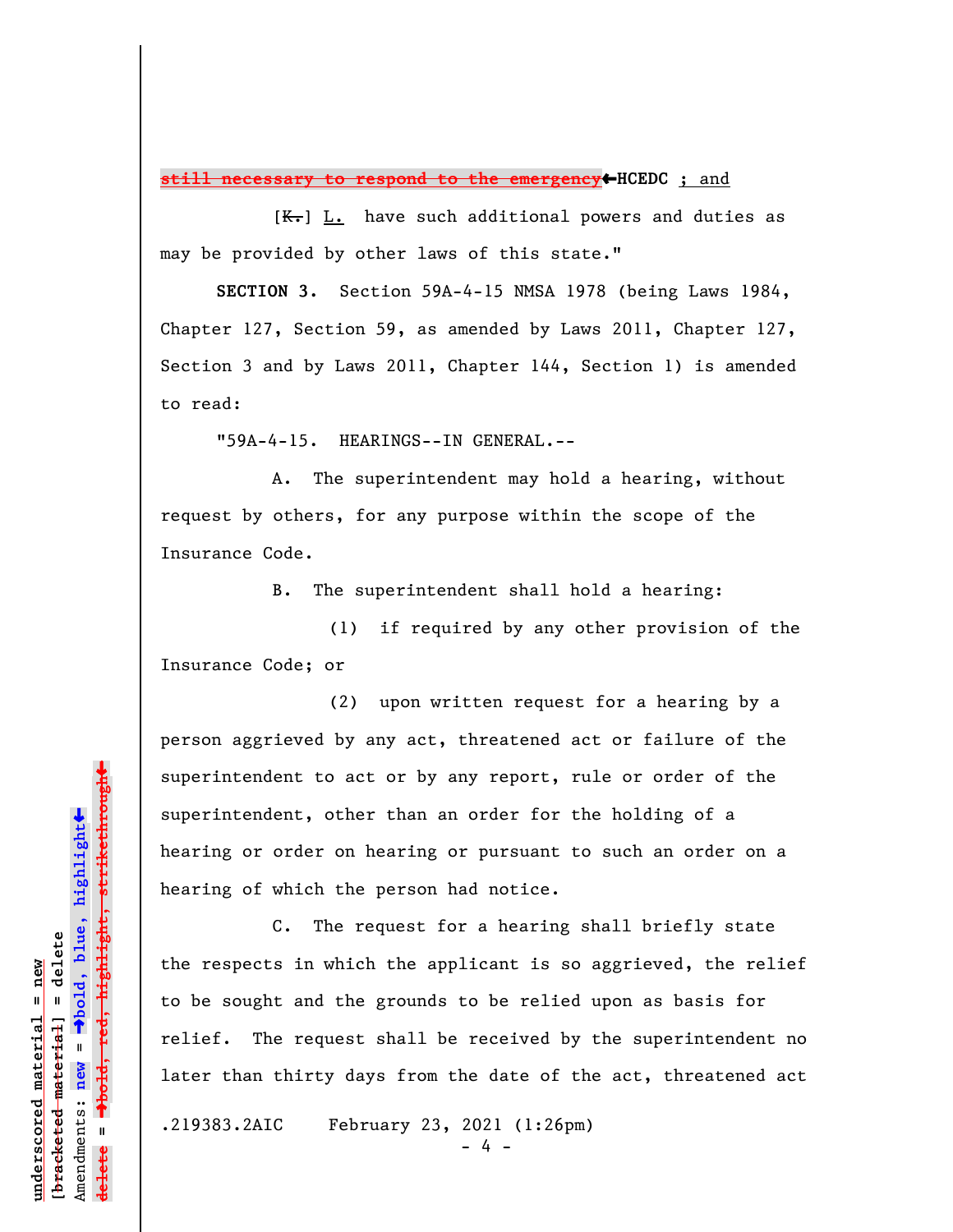or failure of the superintendent to act or the date of the superintendent's report, rule or order.

D. If the superintendent finds that the request is made in good faith, that the applicant would be so aggrieved if the stated grounds are established and that such grounds otherwise justify the hearing, the superintendent shall commence the hearing within thirty days after filing of the request, unless postponed by mutual consent. No postponement shall be later than ninety days after the filing of the request.

E. Pending the hearing and decision, the superintendent may suspend or postpone the effective date of the action as to which the hearing is requested. If upon request the superintendent refuses to grant the suspension or postponement, the person requesting the hearing may apply no later than twenty days from the superintendent's refusal to the district court of Santa Fe county for a stay of the superintendent's action or proposed action pending the hearing and the superintendent's order.

F. Except as otherwise expressly provided, this section does not apply to hearings relative to matters arising under Chapter 59A, Article 17 NMSA 1978.

G. The superintendent may appoint a hearing officer to preside over hearings [on reconsideration of rate filings]. The hearing officer shall provide the superintendent with a

.219383.2AIC February 23, 2021 (1:26pm)

 $-5 -$ 

 $\ddag$ º**bold, red, highlight, strikethrough**  $\ddot{\bullet}$ º**bold, blue, highlight** bracketed material] = delete **[bracketed material] = delete** mderscored material = new **underscored material = new** Amendments: **new** =  $\bar{\mathbf{u}}$ Amendments: new **delete =**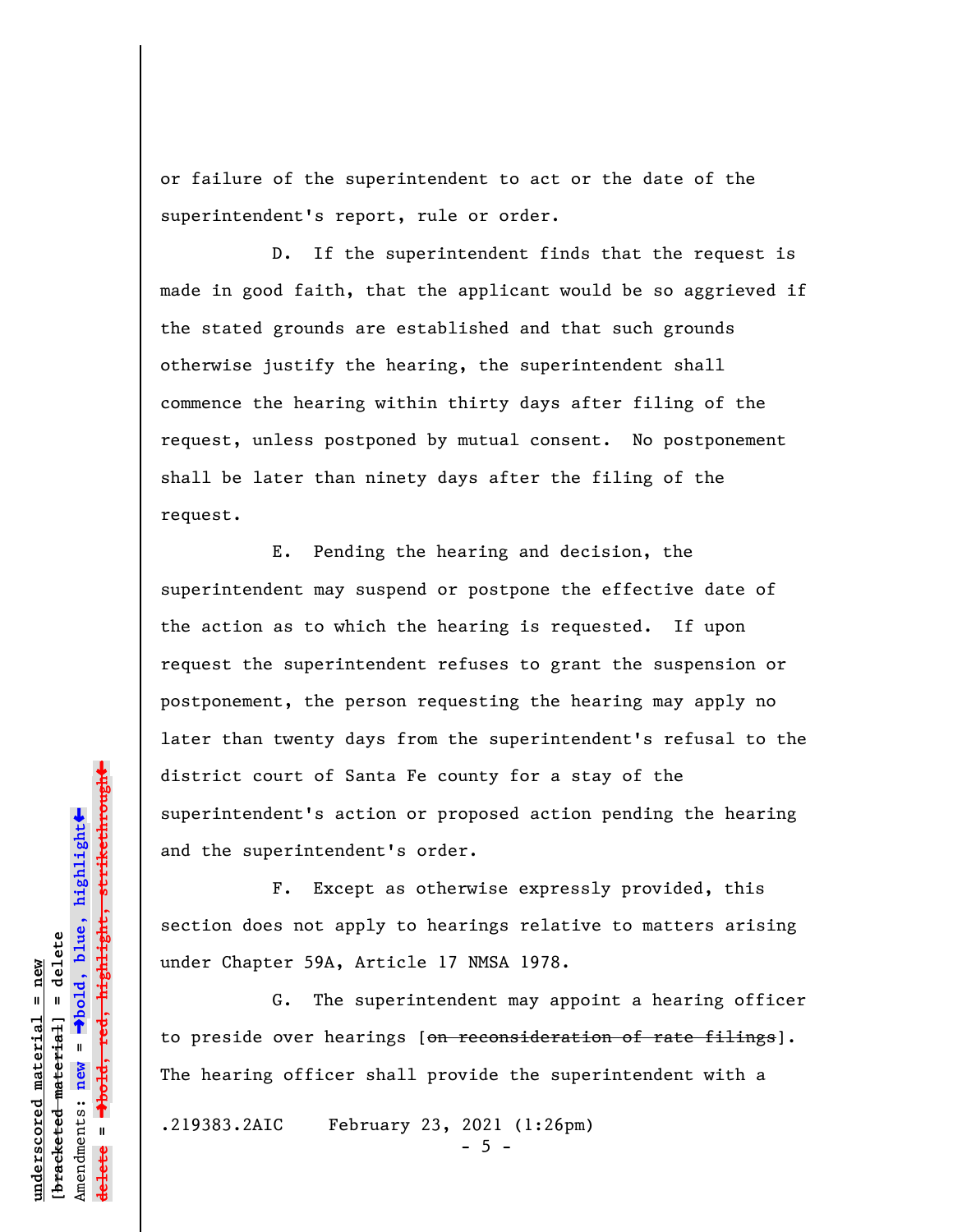recommended decision on the matter assigned to the hearing officer, including findings of fact and conclusions of law."

**SECTION 4.** Section 59A-5-23 NMSA 1978 (being Laws 1984, Chapter 127, Section 90) is amended to read:

"59A-5-23. CONTINUANCE, EXPIRATION, REINSTATEMENT OF CERTIFICATE OF AUTHORITY.--

A. A certificate of authority shall continue in force as long as the insurer is entitled thereto under the Insurance Code, and until suspended or revoked by the superintendent or terminated at the insurer's request, subject, however, to continuance of the certificate by the insurer each year by:

(1) payment on or before March 1 of the continuation fee referred to in Section [101 (fee schedule) of the Insurance Code] 59A-6-1 NMSA 1978;

(2) due filing by the insurer of its annual statement for the next preceding calendar year as required by Section [96 of this article] 59A-5-29 NMSA 1978; and

(3) payment by the insurer when due of premium taxes with respect to the preceding calendar year.

B. If not so continued by the insurer its certificate of authority shall expire at midnight on the date of failure of the insurer to continue it in force, unless earlier revoked as provided in Sections [91 through 93 of this article] 59A-5-24 through 59A-5-26 NMSA 1978.

.219383.2AIC February 23, 2021 (1:26pm)

- 6 -

highlight, strikethrough º**bold, red, highlight, strikethrough**  $\ddot{\bullet}$ º**bold, blue, highlight**  $b$ racketed material] = delete **[bracketed material] = delete** inderscored material = new **underscored material = new** Amendments: **new** =  $\bar{\mathbf{u}}$ Amendments: new **delete =**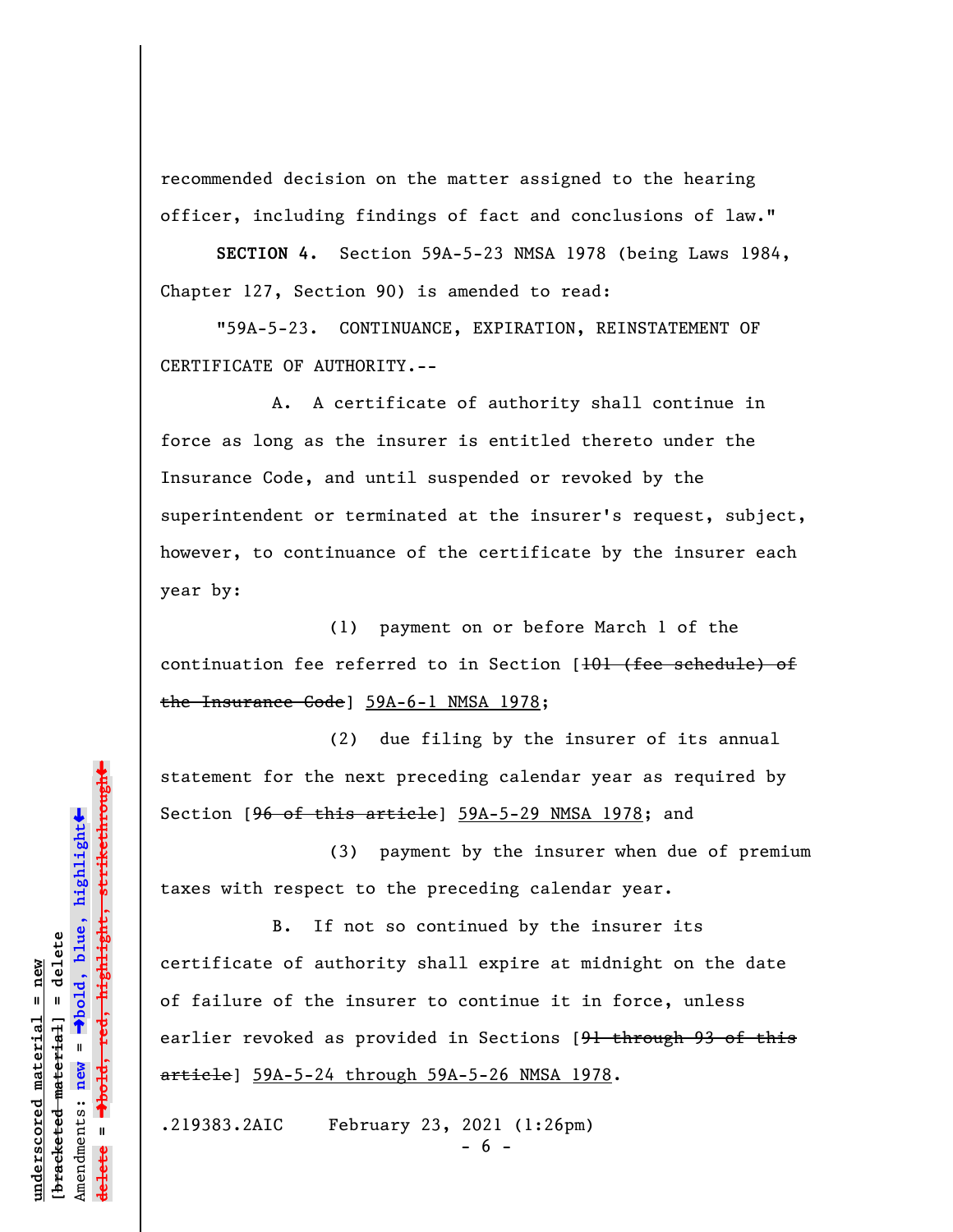C. Upon the insurer's request made within three  $[43]$  months after expiration, the superintendent may reinstate a certificate of authority [which] that the insurer inadvertently permitted to expire, after the insurer has fully cured all its failures [which] that resulted in the expiration, and upon payment by the insurer of the fee for reinstatement specified in Section [<del>101 (fee schedule) of the Insurance Code</del>] 59A-6-1 NMSA 1978. Otherwise the superintendent shall grant the insurer another certificate of authority only after filing an application therefor and meeting all other requirements as for an original certificate of authority in this state.

D. If an insurer allows a certificate of authority issued by the superintendent to expire, the holder of the expired certificate shall remain subject to the provisions of the Insurance Code but is not authorized to transact any insurance business. If the insurer reinstates the expired certificate of authority within three months after expiration, the reinstatement shall relate back to the date of the expiration; provided that this shall not excuse any violation of the Insurance Code that occurred during the intervening period."

**SECTION 5.** Section 59A-5-32 NMSA 1978 (being Laws 1984, Chapter 127, Section 99) is amended to read:

"59A-5-32. SERVING PROCESS--TIME TO PLEAD.--

A. Service of process against an insurer for whom .219383.2AIC February 23, 2021 (1:26pm)

- 7 -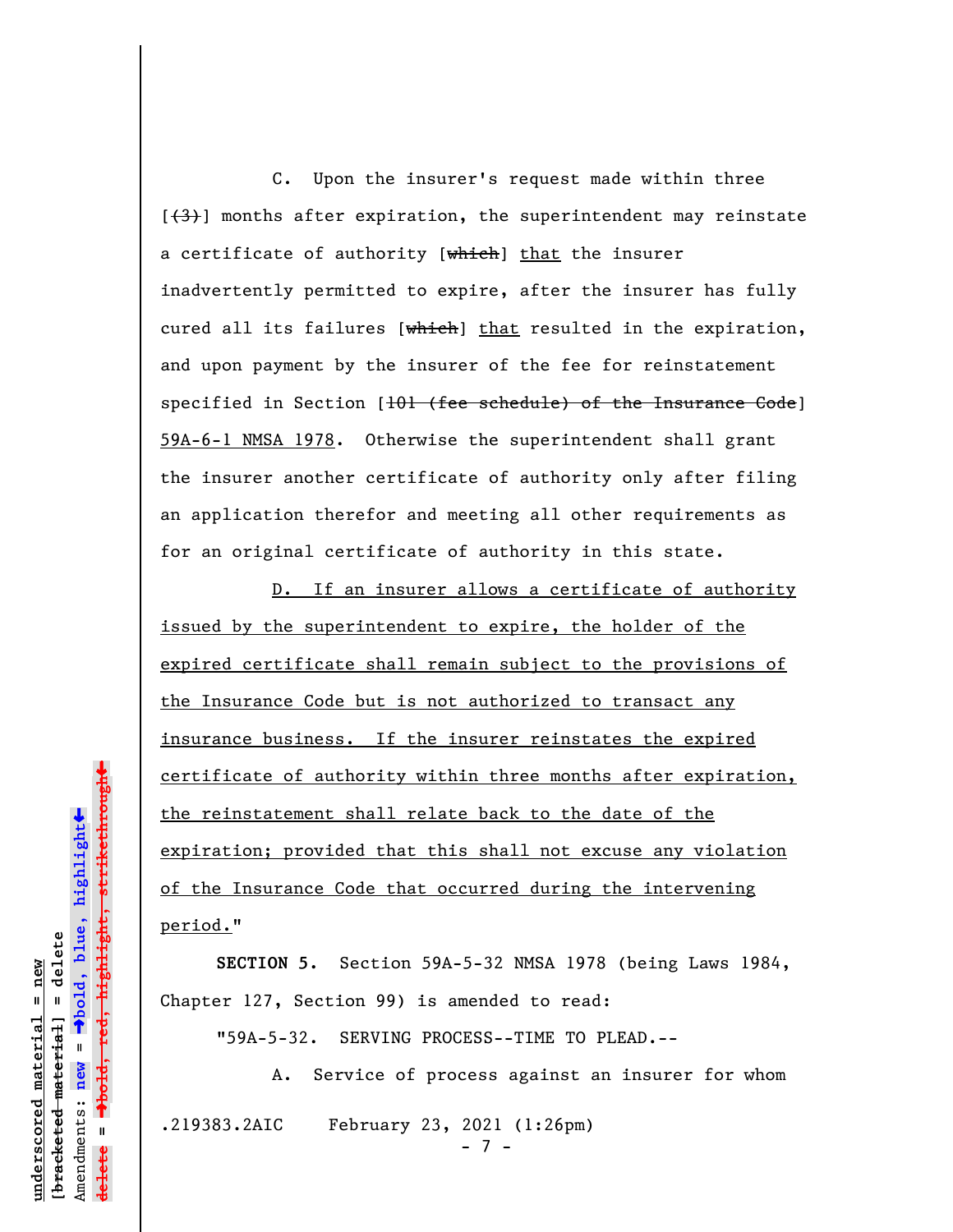the superintendent is attorney shall be made by delivering by email to [and leaving with] the superintendent, [his deputy, or a person in apparent charge of the office during the superintendent's absence, two (2) copies] or the superintendent's designee, an electronic copy of the process together with the fee [therefor] specified in Section [101 (fee schedule) of the Insurance Code] 59A-6-1 NMSA 1978, taxable as costs in the action.

B. Upon such service the superintendent shall [forthwith forward by prepaid registered or certified mail return receipt requested one of the copies of] deliver **HCEDC**º**by email HCEDC** such process showing the date and time of service on the superintendent, to the email **HCEDC**º**or electronic portal**»**HCEDC** address of the person currently designated by the insurer to receive [the copy] such process as provided in Section [<del>98 (appointment of superintendent as process agent) of</del> this article] 59A-5-31 NMSA 1978. Service of process on the insurer shall be complete upon [receipt, or, in the event of refusal to accept, the date of such refusal] such electronic delivery of the process.

C. Process served as provided in this section shall for all purposes constitute valid and binding personal service within this state upon the insurer. If summons is served under this section, the time within which the insurer is required to appear shall be extended an additional ten  $[{+10}$ ) days beyond

.219383.2AIC February 23, 2021 (1:26pm)

- 8 -

 $\ddag$ º**bold, red, highlight, strikethrough**  $\ddot{\bullet}$ º**bold, blue, highlight**  $b$ racketed material] = delete **[bracketed material] = delete** inderscored material = new **underscored material = new** Amendments: **new** =  $\bar{\mathbf{u}}$ Amendments: new **delete =**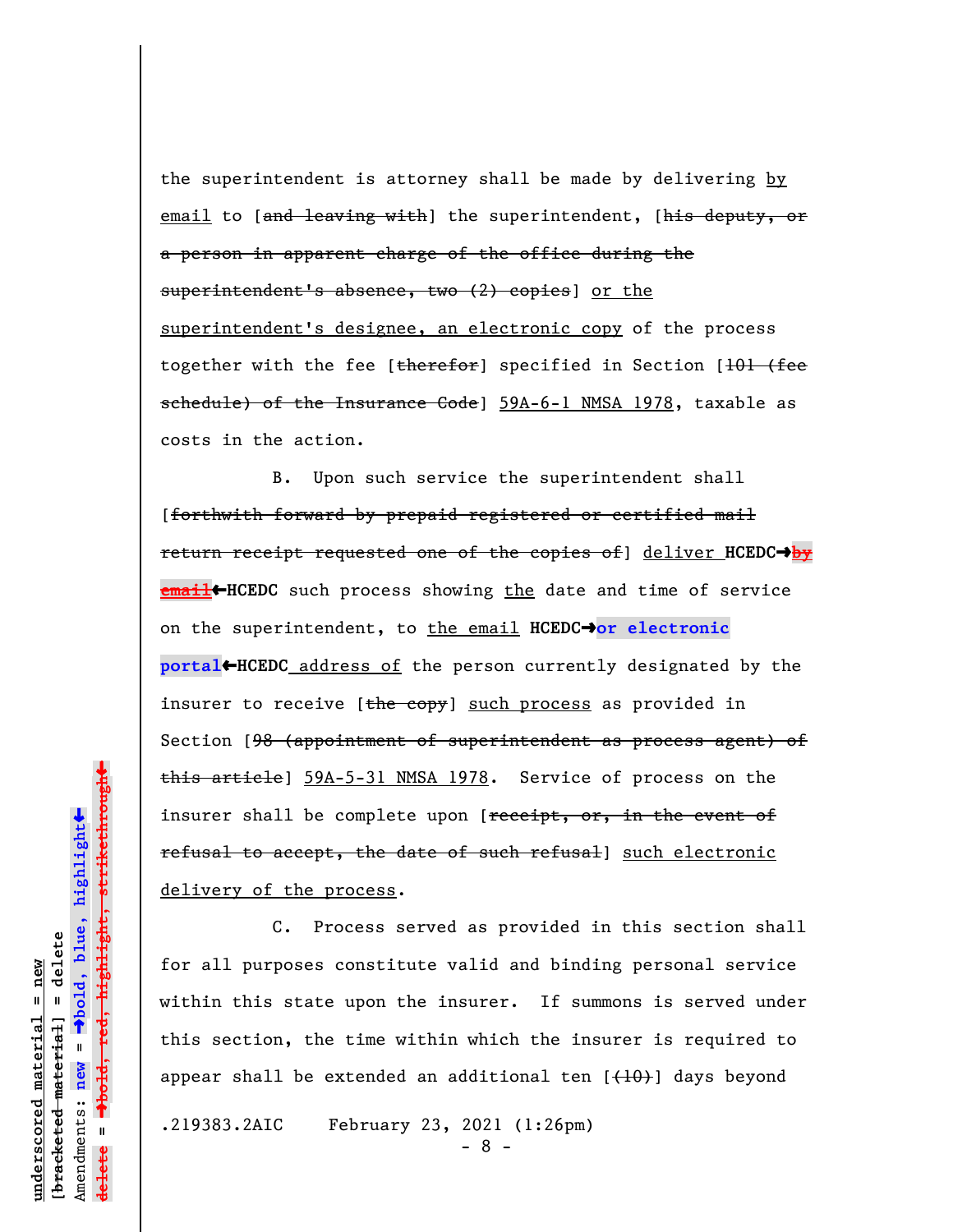that otherwise allowed by New Mexico rules of civil procedure.

D. The superintendent shall keep record of the day and time of service of legal process under this section.

E. If the electronic delivery requirements of this section create a hardship for any person **HCEDC**º**, that person may contact the superintendent or the superintendent's designee regarding an alternative manner of delivery. Process served in accordance with the superintendent's alternative manner of delivery shall for all purposes constitute valid and binding personal service within this state upon the insurer. If summons is served under this subsection, the time within which the insurer is required to appear shall be extended an additional ten days beyond that otherwise allowed by New Mexico rules of civil procedure."**»**HCEDC HCEDC**º**serving an insurer pursuant to this subsection, that person shall deliver to the superintendent or the superintendent's designee two copies of the process together with the fee specified in Section 59A-6-1 NMSA 1978, taxable as costs in the action. Upon such service, the superintendent shall deliver the process to the insurer as** provided in Subsection B of this section."<sup>+</sup>HCEDC

**HCEDC**º**SECTION 6. Section 59A-11-10 NMSA 1978 (being Laws 1984, Chapter 127, Section 189, as amended) is amended to read: "59A-11-10. CONTINUATION, EXPIRATION OF LICENSE.--**

**A. The term of the license shall be perpetual,**

**underscored material = new [bracketed material] = delete**

 $b$ racketed material] = delete inderscored material = new

Amendments: **new** =

Amendments: new =  $\mathbf{u}$ 

**delete =**

lelete

º**bold, blue, highlight**

º**bold, red, highlight, strikethrough**

 $\ddot{\bullet}$ 

 $\ddag$ 

.219383.2AIC February 23, 2021 (1:26pm)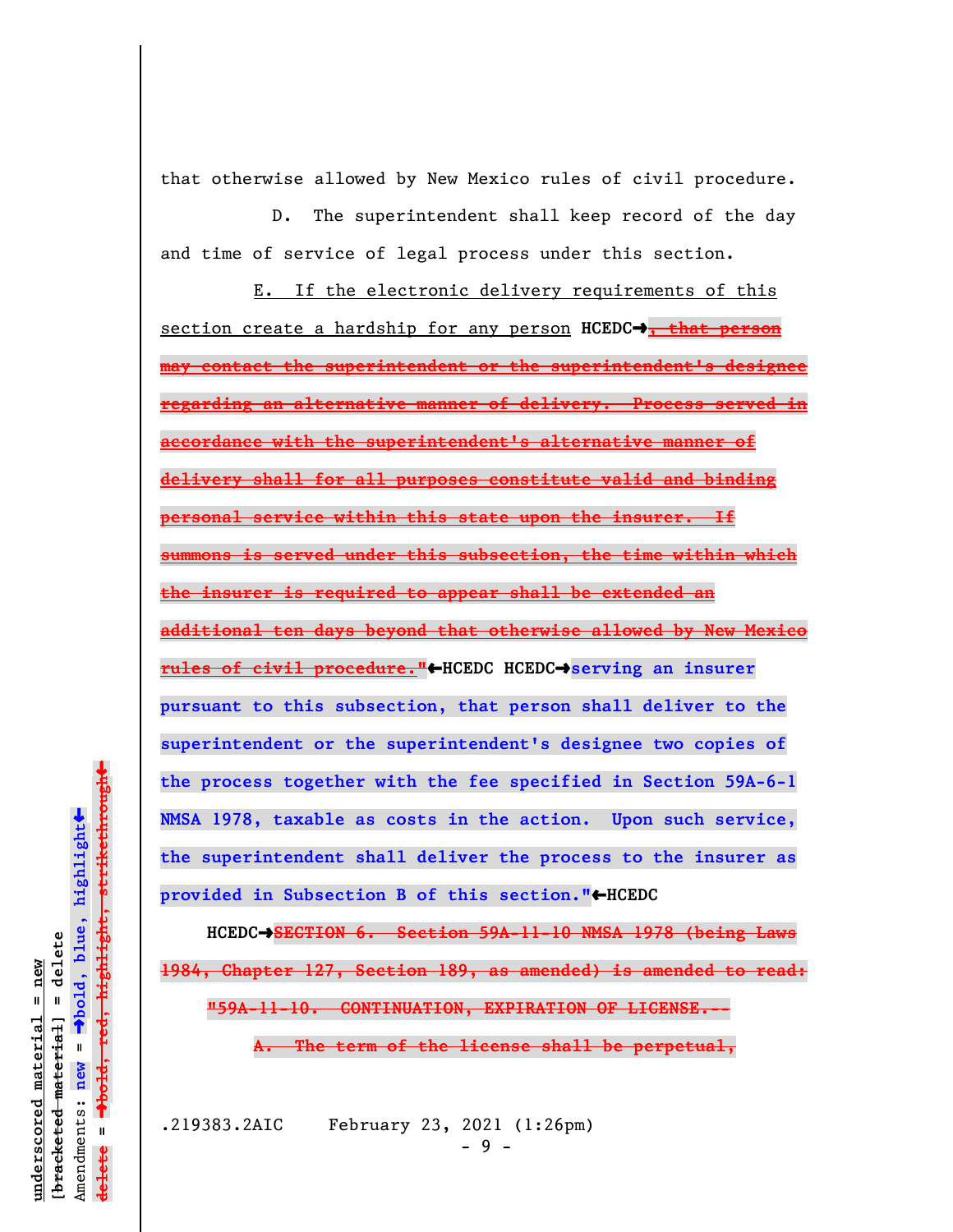**contingent upon payment of fees and completion of any continuing education requirements.**

**B. Individual licenses shall renew and continue on a biennial basis on the last day of the licensee's month of birth. Business entity licenses shall renew and continue on a biennial basis on March 1 of the biennial year; except for those types of business entity licenses that, pursuant to Section 59A-6-1 NMSA 1978, renew and continue on an annual basis, in which case those licenses shall renew and continue on March 1 of every year. Business entity affiliations shall renew and continue on an annual basis on March 1 of every year.**

**C. Any license referred to in this section that is not so continued shall be deemed to have terminated as of midnight on the last day of the licensee's month of birth if an individual license and as of midnight of March 1 if a business entity license; except that the superintendent may effectuate a request for continuation received within thirty days thereafter if accompanied by a continuation fee equal to one hundred fifty percent of the continuation fee otherwise required.**

**D. If the superintendent has reason to believe that the competence of any licensee, or individual designated to exercise license powers, is questionable, the superintendent may require as condition of continuation of the license or license powers that the licensee or individual take and pass a**

.219383.2AIC February 23, 2021 (1:26pm)  $- 10 -$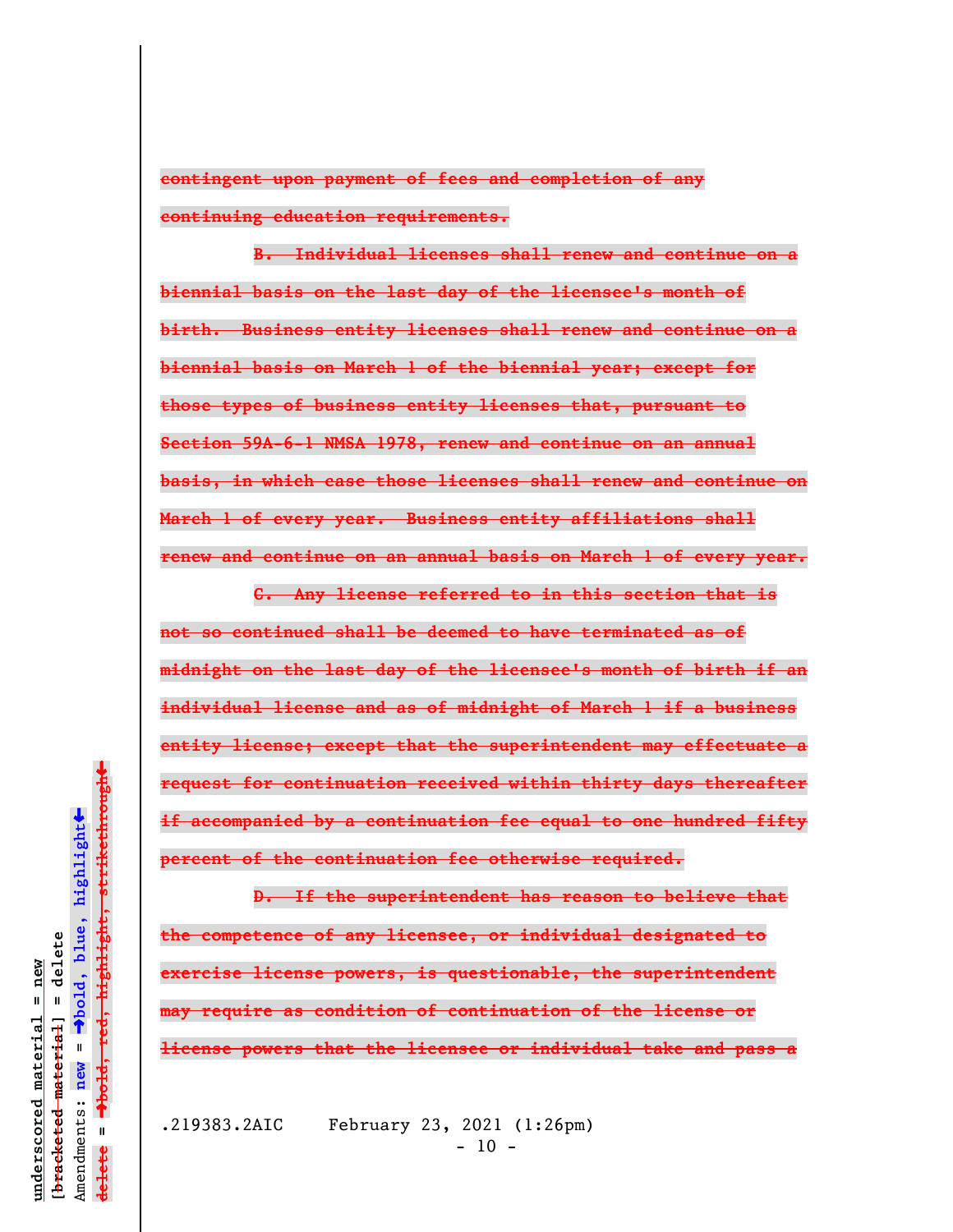**written examination as required under the Insurance Code of new individual applicants for the same license.**

**E. [This section shall not apply as to temporary licenses, which shall be for such duration and subject to extension as provided in the respective sections of the Insurance Code by which such licenses are authorized.] An insurance producer who allows the insurance producer's license to lapse may, within twelve months from the due date of the license renewal fee, reinstate the license without being required to pass a written examination; provided that the office of superintendent of insurance shall require a criminal history background investigation of the applicant by means of fingerprint checks in accordance with Subsections E and F of Section 59A-11-2 NMSA 1978 and shall assess a penalty in the amount of double the unpaid renewal fee for any renewal fee received after its due date.**

**F. All licenses and appointments of an insurer or other principal that ceases to be authorized to transact business in this state shall automatically terminate without notice as of date of such cessation.**

**G. A license shall terminate upon death of the licensee, if an individual, or dissolution, if a corporation, or change in partners, if a partnership; provided that, in the case of a partnership, the license may be continued for a**

.219383.2AIC February 23, 2021 (1:26pm) - 11 -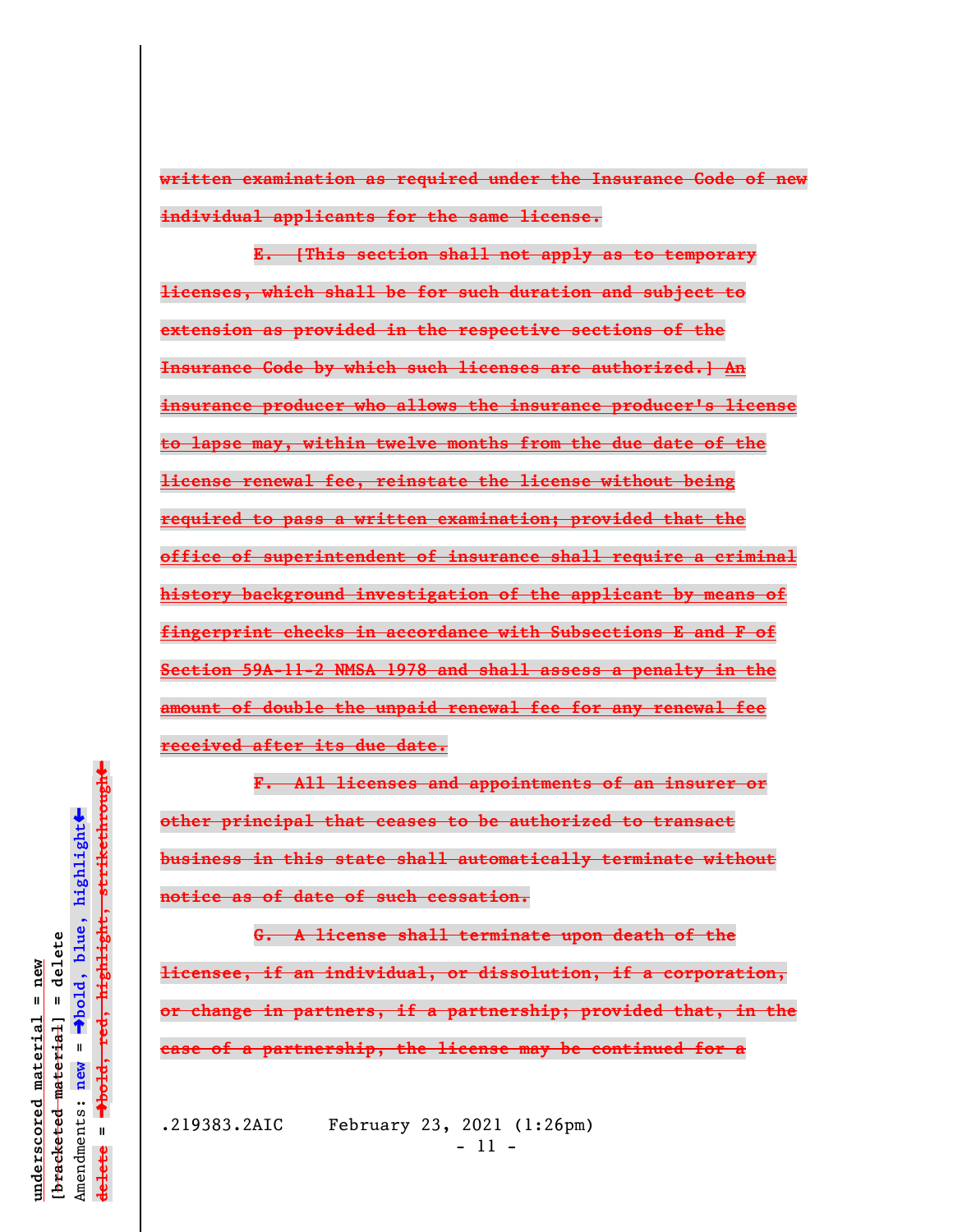**reasonable period while application for new license is being** made or pending, as provided by rule."<HCEDC

**SECTION HCEDC**º**7.**»**HCEDC HCEDC**º**6.**»**HCEDC** Section 59A-12-2 NMSA 1978 (being Laws 2016, Chapter 89, Section 26) is amended to read:

"59A-12-2. DEFINITIONS.--As used in Chapter 59A, Article 12 NMSA 1978:

A. "affiliate" means a person that controls, is controlled by or is under common control with the insurance producer;

B. "business entity" means a corporation, association, partnership, limited liability company, limited liability partnership or other legal entity;

C. "home state" means the District of Columbia and any state or territory of the United States in which an insurance producer maintains the insurance producer's principal place of residence or principal place of business and is licensed to act as an insurance producer;

D. "insurance" means any of the lines of authority in Chapter 59A, Article 7 NMSA 1978;

E. "insurance producer" means a person required to be licensed under the laws of this state to sell, solicit or negotiate insurance;

F. "insurer" means every person engaged as principal and as indemnitor, surety or contractor in the business of .219383.2AIC February 23, 2021 (1:26pm)  $- 12 -$ 

º**bold, red, highlight, strikethrough**  $\ddot{\bullet}$ º**bold, blue, highlight**  $b$ racketed material] = delete **[bracketed material] = delete** inderscored material = new **underscored material = new** Amendments: **new** =  $\mathbf{u}$ Amendments: new **delete =**

 $\ddag$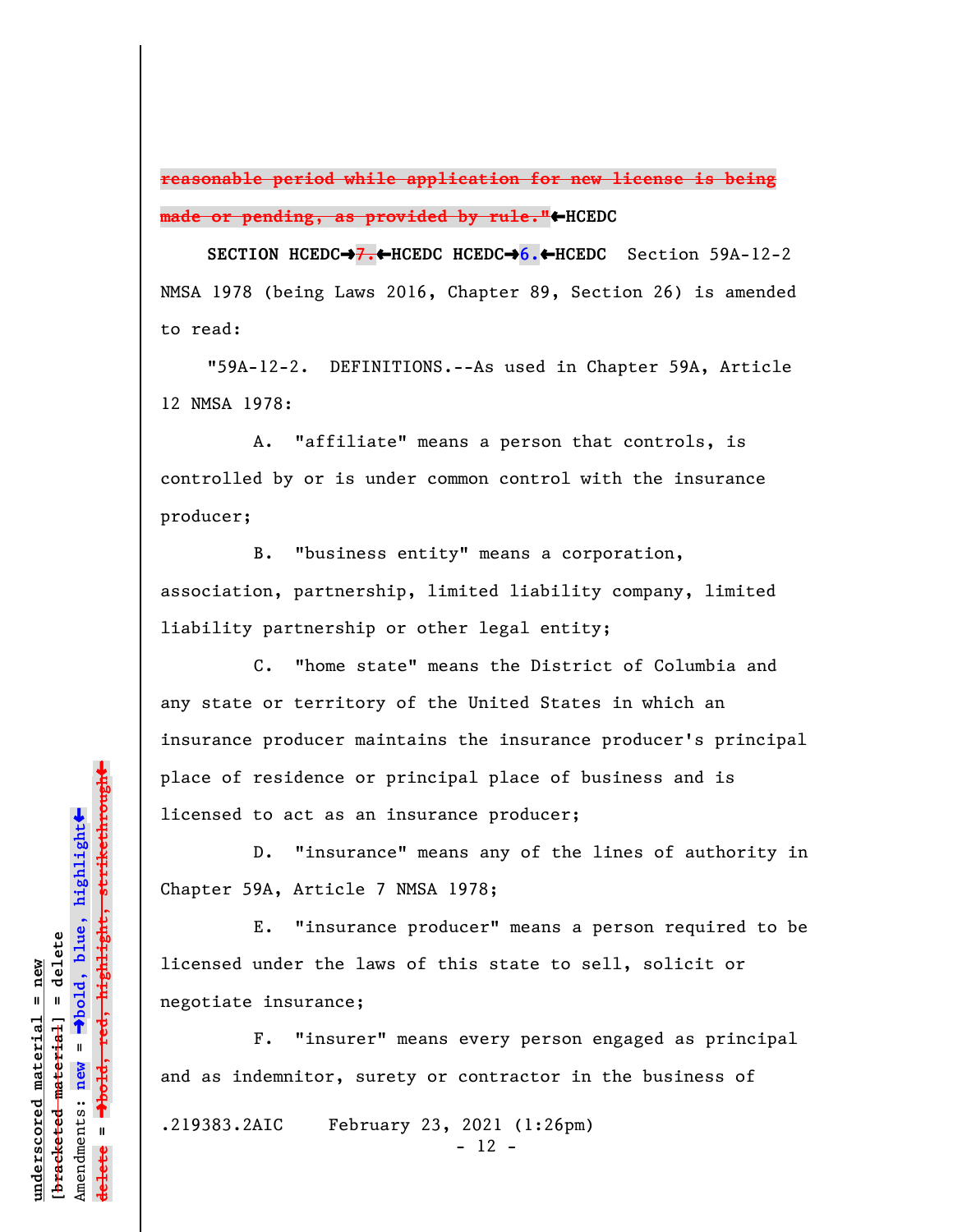entering into contracts of insurance;

G. "license" means a document issued by the superintendent authorizing a person to act as an insurance producer for the lines of authority specified in the document. The license itself does not create any authority, actual, apparent or inherent, in the holder to represent or commit an insurance carrier;

H. "limited line credit insurance" includes credit life, credit disability, credit property, credit unemployment, involuntary unemployment, mortgage life, mortgage guaranty, mortgage disability, guaranteed automobile protection insurance and any other form of insurance offered in connection with an extension of credit that is limited to partially or wholly extinguishing that credit obligation;

I. "limited line credit insurance producer" means a person who sells, solicits or negotiates one or more forms of limited line credit insurance coverage to individuals through a master, corporate, group or individual policy;

J. "limited lines insurance" means those lines of insurance referred to in Section 59A-12-18 NMSA 1978 or any other line of insurance that the superintendent deems necessary to recognize for the purposes of complying with Subsection E of Section [23 of this 2016 act] 59A-11-24 NMSA 1978;

K. "limited lines producer" means a person authorized by the superintendent to sell, solicit or negotiate limited

.219383.2AIC February 23, 2021 (1:26pm)

 $- 13 -$ 

 $\ddag$ º**bold, red, highlight, strikethrough**  $\ddot{\bullet}$ º**bold, blue, highlight** bracketed material] = delete **[bracketed material] = delete** inderscored material = new **underscored material = new** Amendments: **new** =  $\bar{\mathbf{u}}$ Amendments: new **delete =**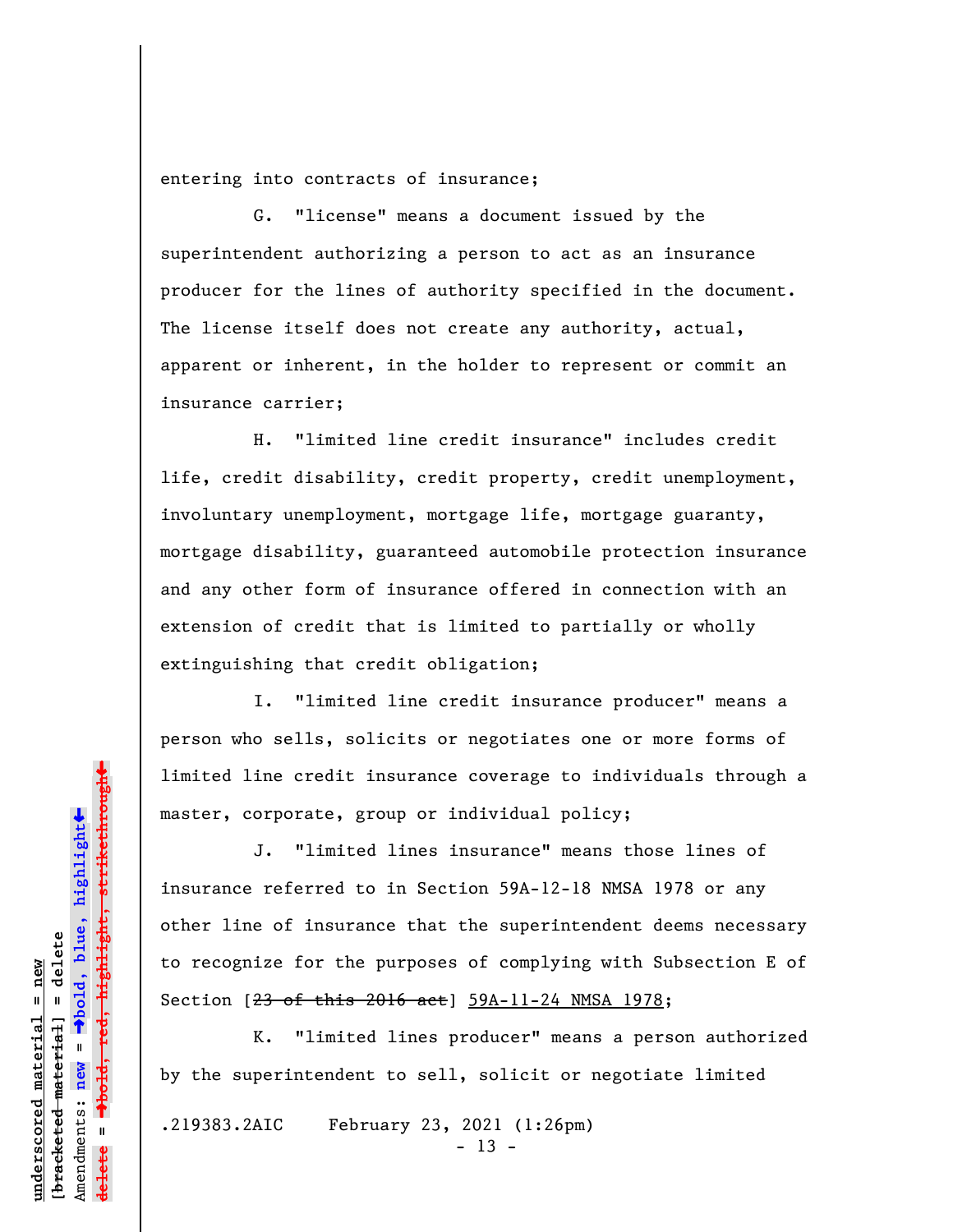lines insurance;

L. "negotiate" means the act of conferring directly with or offering advice directly to a purchaser or prospective purchaser of a particular contract of insurance concerning any of the substantive benefits, terms or conditions of the contract; provided that the person engaged in that act either sells insurance or obtains insurance from insurers for purchasers;

M. "personal lines insurance producer" means a general lines producer who is limited to transacting business related to property and casualty insurance sold to individuals and families for noncommercial purposes;

N. "reinstatement" means reestablishment of a licensee's authority to transact insurance after a lapse of that authority that restores the licensee's authority to the same scope and condition that pertained to that authority before the lapse;

[M.] O. "sell" means to exchange a contract of insurance by any means, for money or its equivalent, on behalf of an insurer;

 $[N<sub>1</sub>]$   $P.$  "solicit" means attempting to sell insurance or asking or urging a person to apply for a particular kind of insurance from a particular insurer;

 $[0, 0]$   $[0, 0]$  "terminate" means to cancel the relationship between an insurance producer and the insurer or to terminate

.219383.2AIC February 23, 2021 (1:26pm)

 $- 14 -$ 

 $\ddag$ º**bold, red, highlight, strikethrough**  $\ddot{\bullet}$ º**bold, blue, highlight** bracketed material] = delete **[bracketed material] = delete** inderscored material = new **underscored material = new** Amendments: new = Amendments: **new** = **delete =**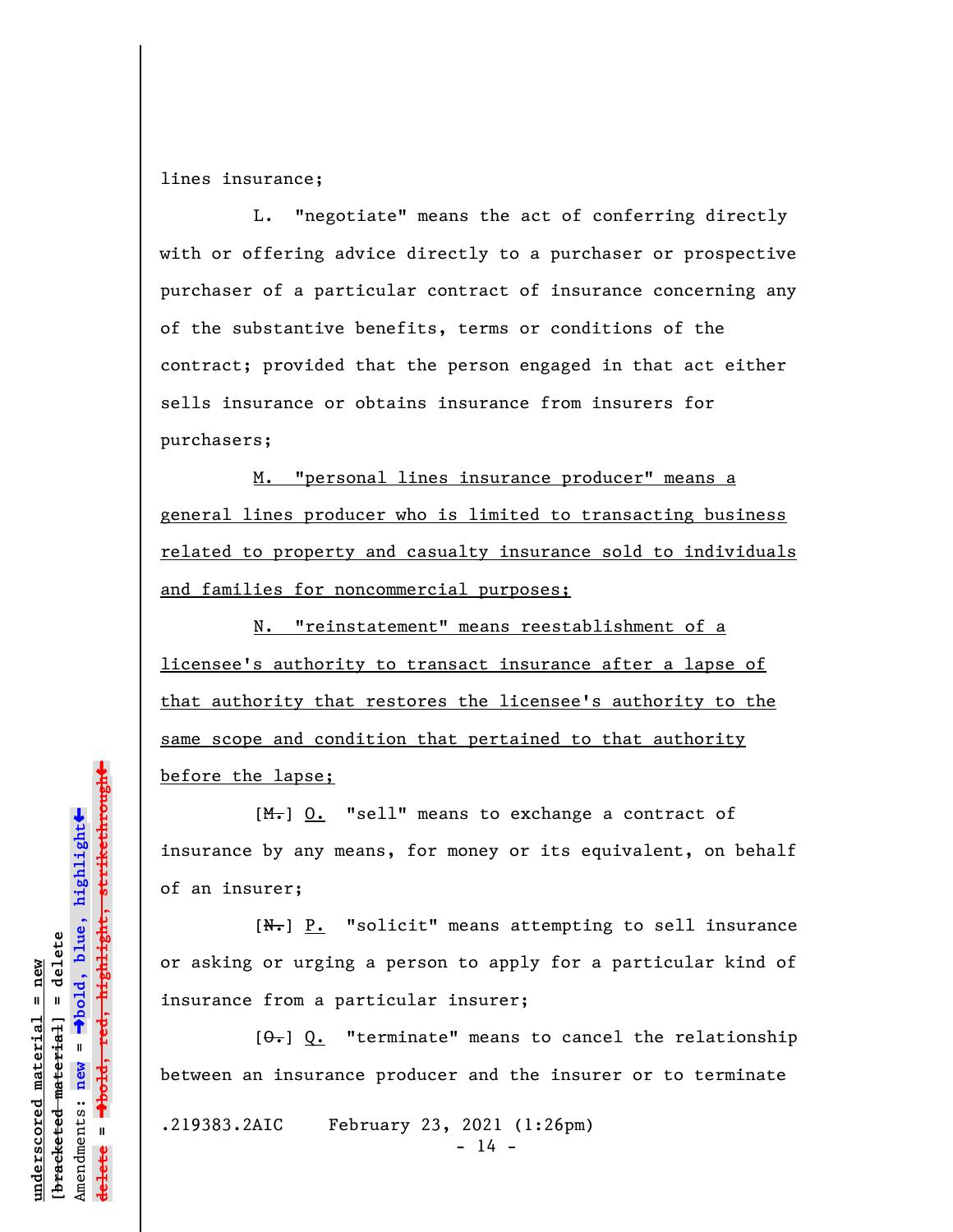an insurance producer's authority to transact insurance;

 $[P_{\bullet}]$  R. "uniform application" means the current version of the national association of insurance commissioners uniform application for resident and nonresident insurance producer licensing; and

 $[Q_{\tau}]$  S. "uniform business entity application" means the current version of the national association of insurance commissioners uniform business entity application for resident and nonresident business entities."

**SECTION HCEDC**º**8.**»**HCEDC HCEDC**º**7.**»**HCEDC** Section 59A-12-3 NMSA 1978 (being Laws 1984, Chapter 127, Section 203, as amended) is amended to read:

"59A-12-3. "BROKER" [AND "SERVICE REPRESENTATIVE"] DEFINED.--For the purpose of the Insurance Code  $[A, .]$ , a "broker" is a type of insurance producer who, not being an agent of the insurer, as an independent contractor and on behalf of the insured solicits, negotiates or procures insurance or annuity contracts or renewal or continuation thereof for insureds or prospective insureds other than the broker. "Broker" does not include a surplus line broker, as defined in Chapter 59A, Article 14 NMSA 1978 [and

B. "Service representative" means an individual, regularly employed on salary by an insurer, group of insurers or managing general agent, who assists insurance producers in soliciting, negotiating and effectuating insurance for such

.219383.2AIC February 23, 2021 (1:26pm)  $- 15 -$ 

º**bold, red, highlight, strikethrough**  $\ddot{\bullet}$ º**bold, blue, highlight** bracketed material] = delete **[bracketed material] = delete** inderscored material = new **underscored material = new** Amendments: **new** =  $\bar{\mathbf{u}}$ Amendments: new **delete =**

 $\ddag$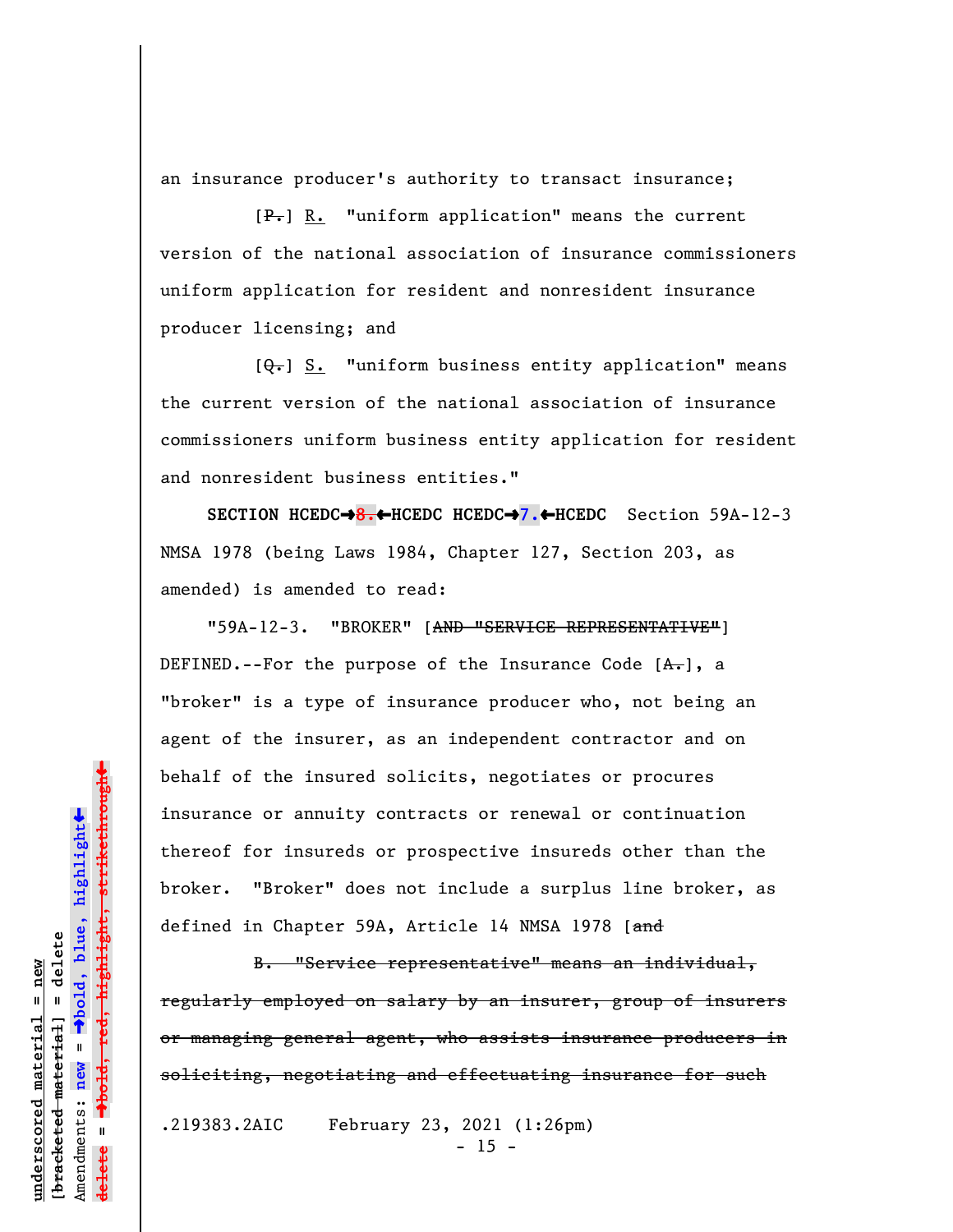insurer, group or managing general agent and, in conduct of their business, receives no part of the commission on insurance written. A service representative is not required to be licensed, nor shall the service representative independently solicit or negotiate insurance or annuity contracts]."

**SECTION HCEDC**º**9.**»**HCEDC HCEDC**º**8.**»**HCEDC** Section 59A-12-16 NMSA 1978 (being Laws 1984, Chapter 127, Section 217, as amended) is amended to read:

"59A-12-16. EXAMINATION FOR LICENSE.--

A. A resident individual applying for an insurance producer license shall, prior to issuance of license, personally take and pass a written examination. The examination shall test the knowledge of the individual concerning the lines of authority for which application is made, the duties and responsibilities of an insurance producer and the insurance laws and rules of this state. Examinations required by this section shall be developed and conducted under rules prescribed by the superintendent.

B. The superintendent may contract with an outside testing service for administering examinations and collecting the nonrefundable fee set forth in Section 59A-6-1 NMSA 1978.

C. Each individual applying for an examination shall remit a nonrefundable fee as prescribed by the superintendent as set forth in Section 59A-6-1 NMSA 1978.

D. An individual who fails to appear for the .219383.2AIC February 23, 2021 (1:26pm)

 $- 16 -$ 

bold, red, highlight, strikethrough º**bold, red, highlight, strikethrough**  $\ddot{\bullet}$ º**bold, blue, highlight** bracketed material] = delete **[bracketed material] = delete** inderscored material = new **underscored material = new** Amendments: **new** =  $\bar{\mathbf{u}}$ Amendments: new **delete =**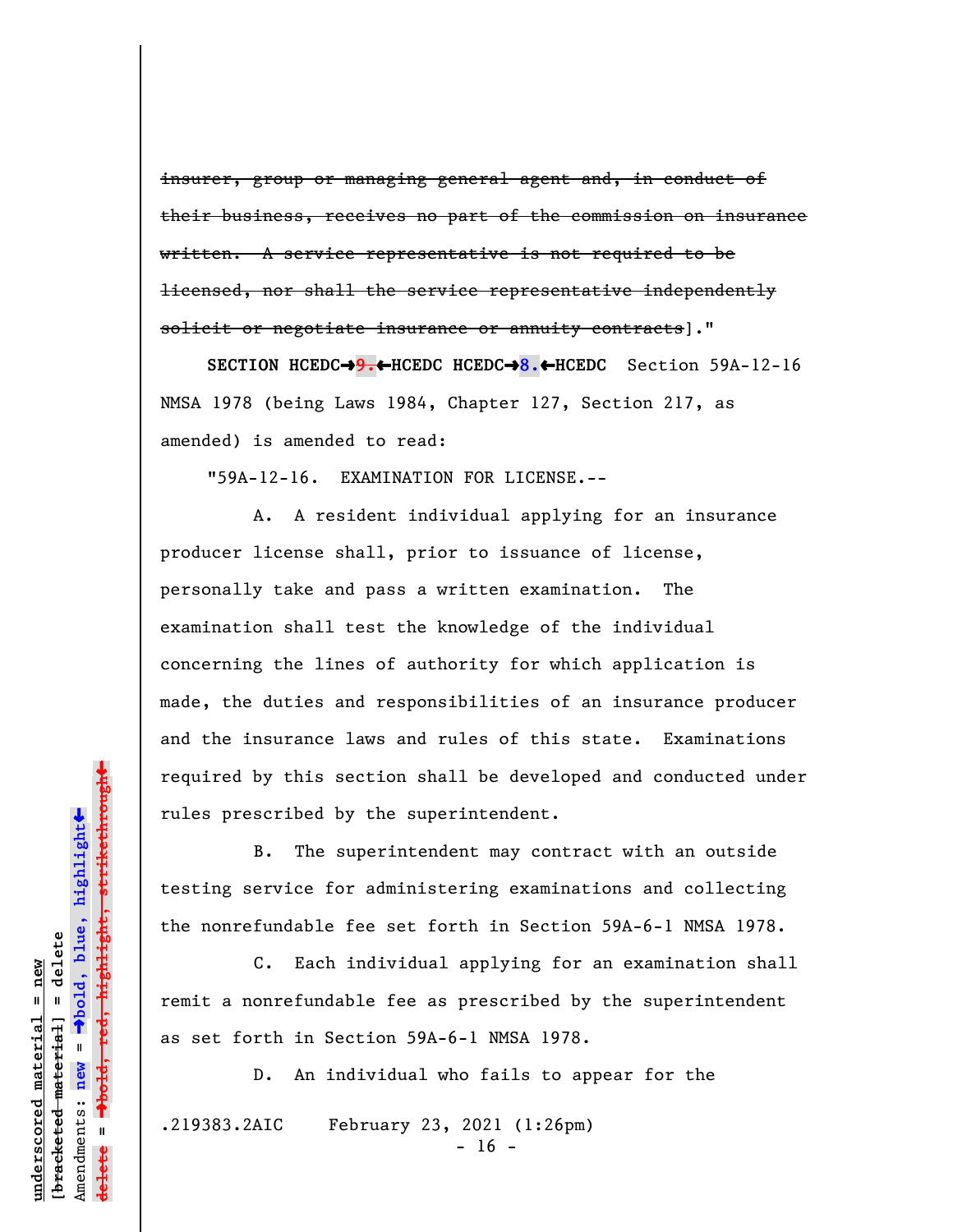examination as scheduled or fails to pass the examination shall reapply for an examination and remit all required fees and forms before being rescheduled for another examination.

E. No examination shall be required:

(1) for renewal or continuance of an existing license, except as provided in Subsection D of Section 59A-11-10 NMSA 1978;

(2) of an applicant for limited license as provided in Section 59A-12-18 NMSA 1978;

(3) of applicants with respect to life and annuities or accident and health insurances who hold the chartered life underwriter designation by the American college of financial services;

(4) of applicants with respect to property and casualty insurance who hold the designation of chartered property and casualty underwriter designation by the American institute for chartered property casualty underwriters;

(5) of applicants for temporary license as provided for in Section 59A-12-19 NMSA 1978;

(6) of an applicant for a license covering the same kind or kinds of insurance as to which licensed in this state under a similar license within [five years] one year preceding date of application for the new license, unless the previous license was suspended, revoked or continuation thereof refused by the superintendent;

.219383.2AIC February 23, 2021 (1:26pm) - 17 -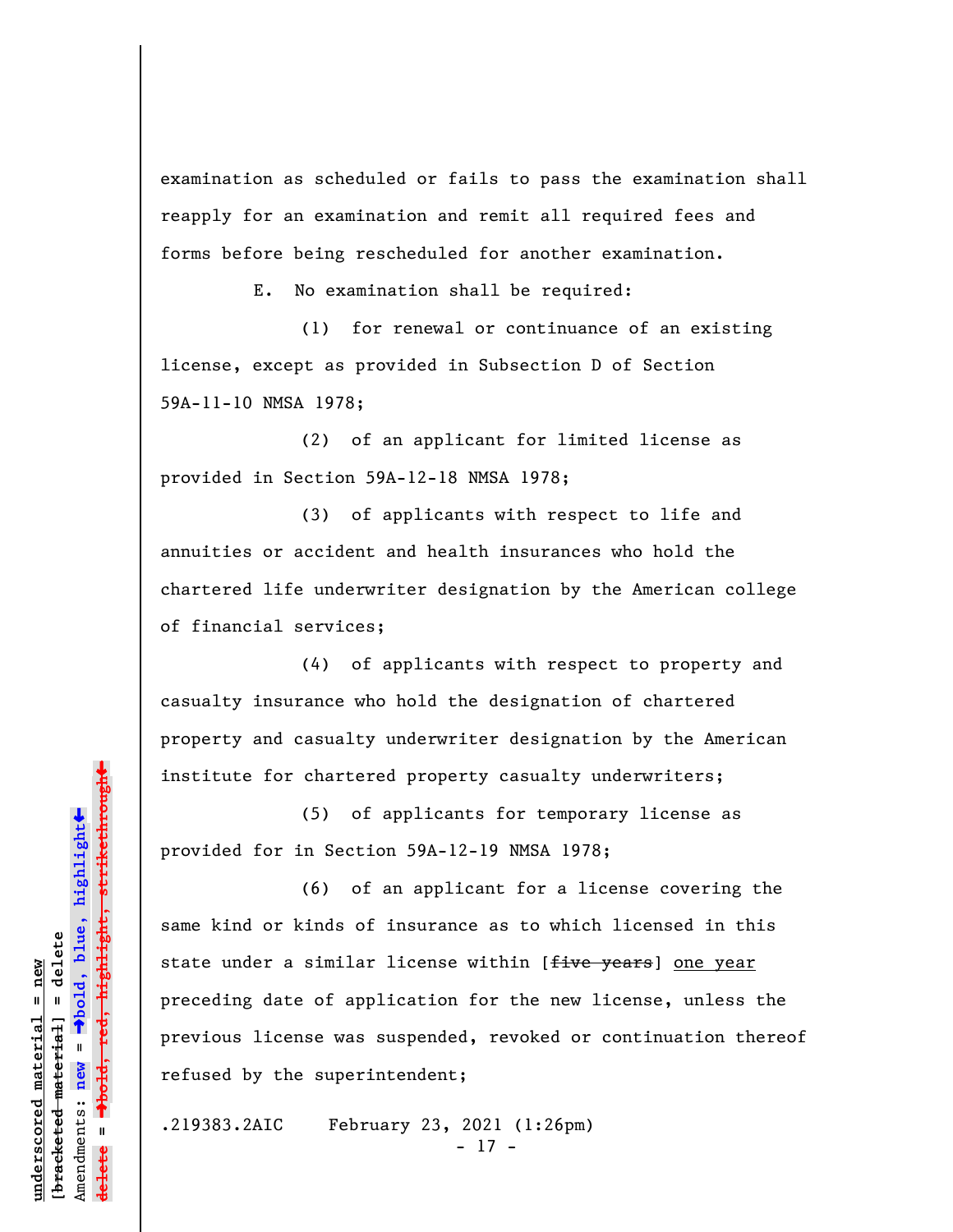(7) of an applicant for insurance producer license, if the applicant took and passed a similar examination in a state in which already licensed, subject to Section 59A-5-33 NMSA 1978; or

(8) of an applicant for self-service storage insurance producer license.

F. An individual who applies for an insurance producer license in this state who was previously licensed for the same lines of authority in another state shall not be required to take an examination. This exemption is only available if the person is currently licensed in that state or if the application is received within ninety days of the cancellation of the applicant's previous license and if the prior state issues a certification that, at the time of cancellation, the applicant was in good standing in that state or the state's insurance producer database records, maintained by the national association of insurance commissioners, its affiliates or subsidiaries, indicate that the insurance producer is or was licensed in good standing for the line of authority requested.

G. A person licensed as an insurance producer in another state who moves to this state shall apply within ninety days of establishing legal residence to become a resident insurance producer. No examination shall be required of that person to obtain any line of authority previously held in the

.219383.2AIC February 23, 2021 (1:26pm)

- 18 -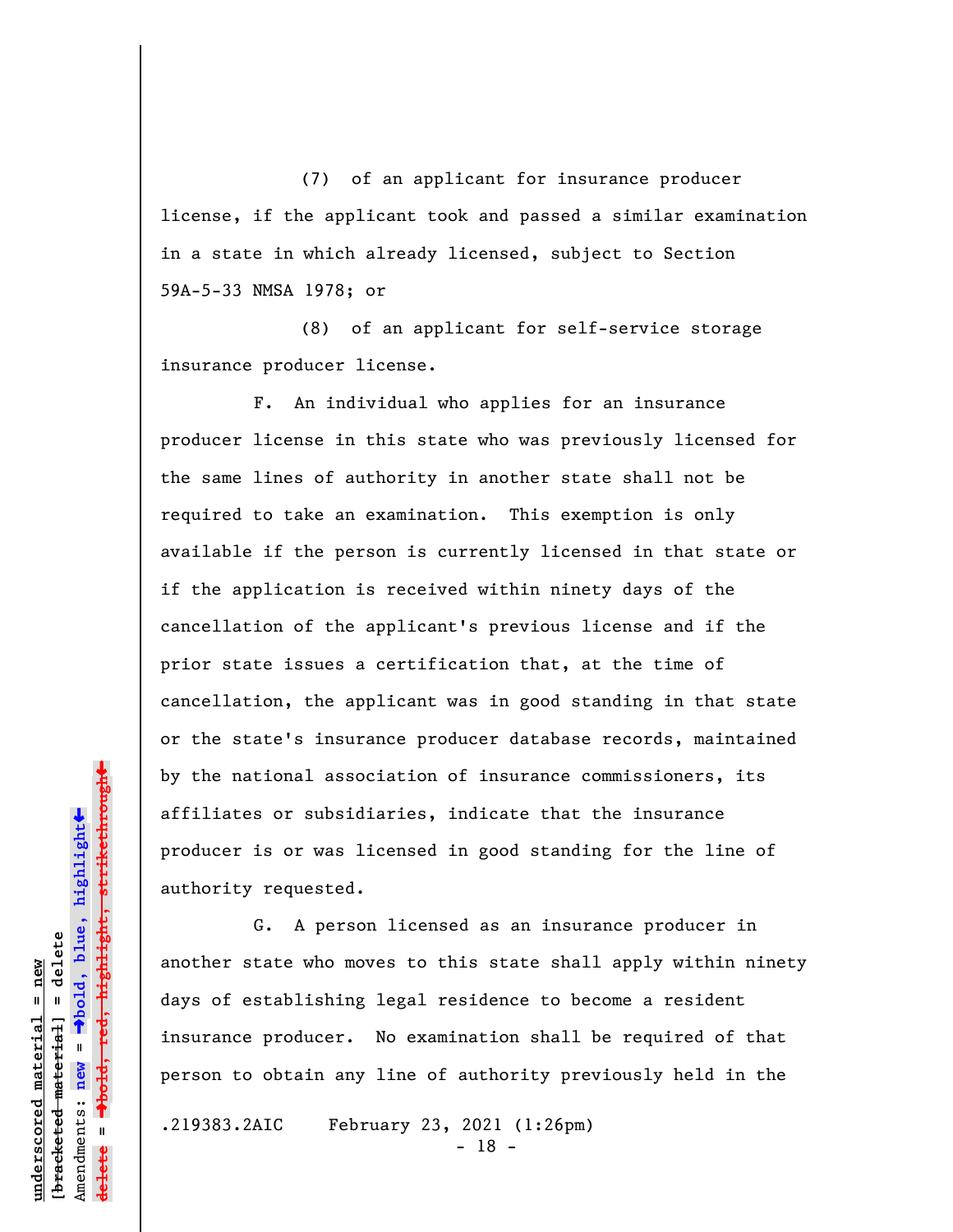prior state except where the superintendent determines otherwise by rule."

**HCEDC**º**SECTION 10. Section 59A-13-8 NMSA 1978 (being Laws 1984, Chapter 127, Section 236, as amended) is amended to read:**

**"59A-13-8. POWERS CONFERRED BY ADJUSTER LICENSE.--An independent adjuster shall have the powers granted by its principal to investigate, report upon, adjust and settle claims on behalf of an insurer or self insurer and have additional powers as to claims and losses as may be conferred by the principal. A staff adjuster shall have only such powers with respect to claims and losses as granted by the adjuster's employer or affiliates of the adjuster's employer. [A temporary adjuster shall, as to claims and losses, have the powers of the employer, subject to extension or limitation by contract.]"**»**HCEDC**

**SECTION HCEDC**º**11.**»**HCEDC HCEDC**º**9.**»**HCEDC** A new Section 59A-16-5.1 NMSA 1978 is enacted to read:

"59A-16-5.1. [NEW MATERIAL] ADVERTISING--FILINGS-- REVIEW.--

A. No insurer, health plan or producer shall use any advertising **HCEDC**º**to solicit, or generate interest in, an insurance product or health plan unless the advertising has been filed with and approved by the superintendent. An advertising filed with, but not affirmatively approved or disapproved by the superintendent within sixty days of the** .219383.2AIC February 23, 2021 (1:26pm)  $- 19 -$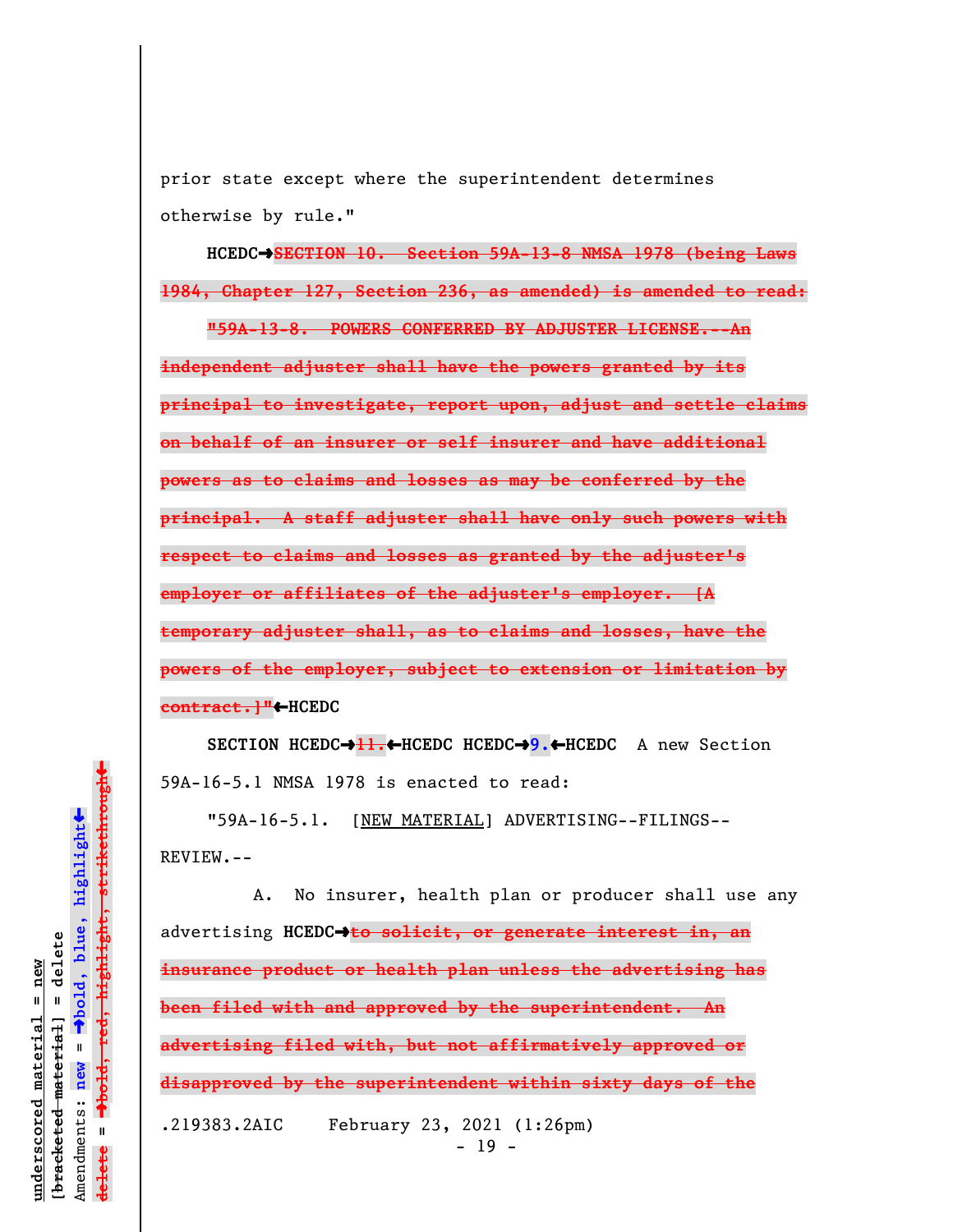**filing, shall be deemed approved.**

**B. The superintendent, by rule, order or bulletin, may require any entity subject to the superintendent's jurisdiction to file for informational purposes, or for prior approval, any other types of promotional materials that, in the superintendent's discretion, should also be deemed advertising.**

**C. The superintendent may withdraw approval of an advertisement upon notice to the filer, who shall have thirty days from delivery of the notice to request a hearing to contest the withdrawn approval. The superintendent's notice shall specify the date after which a withdrawn form shall not be used.**

**D. The provisions of this section apply to any product or plan subject to the superintendent's jurisdiction.**

**E. As used in this section, "advertising" means any standardized consumer-facing promotional material, no matter how disseminated, that includes information about the terms, cost, benefits or relative merits of an insurance or health plan product, but does not mean any quote or other customized information or material that is prepared for presentation to a specific or proposed insured."**»**HCEDC HCEDC**º**to solicit or generate interest in an insurance product or health plan unless the advertising has been filed with and approved by the superintendent. An advertisement filed with, but not**

.219383.2AIC February 23, 2021 (1:26pm)  $-20 -$ 

 $\ddot{\bullet}$ 

 $\ddag$ 

**underscored material = new**

inderscored material = new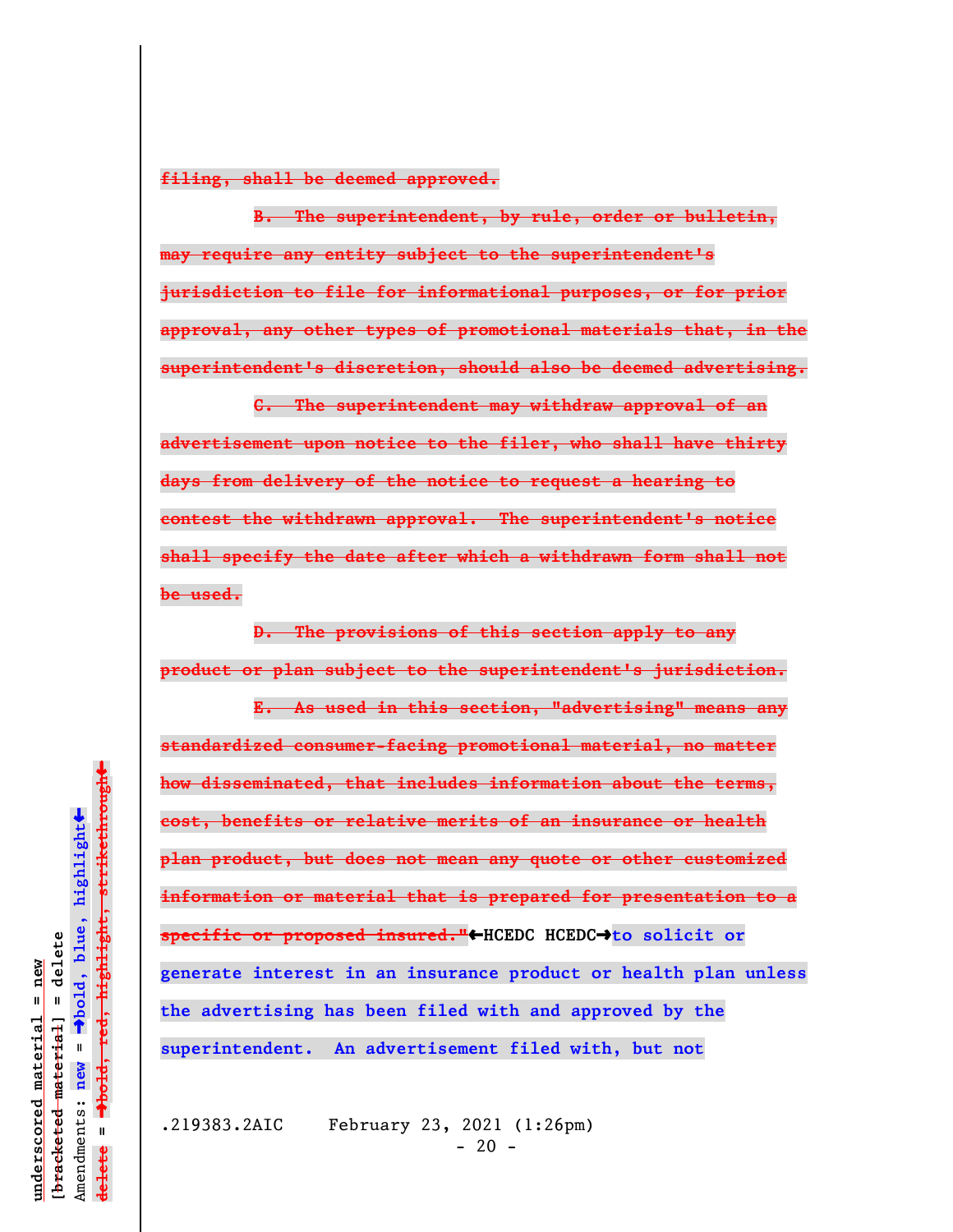**affirmatively approved or disapproved by the superintendent within thirty days of the filing, shall be deemed approved.**

**B. The superintendent may withdraw approval of an advertisement upon notice to the filer, who shall have thirty days from delivery of the notice to request a hearing to contest the withdrawn approval. The superintendent's notice shall specify the date after which a withdrawn form shall not be used. Such date shall be no less than thirty days after delivery of the notice of withdrawal to the filer.**

**C. The provisions of this section apply to any product or plan subject to the superintendent's jurisdiction.**

**D. As used in this section, "advertising" or "advertisement" means standardized consumer-facing material that contains information about the terms, cost, benefits or relative merits of a specific insurance or health plan product, but does not mean any quote or other customized information or material that is prepared for presentation to a specific or proposed insured."**»**HCEDC**

**SECTION HCEDC**º**12.**»**HCEDC HCEDC**º**10.**»**HCEDC** Section 59A-16-15 NMSA 1978 (being Laws 1984, Chapter 127, Section 281) is amended to read:

"59A-16-15. DISCRIMINATION--REBATES AND CERTAIN INDUCEMENTS PROHIBITED--LIFE, HEALTH AND ANNUITY CONTRACTS.-- Except as otherwise expressly provided by law, no person shall [knowingly] directly or indirectly, as an inducement to any .219383.2AIC February 23, 2021 (1:26pm) - 21 -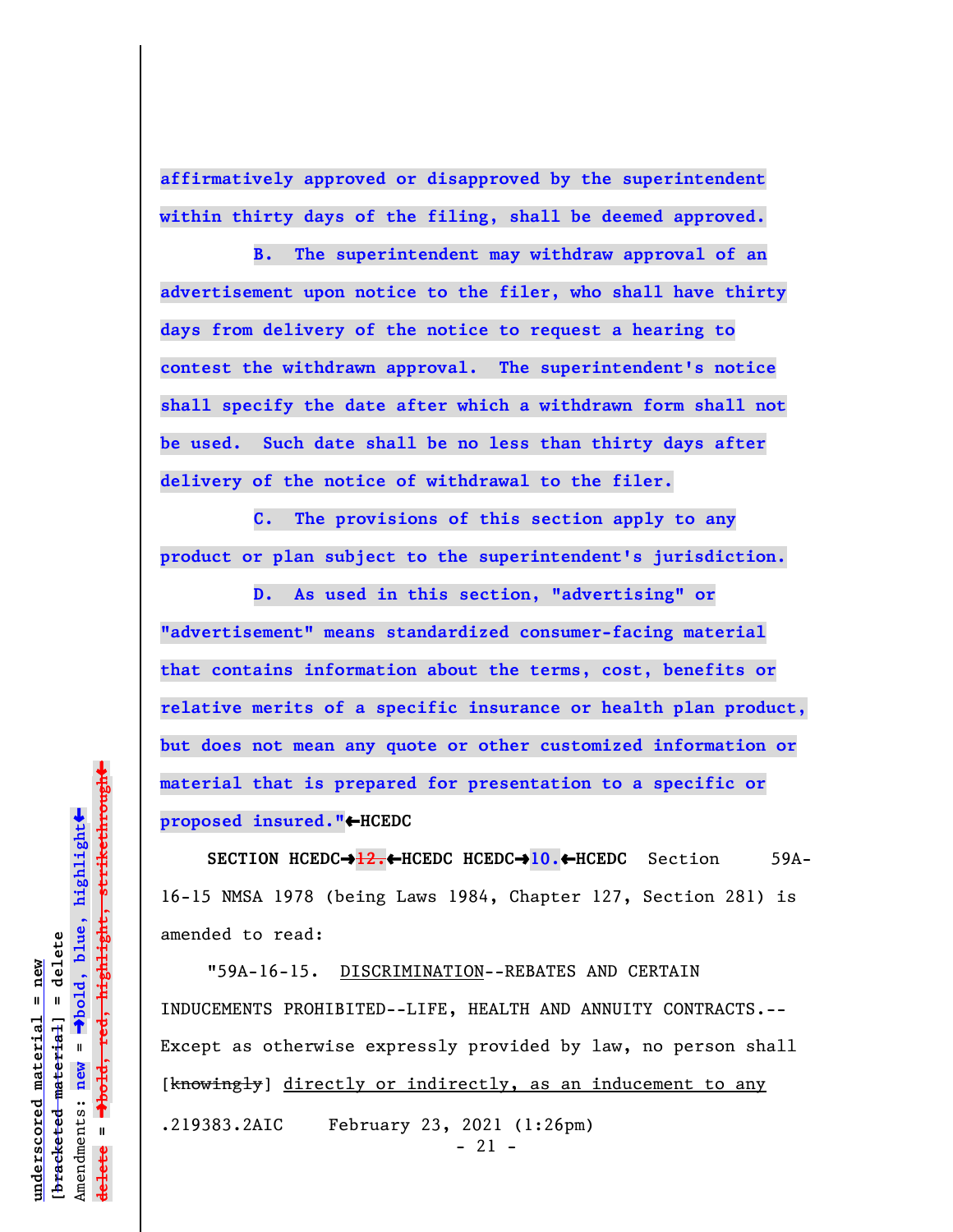contract of life, annuity or health insurance:

A. [permit to be made or offer to make or make any contract of life insurance, life annuity or health insurance, or agreement as to such contract, other than as plainly expressed in the contract issued, or pay or allow, or give or offer to pay, allow or give, directly or indirectly, or knowingly accept, as an inducement to such insurance or annuity any rebate of premiums payable on the contract, or any special favor or advantage in the dividends or other benefits thereon, or any paid employment or contract for services of any kind, or[ any valuable consideration or inducement whatever not specified in the contract] offer, pay or accept any special favor or advantage, any rebate of premiums or any valuable consideration or promise whatsoever; or

B. [directly or indirectly give or sell or purchase or offer or agree to give, sell, purchase, or allow as an inducement to such insurance or annuity or in connection therewith, whether or not to be specified in the policy or contract, any agreement of any form or nature promising returns and profits, or any stocks, bonds or other securities, or interest present or contingent therein or as measured thereby, of any insurer or other person, or any dividends or profits accrued or to accrue thereon] promise any returns or profits, interest or dividends HCEDC<sup>+</sup>, whether or</u><sup>+</sup>HCEDC not specified in the contract."

.219383.2AIC February 23, 2021 (1:26pm)  $- 22 -$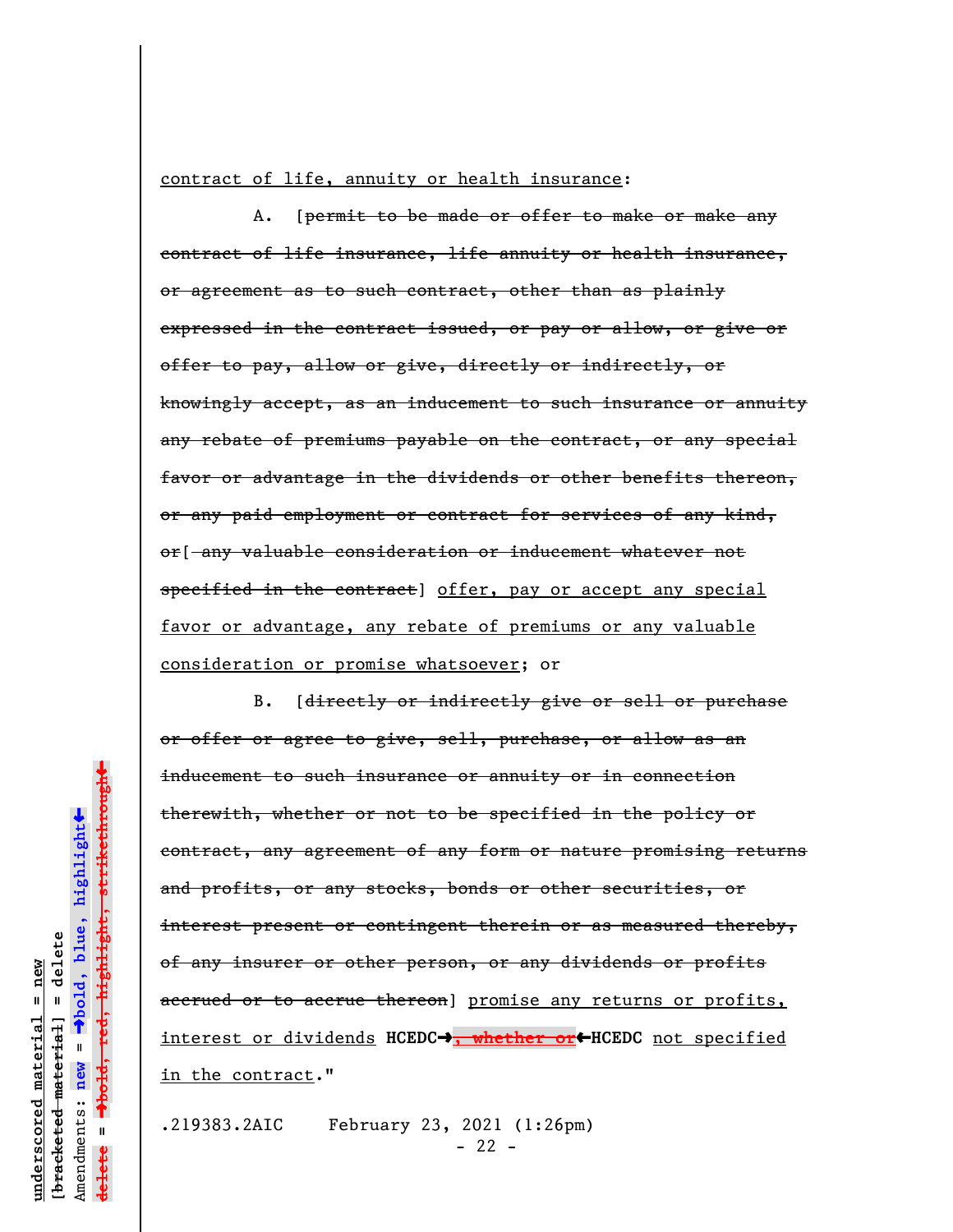**SECTION HCEDC**º**13.**»**HCEDC HCEDC**º**11.**»**HCEDC** Section 59A-16-16 NMSA 1978 (being Laws 1984, Chapter 127, Section 282) is amended to read:

"59A-16-16. EXCEPTIONS TO DISCRIMINATION, REBATE AND INDUCEMENT PROHIBITION--LIFE, HEALTH AND ANNUITY CONTRACTS.--

A. Nothing in [Sections 279 or 281 of this article] Section 59A-16-11 or 59A-16-15 NMSA 1978 shall be construed as including within the definition of discrimination or rebates any of the following practices:

(1) in the case of any contract of life insurance or life annuity, paying bonuses to policyholders or otherwise abating their premiums in whole or in part out of surplus accumulated from nonparticipating insurance, provided that any such bonuses or abatement of premiums shall be fair and equitable to policyholders and for the best interests of the insurer and its policyholders;

(2) in the case of life insurance policies issued on the industrial or debit plan, making allowance, in an amount which fairly [represensts] represents the saving in collection expense, to policyholders who have continuously for a specified period made premium payments directly to an office of the insurer;

(3) readjusting the rate of premiums for a group insurance policy based on the loss or expense experience thereunder, at the end of the first or any subsequent policy

.219383.2AIC February 23, 2021 (1:26pm)

 $- 23 -$ 

 $\ddag$ º**bold, red, highlight, strikethrough**  $\ddot{\bullet}$ º**bold, blue, highlight** bracketed material] = delete **[bracketed material] = delete** inderscored material = new **underscored material = new** Amendments: **new** =  $\bar{\mathbf{u}}$ Amendments: new  $\mathbf{u}$ **delete =**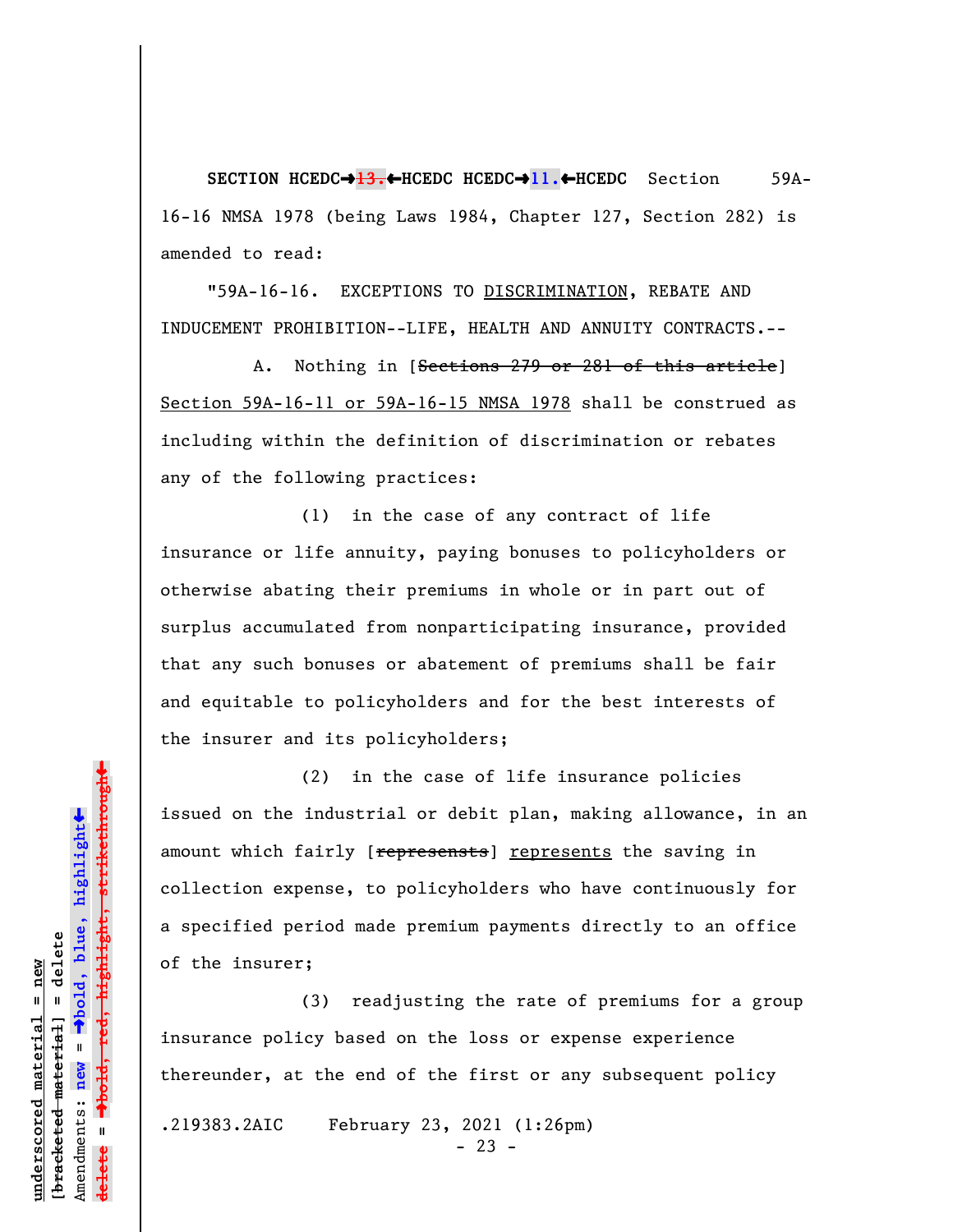year of insurance thereunder, which may be made retroactive only for such policy year;

(4) reducing the premium rate for policies of large amounts, but not exceeding savings in issuance and administration expenses reasonably attributable to such policies as compared with policies of similar plan issued in smaller amounts;

(5) reducing the premium rates for life or health insurance policies or annuity contracts on salary savings, payroll deduction, preauthorized check, bank draft or similar plans in amounts reasonably commensurate with the savings made by the use of such plans;  $[ $\sigma$  r]$ 

(6) extending credit for the payment of any premium, and for which credit a reasonable rate of interest is charged and collected; or

(7) offering or providing any value-added product or service in conformance with Subsection G of Section 59A-16-17 NMSA 1978.

B. Nothing in [this article] Chapter 59A, Article 16 NMSA 1978 shall be construed as including within the definition of securities as inducements to purchase insurance the selling or offering for sale, contemporaneously with life insurance, of mutual fund shares or face amount certificates of regulated investment companies under offerings registered with the securities and exchange commission where such shares or such

.219383.2AIC February 23, 2021 (1:26pm)

 $- 24 -$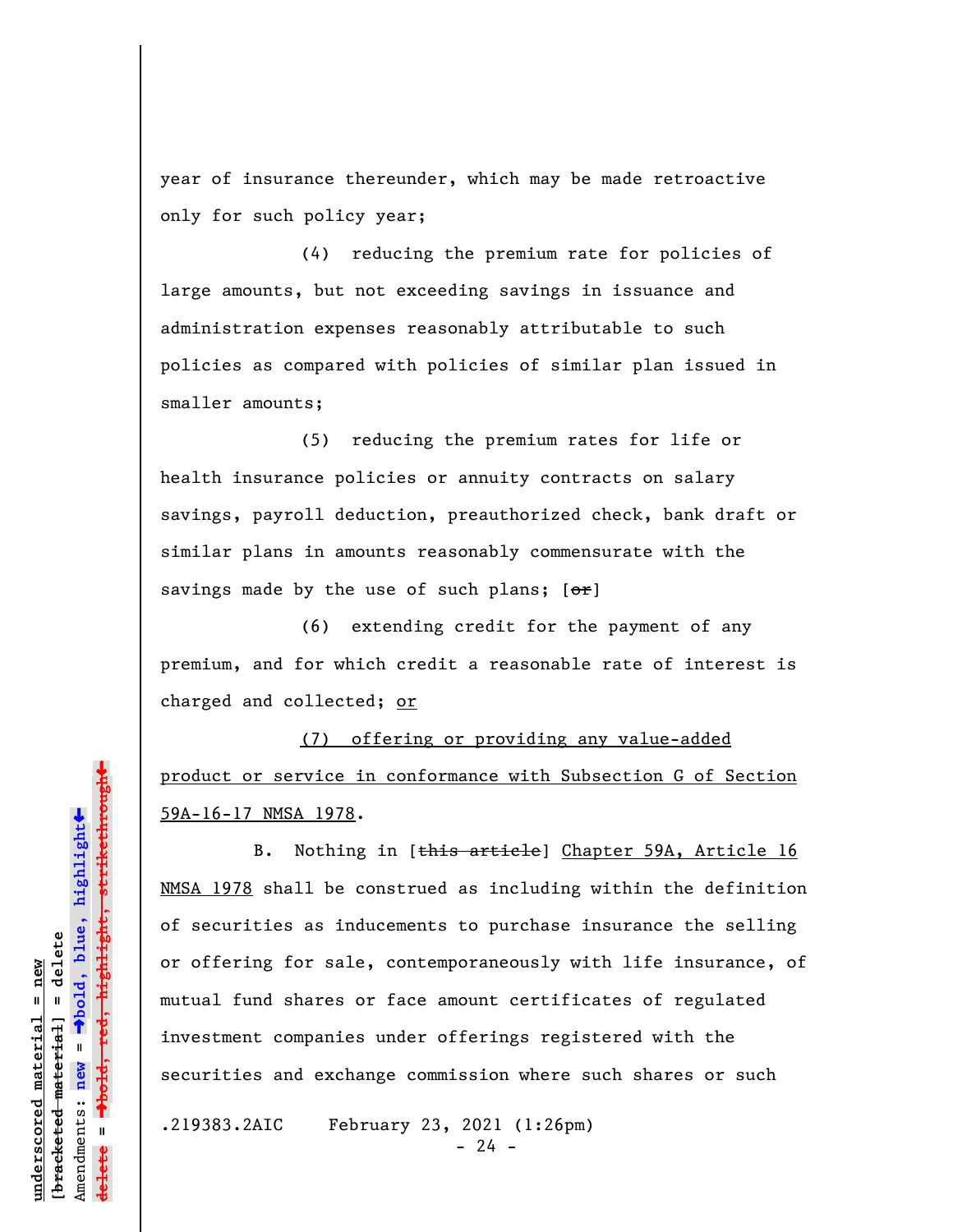face amount certificates or such insurance may be purchased independently of and not contingent upon purchase of the other, at the same price and upon similar terms and conditions as where purchased independently."

**SECTION HCEDC→14.←HCEDC HCEDC→12.←HCEDC** Section 59A-16-17 NMSA 1978 (being Laws 1984, Chapter 127, Section 283, as amended) is amended to read:

"59A-16-17. [UNFAIR] DISCRIMINATION, REBATES AND CERTAIN INDUCEMENTS PROHIBITED--OTHER COVERAGES.--

A. [No property, casualty or title insurer, or nonprofit health care or prepaid dental plan or other insurance-type organization, or any employee or representative thereof, and no insurance producer or other representative shall pay, allow or give, or offer to pay, allow or give, directly or indirectly, as an inducement to insurance or coverage, or after insurance or coverage has been effected, any rebate, discount, abatement, credit or reduction of the premium named in a policy, or any special favor or advantage in the dividends or other benefits to accrue thereon, or any valuable consideration or inducement whatever, not specified or provided for in the policy] No person subject to the superintendent's jurisdiction shall induce or attempt to induce another person to enter into or continue a contract of insurance by directly or indirectly offering to pay or accept any special favor or advantage, any rebate of premiums or any valuable consideration .219383.2AIC February 23, 2021 (1:26pm)

 $\ddag$ 

 $- 25 -$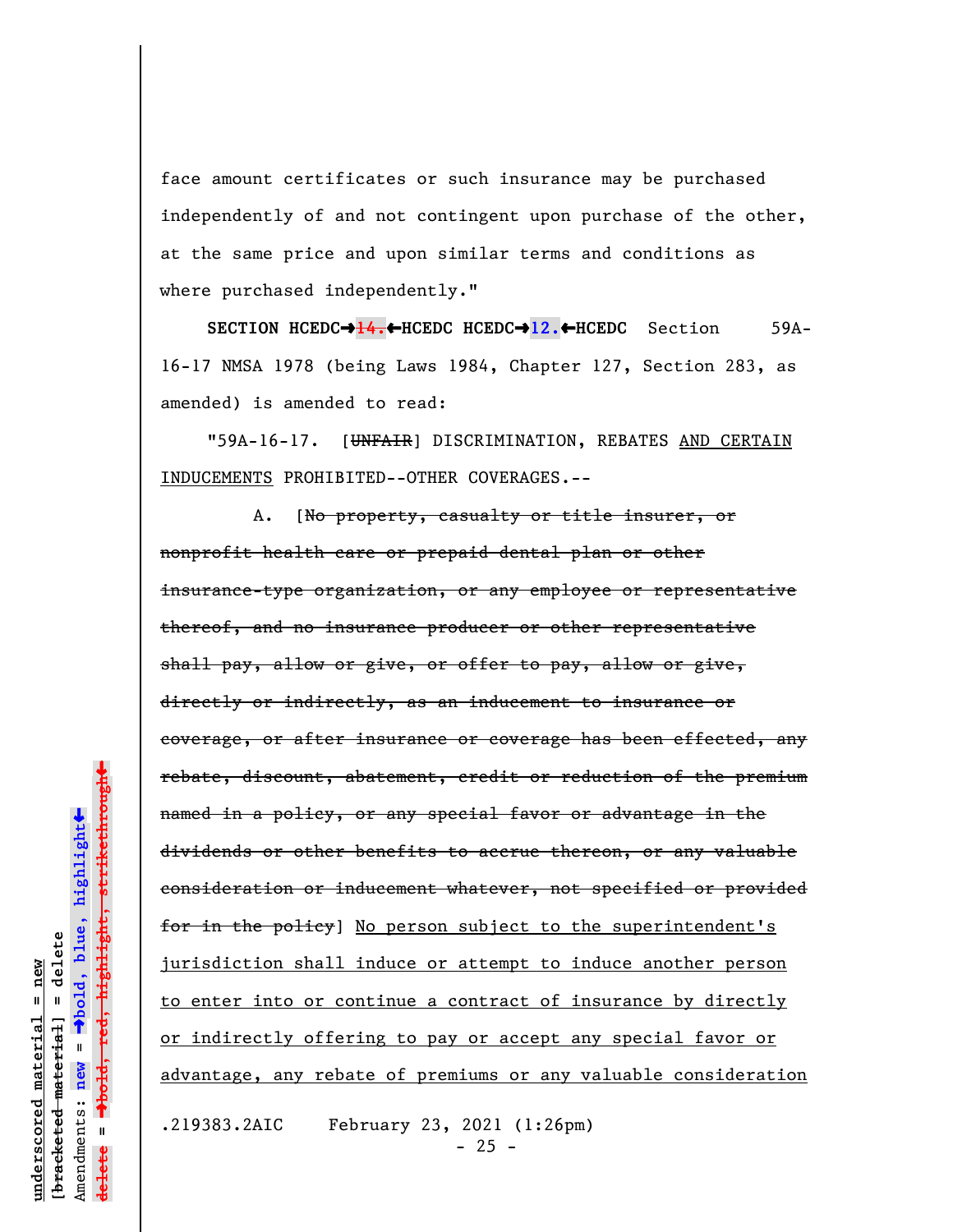or promise whatsoever not specified in the insurance contract, except to the extent provided for in an applicable filing with the superintendent as provided by law or as allowed by this section.

B. No title insurer or title insurance producer shall:

(1) pay, directly or indirectly, to the insured or any person acting as agent, representative, attorney or employee of the owner, lessee, mortgagee, existing or prospective, of the real property, or interest therein, that is the subject matter of title insurance or as to which a service is to be performed any commission or part of its fee or charges or other consideration as inducement or compensation for the placing of any order for a title insurance policy or for performance of any escrow or other service by the insurer with respect thereto;

(2) issue any policy or perform any service in connection with which it or any insurance producer or other person has paid or contemplates paying any commission, rebate or inducement in violation of this section;

(3) give or receive, directly or indirectly, any consideration or thing of value for the referral of title insurance business or escrow or other service provided by a title insurer or title insurance producer unless otherwise permitted by regulation of the superintendent; or

.219383.2AIC February 23, 2021 (1:26pm)  $- 26 -$ 

 $\ddag$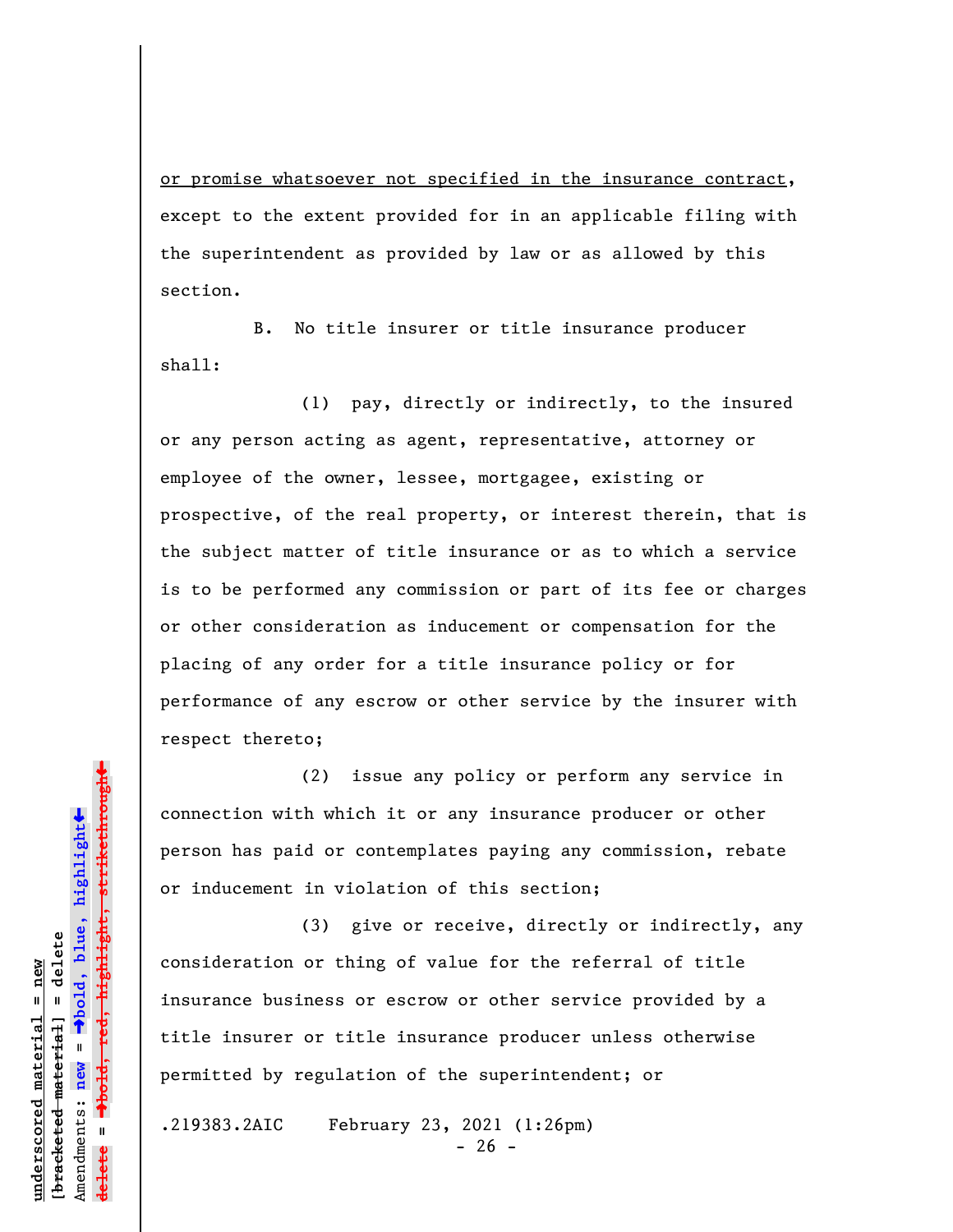(4) enter into a reinsurance agreement with an affiliate of a real estate developer, real estate agency, mortgage lender or referrer of title business without the prior written approval of the superintendent.

C. No insured named in a policy or any employee of such insured shall knowingly receive or accept, directly or indirectly, any rebate, discount, abatement, credit or reduction of premium, or any special favor or advantage or valuable consideration or inducement, except as allowed by this section.

D. No insurer or organization shall make or permit any unfair discrimination between insureds or property having like insuring or risk characteristics, in the premium or rates charged for insurance or coverage, or in the dividends or other benefits payable thereon or in any other of the terms and conditions of the insurance or coverage.

E. Nothing in this section shall be construed as prohibiting the payment of commissions or other compensation to licensed insurance producers or other representatives; or as prohibiting the extension of credit to an insured for the payment of any premium and for which credit a reasonable rate of interest is charged and collected; or as prohibiting any insurer or insurance producer from allowing or returning to its participating policyholders, members or subscribers, dividends, savings or unabsorbed premium deposits. As to title insurance,

.219383.2AIC February 23, 2021 (1:26pm) - 27 -

 $\ddag$ º**bold, red, highlight, strikethrough**  $\ddot{\bullet}$ º**bold, blue, highlight** bracketed material] = delete **[bracketed material] = delete** inderscored material = new **underscored material = new** Amendments: **new** =  $\bar{\mathbf{u}}$ Amendments: new **delete =**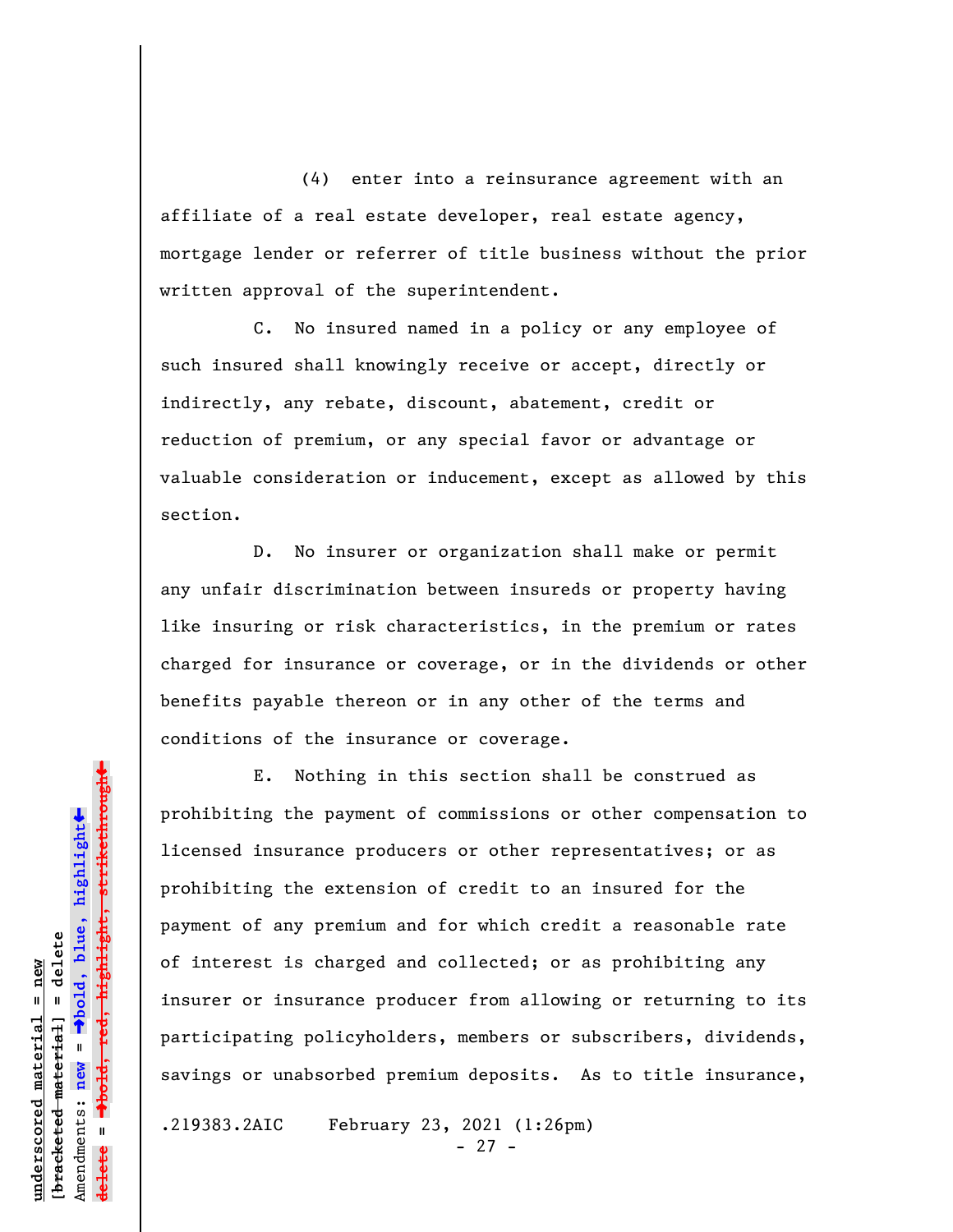nothing in this section shall prohibit bulk rates or special rates for customers of prescribed classes if such bulk or special rates are provided for in the currently effective schedule of fees and charges of the title insurer as filed with the superintendent.

F. The provisions of this section shall not prohibit a property or casualty insurer, or any employee or representative thereof, or a property or casualty insurance producer or other representative thereof from providing to customers or prospective customers prizes and gifts, including goods, gift cards, gift certificates, charitable donations, raffle entries, meals, event tickets and other items not exceeding one hundred dollars (\$100) in the aggregate in value per customer or prospective customer in any one calendar year.

G. A person subject to the superintendent's jurisdiction may offer or provide value-added products or services at no or reduced cost, even when such products or services are not specified in the insurance contract, if the product or service:

(1) relates to the insurance coverage;

(2) is offered at a cost that is reasonable in comparison to the insured's or prospective insured's premiums;

(3) has its availability based on documented objective evidence and offered in a manner that is not unfairly discriminatory; and

.219383.2AIC February 23, 2021 (1:26pm) - 28 -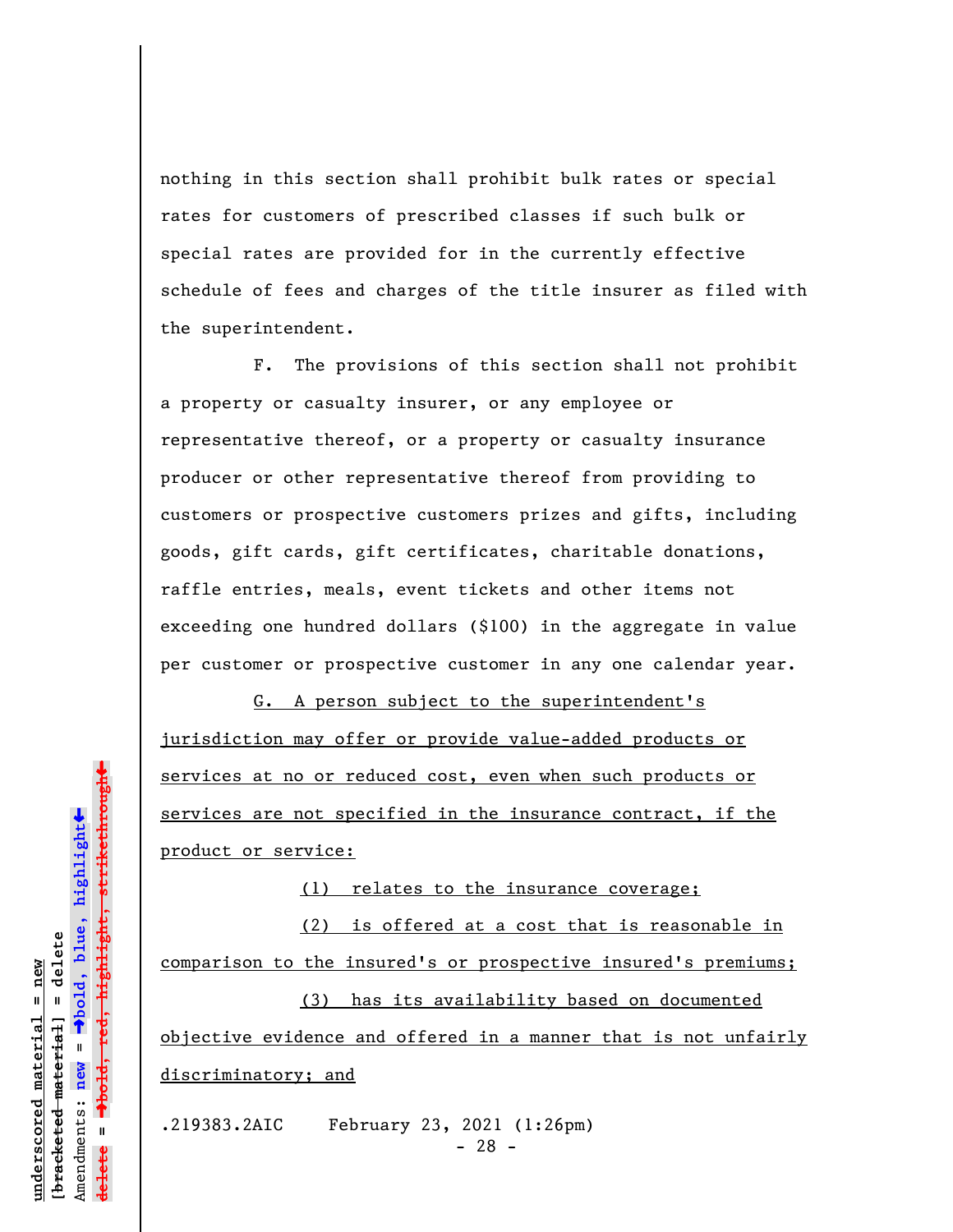(4) is primarily designed to:

(a) provide loss mitigation or loss control;

(b) reduce claim costs or claim settlement

costs;

(c) monitor or assess risk, identify sources

of risk or develop strategies for eliminating or reducing risk; (d) enhance health;

(e) enhance financial wellness through items

such as education or financial planning services;

(f) provide post-loss services;

(g) incentivize behavioral changes to

improve the health or reduce the risk of death or disability of an insured or prospective insured;

(h) assist in the administration of employee or retiree benefit insurance coverage; or

(i) provide education about liability risks or risk of loss to persons or property.

H. Prior to offering or providing a value-added product or service, a person shall file with the superintendent a request to approve the offer or benefit. **HCEDC**º**A separate filing is not required if a person has asked the superintendent to approve a value-added product or service as part of another form filing.**»**HCEDC** Any such **HCEDC**º**stand-alone**»**HCEDC** filing that has not been denied within **HCEDC**º**sixty**»**HCEDC HCEDC**º**thirty**»**HCEDC** days shall be deemed approved."

.219383.2AIC February 23, 2021 (1:26pm)  $- 29 -$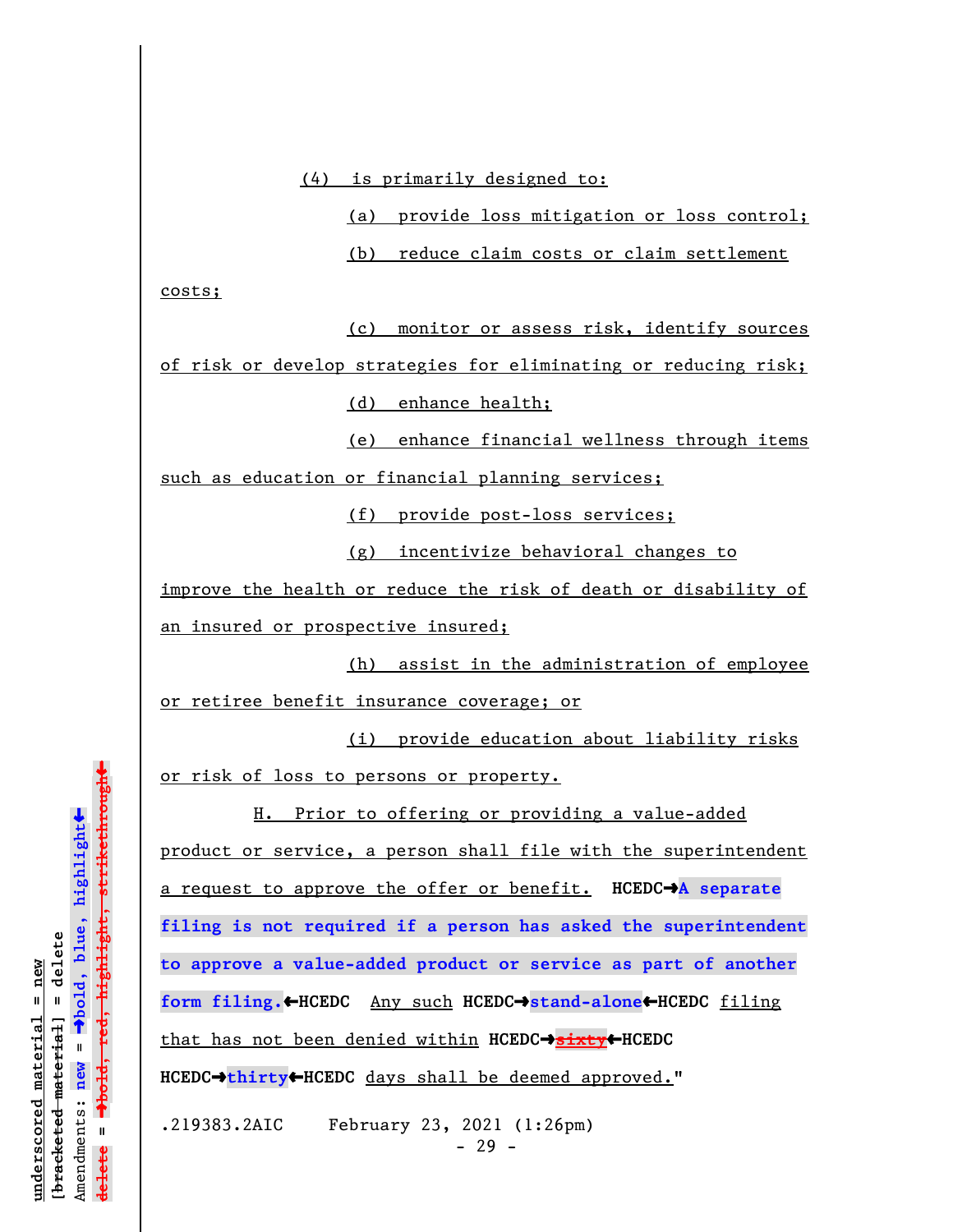**SECTION HCEDC**º**15.**»**HCEDC HCEDC**º**13.**»**HCEDC** Section 59A-16-21 NMSA 1978 (being Laws 1984, Chapter 127, Section 287, as amended by Laws 2017, Chapter 15, Section 1 and by Laws 2017, Chapter 130, Section 12) is amended to read:

"59A-16-21. PAYMENT OF CLAIM BY CHECK, DRAFT OR ELECTRONIC TRANSFER--FAILURE TO PAY--INTEREST.--

A. An insurer shall pay promptly claims arising under its policies with checks or drafts, or, if a claimant requests, may pay by electronic transfer of funds. Without amending other statutes dealing with checks, drafts or electronic transfer of funds, a resident of New Mexico is granted a cause of action for ten percent of the amount of any check, draft or electronic transfer of funds that is not paid or lawfully rejected within ten days of forwarding by a New Mexico financial institution, but in no case to be less than five hundred dollars (\$500) plus costs of suit and attorney fees. The insurer shall not be required to pay such civil damages for delay if it proves that the delay in processing and payment was caused by a financial institution or postal or delivery service and the check, draft or electronic transfer of funds was paid or lawfully rejected within forty-eight hours of actual receipt of the draft, check or electronic transfer of funds by the person on whom drawn.

B. Notwithstanding any provision of the Insurance Code, any insurer issuing any policy, certificate or contract .219383.2AIC February 23, 2021 (1:26pm) - 30 -

º**bold, red, highlight, strikethrough**  $\ddot{\bullet}$ º**bold, blue, highlight**  $b$ racketed material] = delete **[bracketed material] = delete** inderscored material = new **underscored material = new** Amendments: **new** =  $\mathbf{u}$ Amendments: new **delete =**

 $\ddag$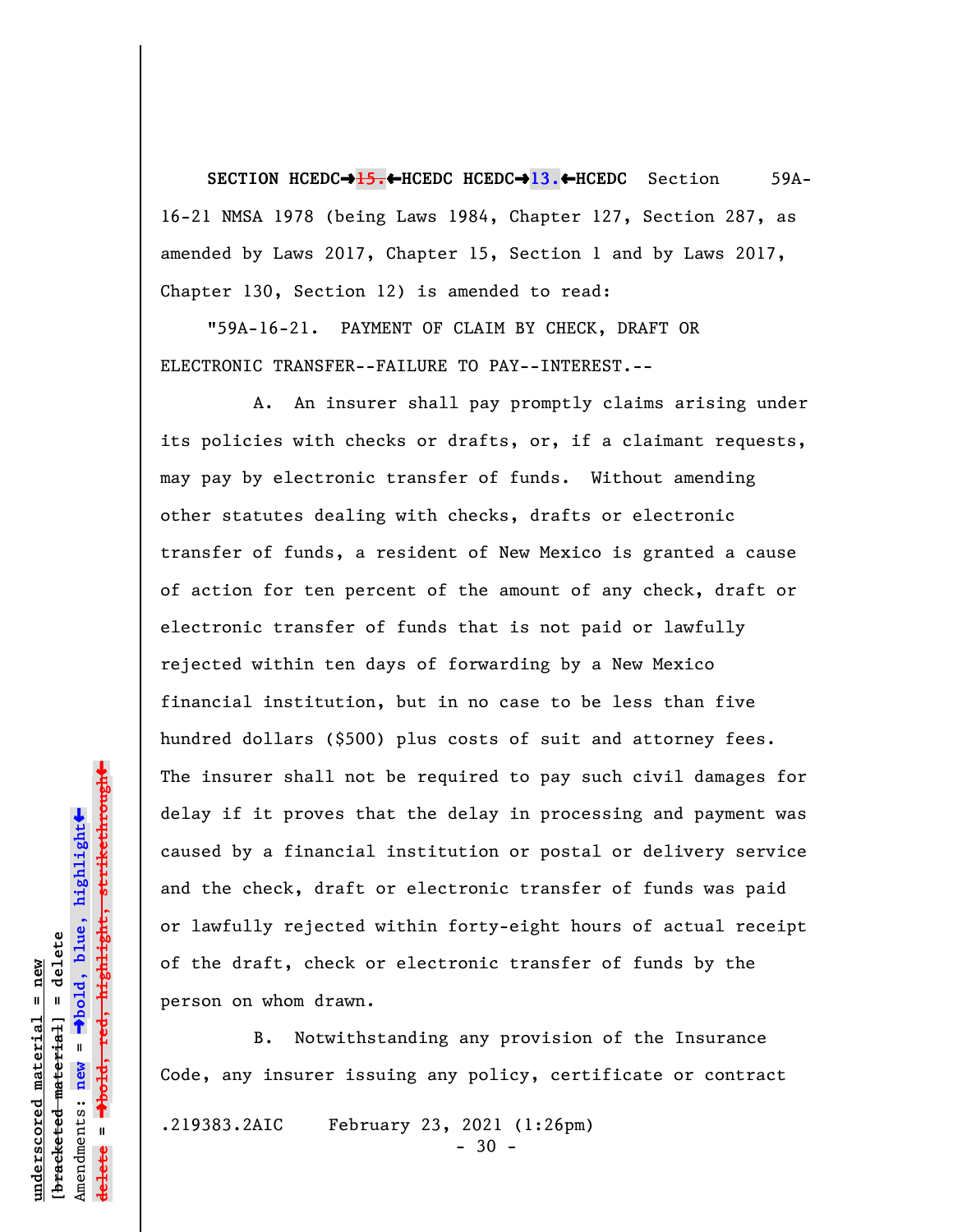of insurance, surety, guaranty or indemnity of any kind or nature that fails for a period of forty-five days, after required proof of loss has been furnished, to pay to the person entitled the amount justly due shall be liable for the amount due and unpaid with interest on that amount at the rate of one and one-half times the prime lending rate [as determined by the superintendent] for New Mexico banks [per year] during the period the claim is unpaid. Interest shall accrue, and the interest rate shall be determined, as of the HCEDC $\rightarrow$ date</u>+HCEDC **HCEDC**º**forty-sixth day after**»**HCEDC** the proof of loss was furnished.

C. Subsection B of this section shall not apply to any claims in arbitration or litigation."

**SECTION HCEDC**º**16.**»**HCEDC HCEDC**º**14.**»**HCEDC** Section 59A-18-1 NMSA 1978 (being Laws 1984, Chapter 127, Section 331, as amended) is amended to read:

"59A-18-1. SCOPE OF ARTICLE.--Chapter 59A, Article 18 NMSA 1978 applies as to all insurance policies and annuity contracts of authorized insurers covering individuals resident, or risks located, or insurance protection to be rendered in this state, other than:

A. reinsurance;

B. policies or contracts not issued for delivery in this state nor delivered in this state, except for contracts for or endorsements of workers' compensation insurance when the .219383.2AIC February 23, 2021 (1:26pm) - 31 -

Dold, red, highlight, strikethrough º**bold, red, highlight, strikethrough**  $\ddot{\bullet}$ º**bold, blue, highlight** bracketed material] = delete **[bracketed material] = delete** mderscored material = new **underscored material = new** Amendments: **new** =  $\mathbf{u}$ Amendments: new **delete =**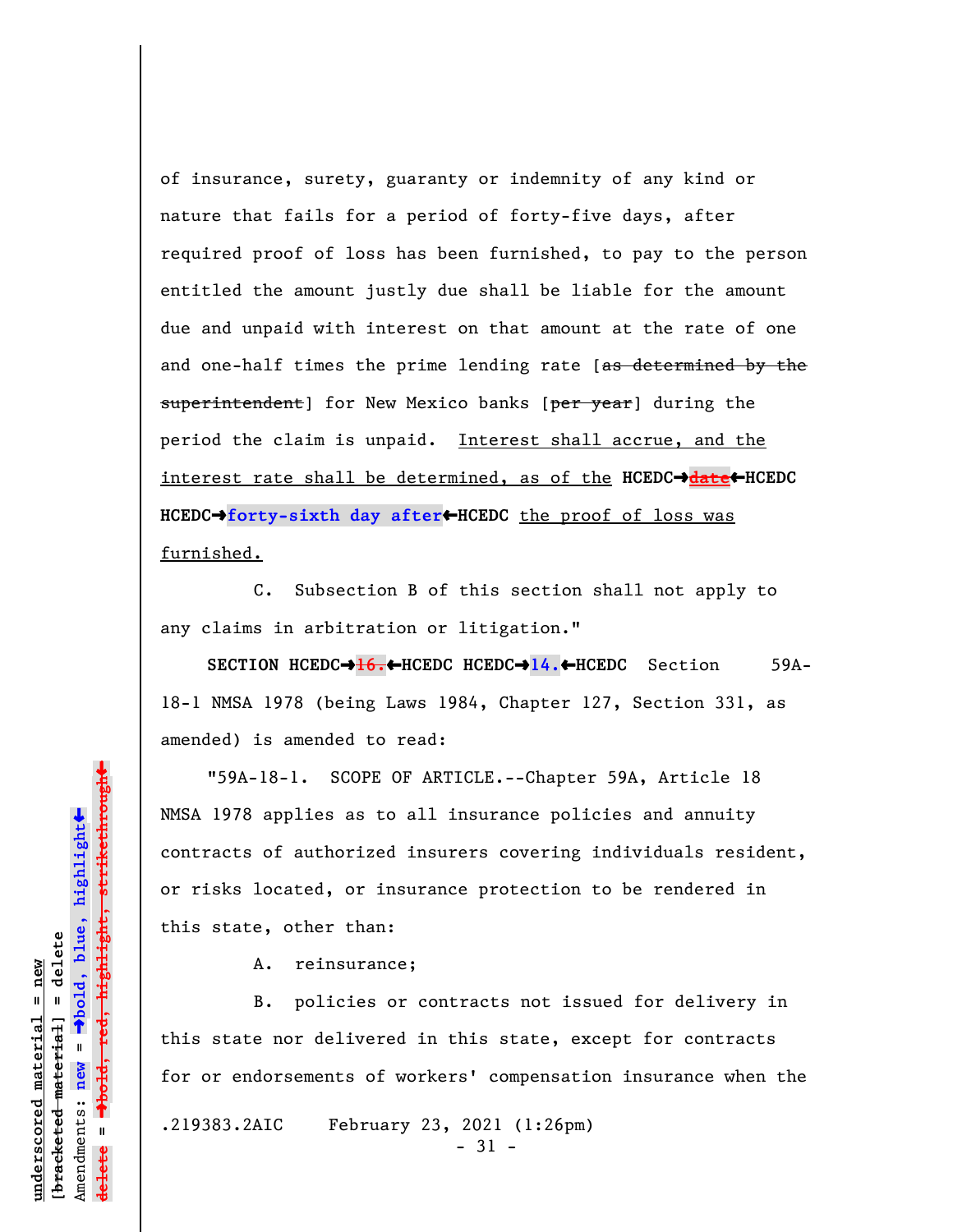workers' compensation risk insured arises from the employment of a worker performing work for an employer in New Mexico and that employer is not domiciled in New Mexico;

C. wet marine and transportation insurance  $[$ as defined in Section 59A-7-5 NMSA 1978]; or

D. surplus lines insurance contracts, unless such contracts are specifically included by rule."

**SECTION HCEDC**º**17.**»**HCEDC HCEDC**º**15.**»**HCEDC** Section 59A-18-22 NMSA 1978 (being Laws 1984, Chapter 127, Section 351) is amended to read:

"59A-18-22. BINDERS.--

A. While acting within the scope of authority granted by the insurer, binders or other contracts for temporary insurance may be made by [an agent] a producer orally or in writing, and shall be deemed to include all the usual terms of the policy as to which the binder was given together with such applicable endorsements as are designated in the binder, except as superseded by the clear and express terms of the binder.

B. No binder shall be valid beyond the issuance of the policy as to which given, or beyond ninety  $[490]$  days for written binders, fifteen days for oral, from its effective date, whichever period is the shorter.

C. If the policy has not been issued, a binder may be extended or renewed beyond such ninety  $[490]$  or fifteen days with the written approval of the insurer.

.219383.2AIC February 23, 2021 (1:26pm)

- 32 -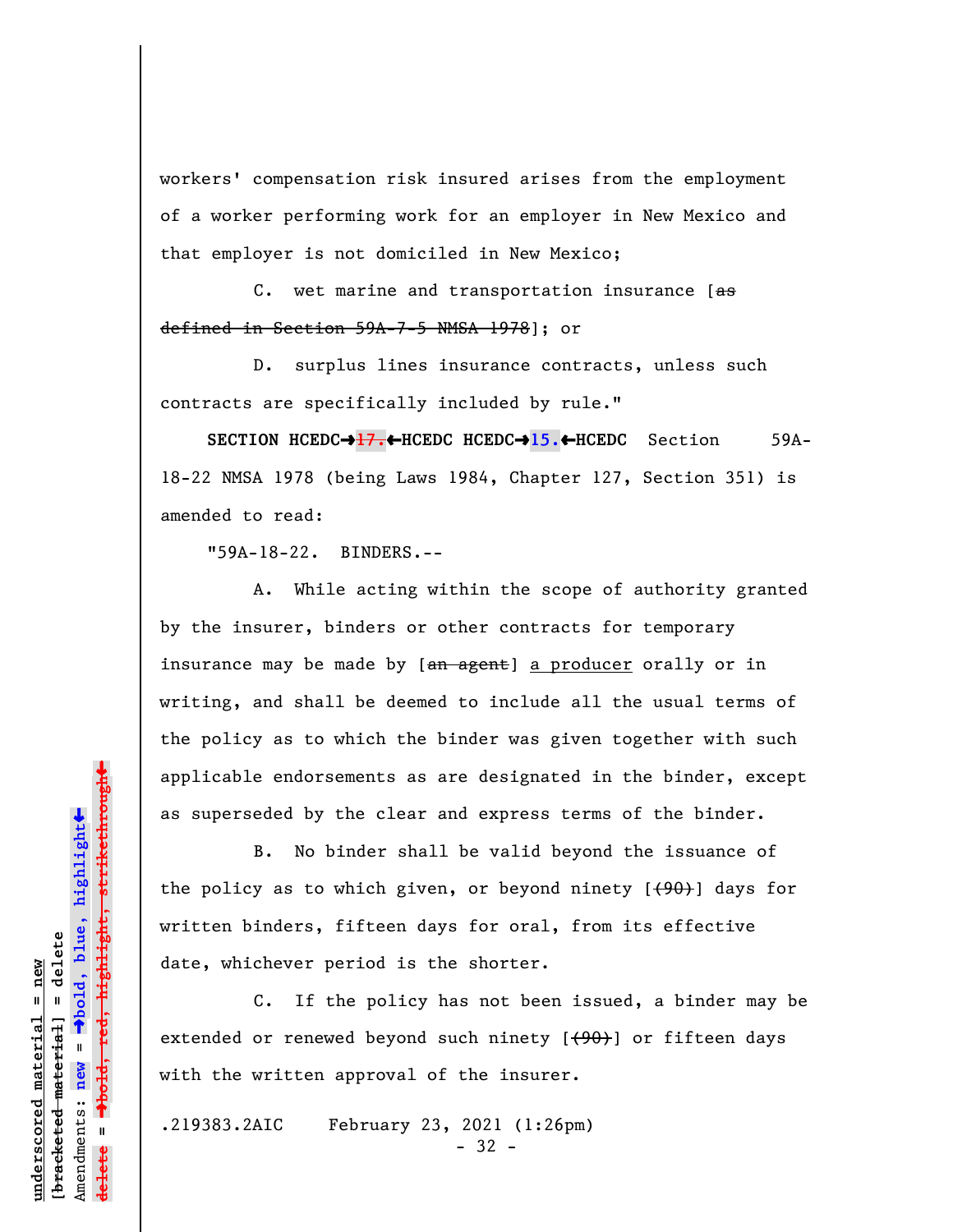D. This section shall not apply as to life or health insurances; and binders under the standard fire policy are governed by Section 492 of the Insurance Code and not by this section."

**SECTION HCEDC→<del>18.↓</del>HCEDC HCEDC→16.←HCEDC** Section 59A-18-29 NMSA 1978 (being Laws 1984, Chapter 127, Section 358) is amended to read:

"59A-18-29. CANCELLATION OF CERTAIN POLICIES.--

A. An insurer or agent may at any time cancel a policy for nonpayment of premium [thereon] when due, whether the premium is payable directly to the insurer or agent or indirectly under any premium financing plan or extension of credit. The insurer or agent shall give the named insured written notice of [such] the cancellation not less than ten  $[\frac{(10)}{10}]$  days prior to the effective date of the cancellation.

B. An insurer may cancel its policy without cause at any time within sixty  $[+60]$  days  $[nexE]$  following original issuance and effective date of the policy. The insurer shall give the named insured written notice of [such] the cancellation not less than ten  $[{+10}]$  days prior to the effective date of the cancellation, which effective date shall fall within  $[s<sub>u</sub>ch]$  the sixty-  $[ (60) ]$  day period.

C. Subject to Subsection A [above] of this section, after expiration of the sixty-  $[ (60) ]$  day period referred to in Subsection B of this section, an insurer or agent shall not

.219383.2AIC February 23, 2021 (1:26pm) - 33 -

º**bold, red, highlight, strikethrough**  $\ddot{\bullet}$ º**bold, blue, highlight**  $b$ racketed material] = delete **[bracketed material] = delete** inderscored material = new **underscored material = new** Amendments: **new** =  $\mathbf{u}$ Amendments: new **delete =**

 $\ddag$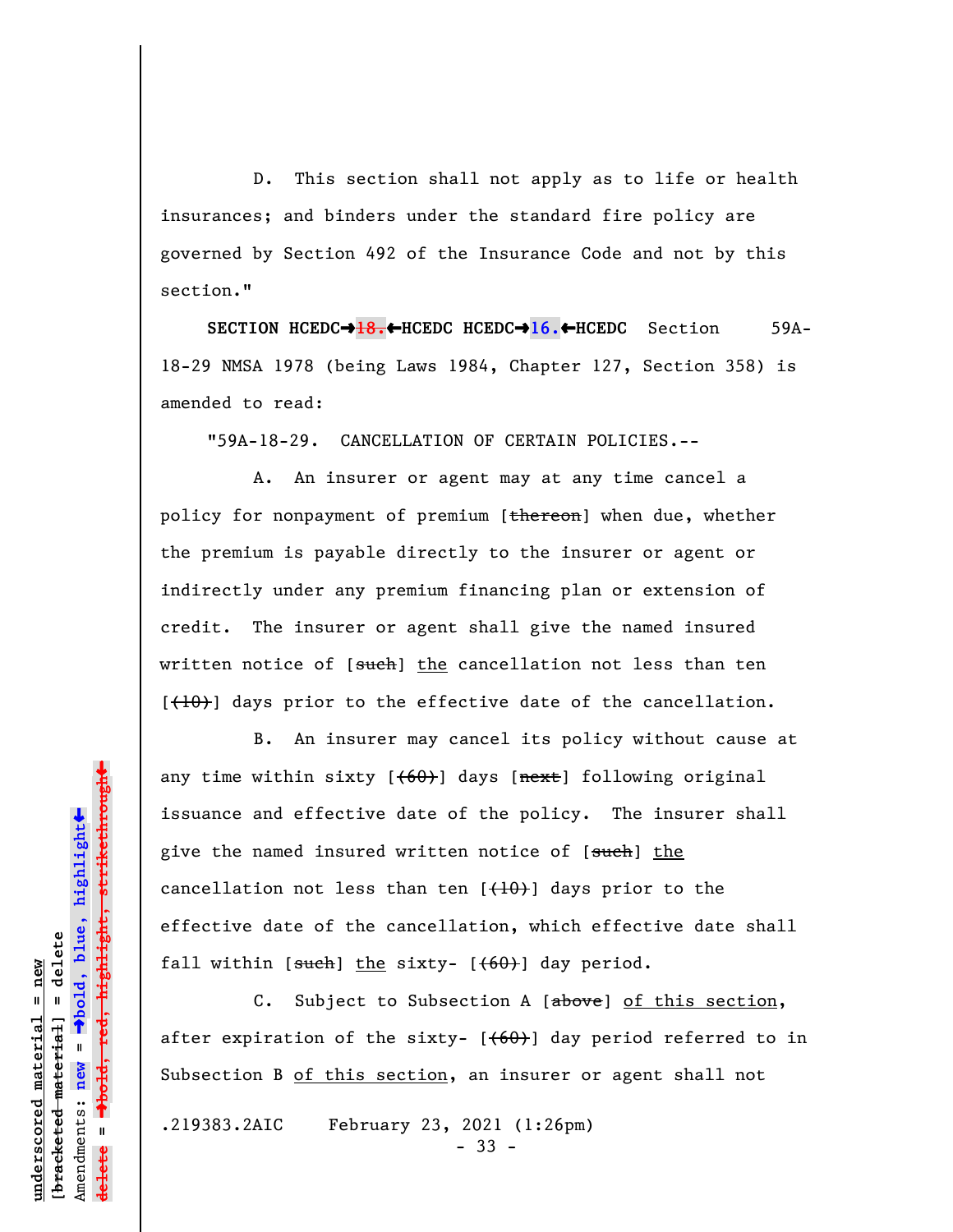cancel except for reasonable cause such policies and for such causes, and with advance notice of cancellation for such period of time, as may from time to time be provided by rules and regulations of the superintendent. Such rules and regulations may also require that statement of the reasons for [such] cancellation be contained in the notice of cancellation given to specified persons.

D. Notice of cancellation [may] shall be given using any communication method authorized by the named insured, **HCEDC**º**and**»**HCEDC HCEDC**º**or**»**HCEDC** by personal delivery to the named insured or by mailing the notice postage-paid addressed to the named insured at [his] the address last of record with the insurer. Notice so mailed shall be deemed given when deposited in a mail depository of the United States post office.

E. There shall be no liability on the part of and no cause of action shall arise against [any] an insurer or other person for furnishing information as to reasons for cancellation or for  $\left[\frac{amy}{m}\right]$  a statement made or information given pursuant to this section.

F. This section shall not apply as to life insurance or annuity contracts, health insurance contracts, title insurance, inland marine insurance contracts, or to [any] an insurance policy [which] that by its terms is not cancellable during the term of the policy at the option of the insurer."

.219383.2AIC February 23, 2021 (1:26pm)

- 34 -

 $\ddag$ º**bold, red, highlight, strikethrough**  $\ddot{\bullet}$ º**bold, blue, highlight** bracketed material] = delete **[bracketed material] = delete** inderscored material = new **underscored material = new** Amendments: **new** =  $\mathbf{u}$ Amendments: new **delete =**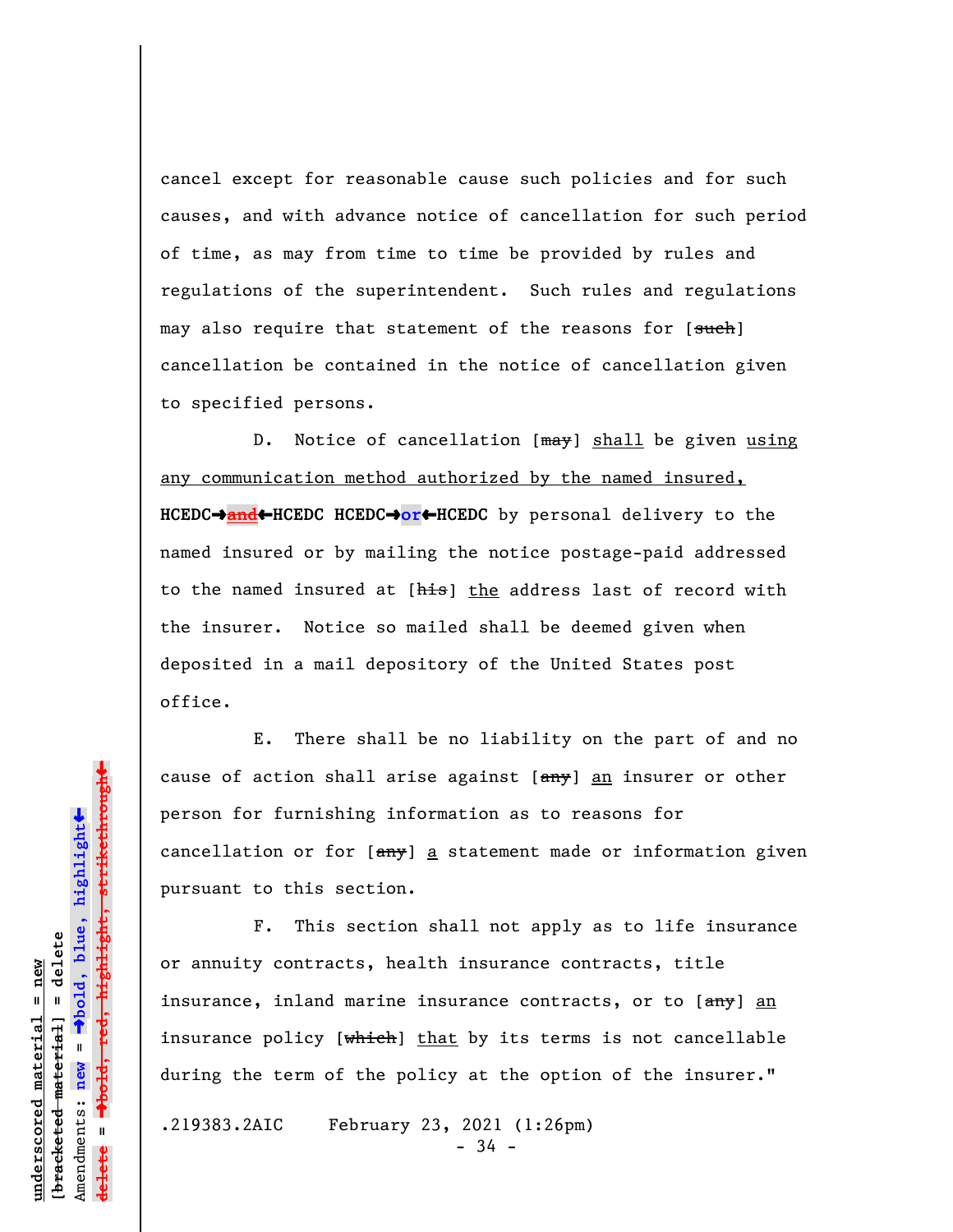**SECTION HCEDC**º**19.**»**HCEDC HCEDC**º**17.**»**HCEDC** Section 59A-22-2 NMSA 1978 (being Laws 1984, Chapter 127, Section 423) is amended to read:

"59A-22-2. FORM AND CONTENT OF POLICY.--No policy of individual health insurance shall be delivered or issued for delivery in this state unless:

A. the entire money and other considerations therefor are expressed therein; [and]

B. the time at which insurance takes effect and terminates is expressed therein; [and]

C. it purports to insure only one person, except as provided in Chapter 59A, Article 23 [of the Insurance Code] NMSA 1978, and except that a policy or contract may be issued upon application of the head of a family, who shall be deemed the policyholder, covering members of any one family, including husband, wife, dependent children or any children under the age of [nineteen (19)] twenty-six and other dependents living with the family; [and]

D. every printed portion of the text matter and of any endorsements or attached papers shall be printed in uniform type of which the face shall be not less than ten  $\{+10\}$  point (the "text" shall include all printed matter except the name and address of the insurer, name and title of the policy, captions, subcaptions and form numbers), but notwithstanding any provision of this law, the superintendent shall not

.219383.2AIC February 23, 2021 (1:26pm)

 $-35 -$ 

 $\ddag$ º**bold, red, highlight, strikethrough**  $\ddot{\bullet}$ º**bold, blue, highlight**  $b$ racketed material] = delete **[bracketed material] = delete** inderscored material = new **underscored material = new** Amendments: **new** =  $\mathbf{u}$ Amendments: new **delete =**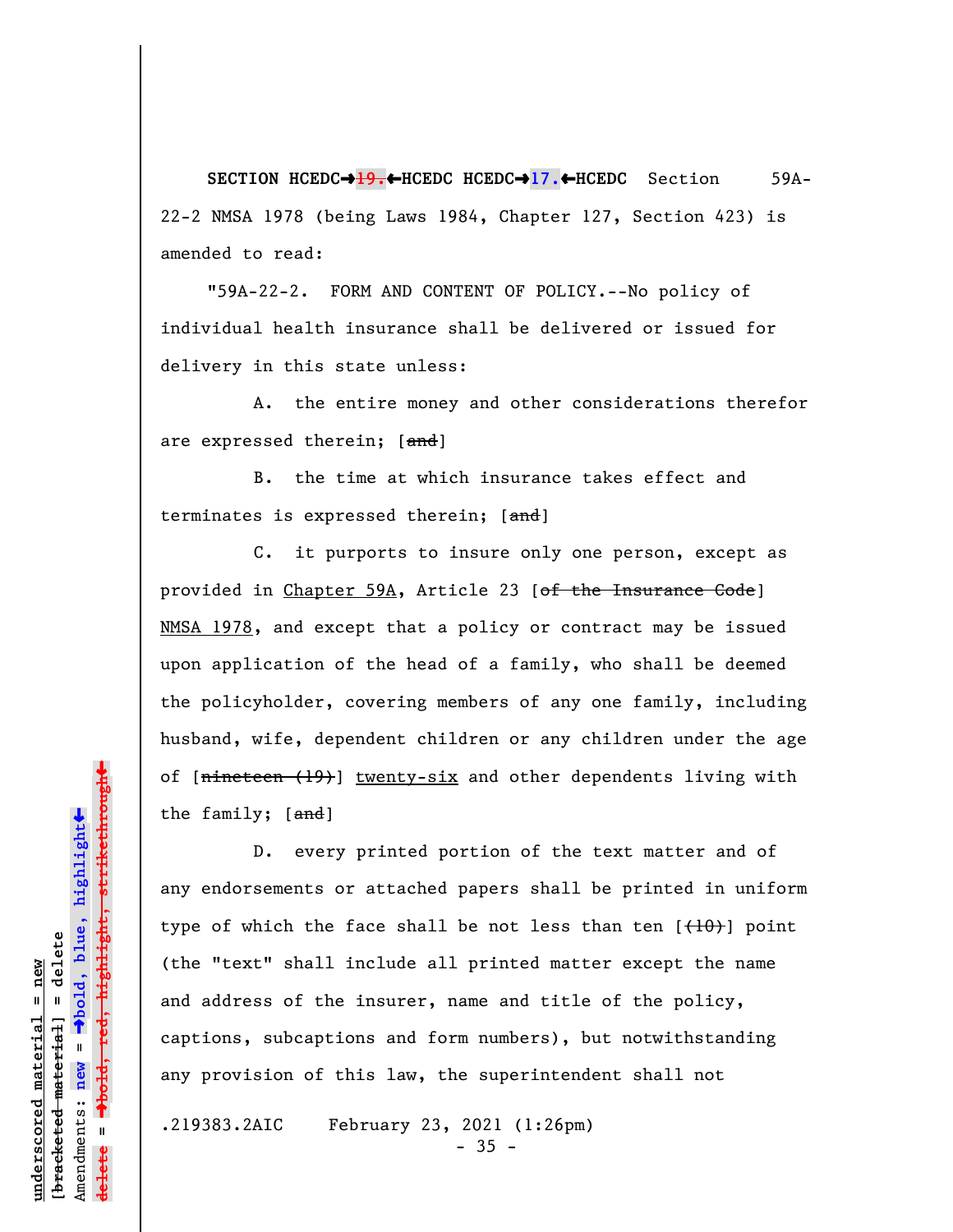disapprove any such policy on the ground that every printed portion of its text matter or of any endorsement or attached paper is not printed in uniform type if it shall be shown that the type used is required to conform to the laws of another state in which the insurer is authorized; [and]

E. the exceptions and reductions of indemnity are adequately captioned and clearly set forth in the policy or contract;  $[\text{and}]$ 

F. each **HCEDC**º**such**»**HCEDC HCEDC**º**separate**»**HCEDC** form, including riders and endorsements, shall be identified by a form number and consecutive page numbers in the lower left-hand corner of [the first] each page; [thereof] and

G. if any policy is issued by an insurer domiciled in this state for delivery to a person residing in another state, and if the official having responsibility for the administration of insurance laws of such other state shall have advised the superintendent that any such policy is not subject to approval or disapproval by such official, the superintendent may by ruling require that such policy meet the standards set forth in Sections [424 through 446 of this article] 59A-22-3 through 59A-22-25 NMSA 1978."

**SECTION HCEDC**º**20.**»**HCEDC HCEDC**º**18.**»**HCEDC** Section 59A-22-30.1 NMSA 1978 (being Laws 2005, Chapter 41, Section 1) is amended to read:

"59A-22-30.1. MAXIMUM AGE OF DEPENDENT.--An individual or .219383.2AIC February 23, 2021 (1:26pm) - 36 -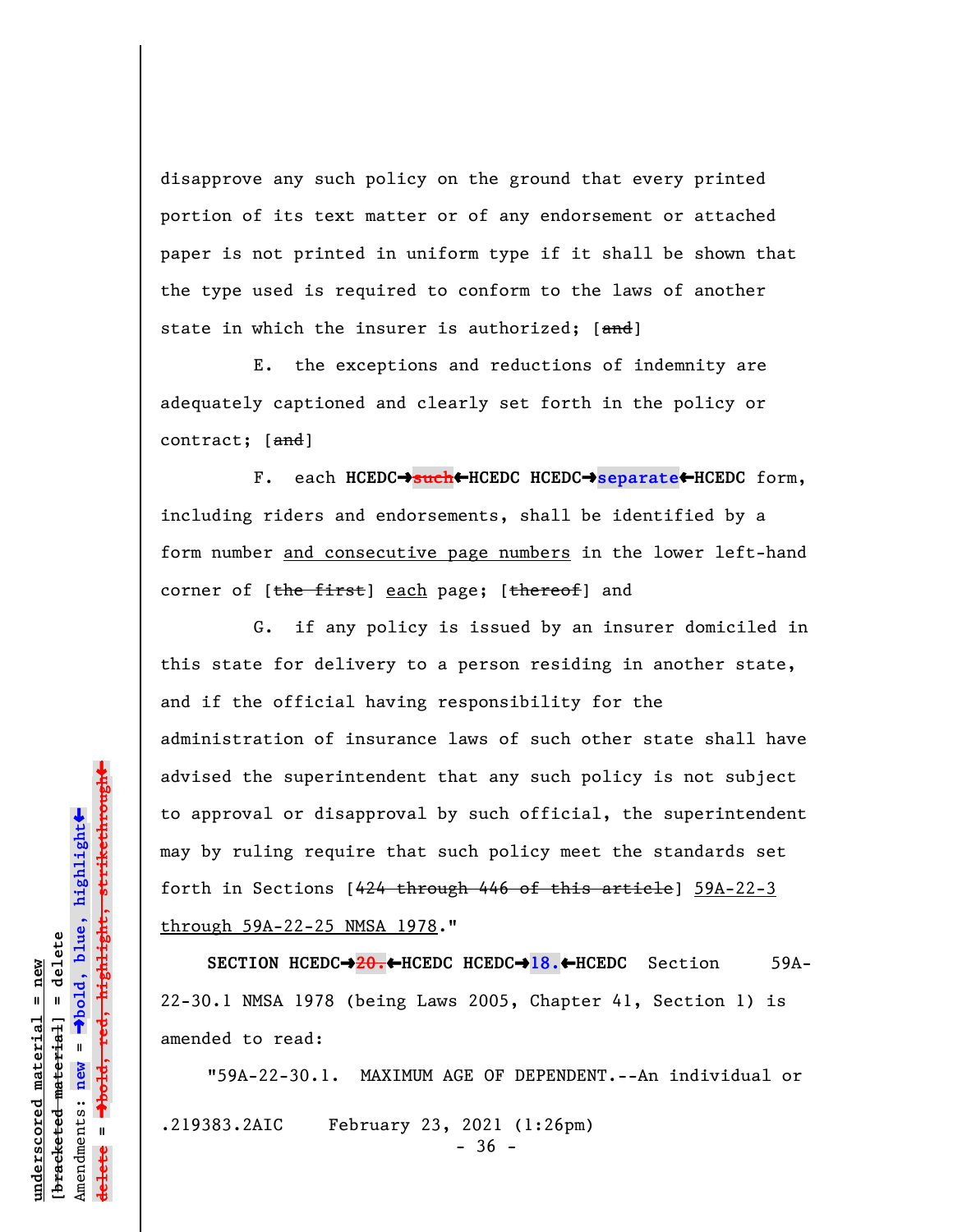group health policy or certificate of insurance delivered, issued for delivery or renewed in New Mexico that provides coverage for an insured's dependent shall not terminate coverage of an unmarried dependent by reason of the dependent's age before the dependent's [twenty-fifth] twenty-sixth birthday, regardless of whether the dependent is enrolled in an educational institution."

**SECTION HCEDC**º**21.**»**HCEDC HCEDC**º**19.**»**HCEDC** Section 59A-22-33 NMSA 1978 (being Laws 1984, Chapter 127, Section 455) is amended to read:

"59A-22-33. [HANDICAPPED] CHILDREN WITH DISABILITIES-- COVERAGE CONTINUED.--An individual or group hospital or medical expense insurance policy delivered or issued for delivery in this state  $[**which**]$  that provides that coverage of a dependent child of an insured, or of an employee or other member of the covered group, shall terminate upon attainment of the limiting age for dependent children specified in the policy shall also provide, in substance, that attainment of the limiting age shall not operate to terminate the coverage of a child while the child is, and continues to be both incapable of selfsustaining employment, by reason of [mental retardation] intellectual or developmental disability or physical [handicap] disability, and chiefly dependent upon the policyholder for support and maintenance. However, proof of the incapacity and dependency of the child must be furnished to the insurer by the

.219383.2AIC February 23, 2021 (1:26pm) - 37 -

º**bold, red, highlight, strikethrough**  $\ddot{\bullet}$ º**bold, blue, highlight**  $b$ racketed material] = delete **[bracketed material] = delete** inderscored material = new **underscored material = new** Amendments: **new** =  $\mathbf{u}$ Amendments: new **delete =**

 $\ddag$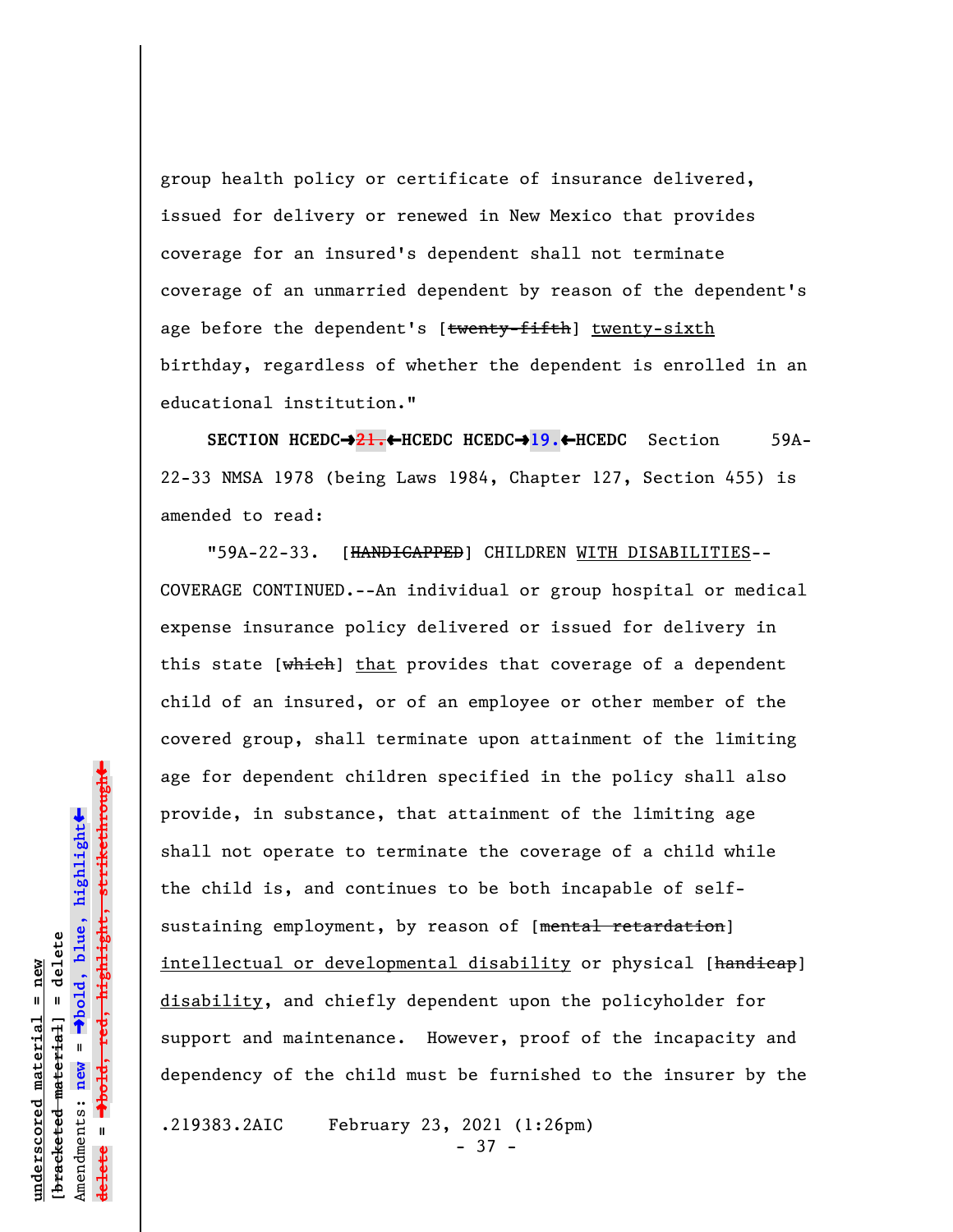insured employee or member within thirty-one  $[\frac{(31)}{]}$  days of the child's attainment of the limiting age and subsequently, as may be required by the insurer, but not more frequently than annually after the two-year period following the child's attainment of the limiting age."

**SECTION HCEDC→22.←HCEDC HCEDC→20.←HCEDC** Section 59A-22-40.1 NMSA 1978 (being Laws 2007, Chapter 278, Section 1) is amended to read:

"59A-22-40.1. COVERAGE FOR THE HUMAN PAPILLOMAVIRUS VACCINE.--

A. An individual or group health insurance policy, health care plan or certificate of health insurance that is delivered, issued for delivery or renewed in this state shall provide coverage for the human papillomavirus vaccine  $[t\Theta]$ females nine to fourteen years of age] in accordance with the current standards of the federal centers for disease control and prevention.

B. Coverage for the human papillomavirus vaccine may be subject to deductibles and coinsurance consistent with those imposed on other benefits under the same policy, plan or certificate.

C. The provisions of this section shall not apply to short-term travel, accident-only or limited or specified disease policies.

- 38 -

D. For the purposes of this section, "human .219383.2AIC February 23, 2021 (1:26pm)

bold, red, highlight, strikethrough º**bold, red, highlight, strikethrough**  $\ddot{\bullet}$ º**bold, blue, highlight** bracketed material] = delete **[bracketed material] = delete** inderscored material = new **underscored material = new** Amendments: **new** =  $\bar{\mathbf{u}}$ Amendments: new **delete =**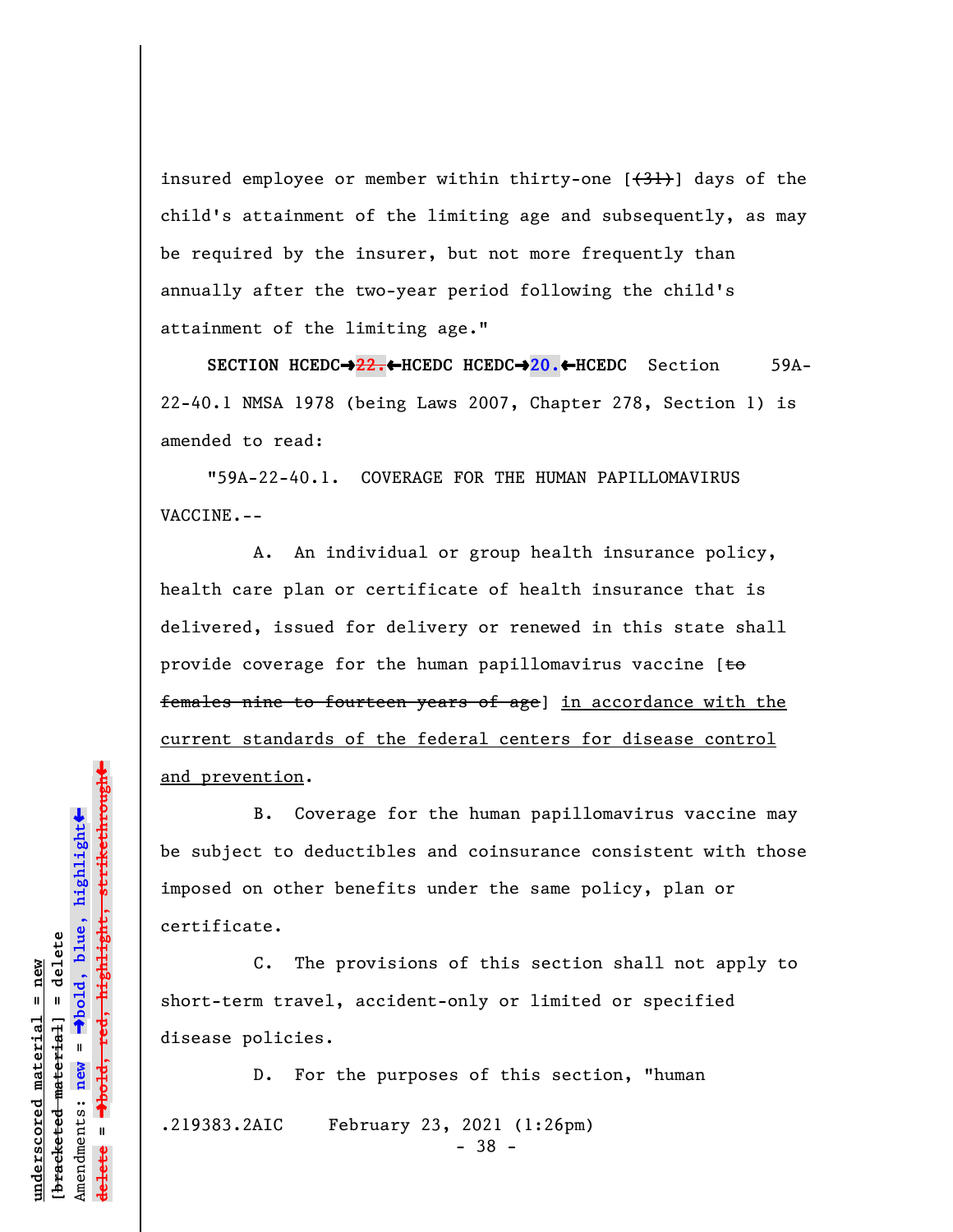papillomavirus vaccine" means a vaccine approved by the federal food and drug administration used for the prevention of human papillomavirus infection and cervical precancers."

**SECTION HCEDC**º**23.**»**HCEDC HCEDC**º**21.**»**HCEDC** Section 59A-22-41.1 NMSA 1978 (being Laws 2003, Chapter 192, Section 1) is amended to read:

"59A-22-41.1. COVERAGE FOR MEDICAL DIETS FOR GENETIC INBORN ERRORS OF METABOLISM.--

A. As of July 1, 2003, each individual and group health insurance policy, health care plan, certificate of health insurance and managed health care plan delivered, issued for delivery, renewed, extended or modified in this state shall provide coverage for the treatment of genetic inborn errors of metabolism that involve amino acid, carbohydrate and fat metabolism and for which medically standard methods of diagnosis, treatment and monitoring exist.

B. Coverage shall include expenses of diagnosing, monitoring and controlling disorders by nutritional and medical assessment, including clinical services, biochemical analysis, medical supplies, prescription drugs, corrective lenses for conditions related to the genetic inborn error of metabolism, nutritional management and special medical foods used in treatment to compensate for the metabolic abnormality and to maintain adequate nutritional status.

C. Services required to be covered pursuant to this .219383.2AIC February 23, 2021 (1:26pm) - 39 -

 $\rightarrow$ bold, red, highlight, strikethrough º**bold, red, highlight, strikethrough** º**bold, blue, highlight**  $b$ racketed material] = delete **[bracketed material] = delete** inderscored material = new **underscored material = new** Amendments: **new** =  $\bar{\mathbf{u}}$ Amendments: new **delete =**

 $\ddot{\bullet}$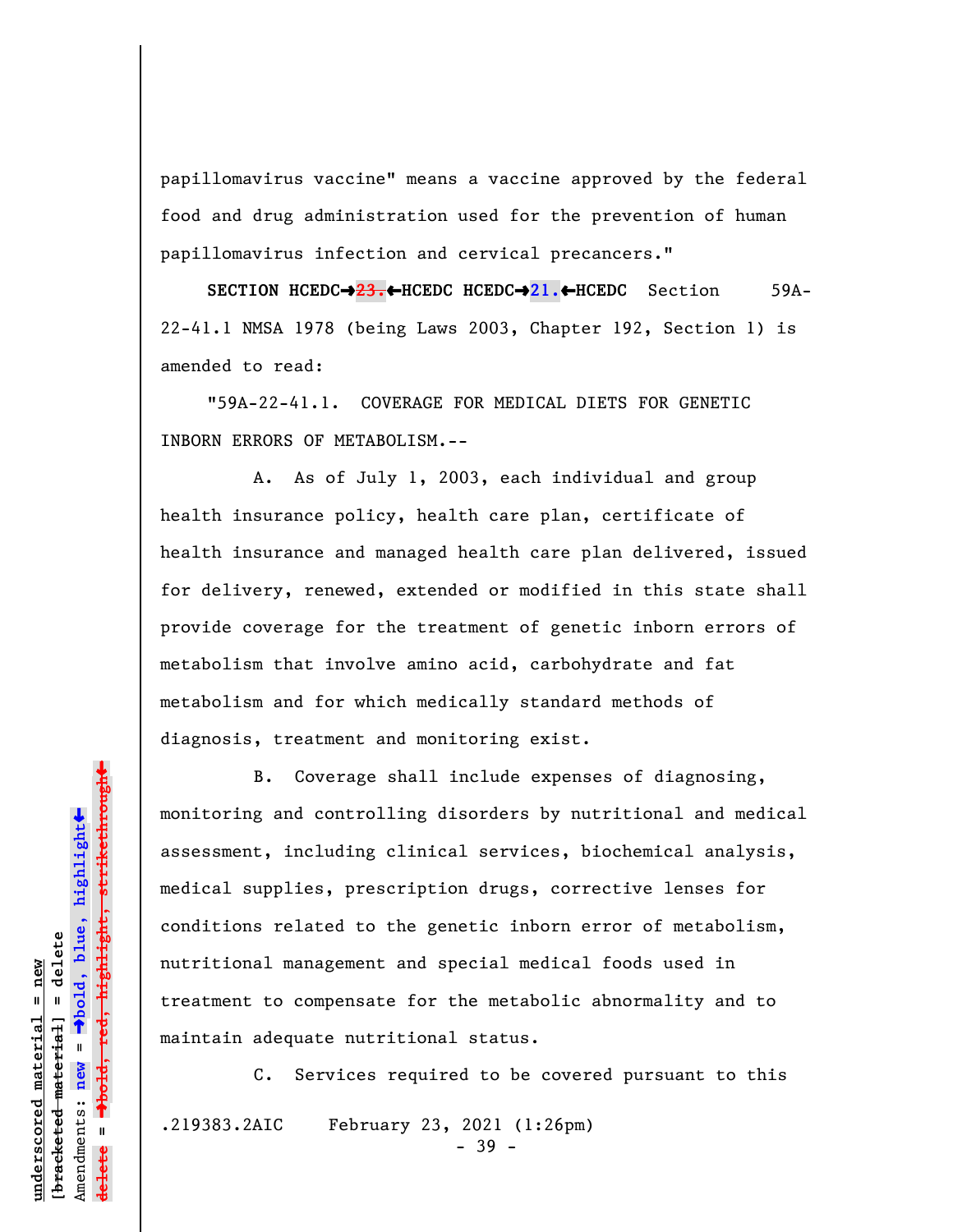section are subject to the terms and conditions of the applicable individual or group policy or plan that establishes durational limits, dollar limits, deductibles and co-payments as long as the terms are not less favorable than for physical illness generally.

D. As used in this section:

(1) "genetic inborn error of metabolism" means a rare, inherited disorder that:

(a) is present at birth;

(b) if untreated, results in [mental retardation] intellectual or developmental disability or death; and

(c) causes the necessity for consumption of special medical foods;

(2) "special medical foods" means nutritional substances in any form that are:

(a) formulated to be consumed or administered internally under the supervision of a physician;

(b) specifically processed or formulated to be distinct in one or more nutrients present in natural food;

(c) intended for the medical and nutritional management of patients with limited capacity to metabolize ordinary foodstuffs or certain nutrients contained in ordinary foodstuffs or who have other specific nutrient requirements as established by medical evaluation; and

.219383.2AIC February 23, 2021 (1:26pm)  $- 40 -$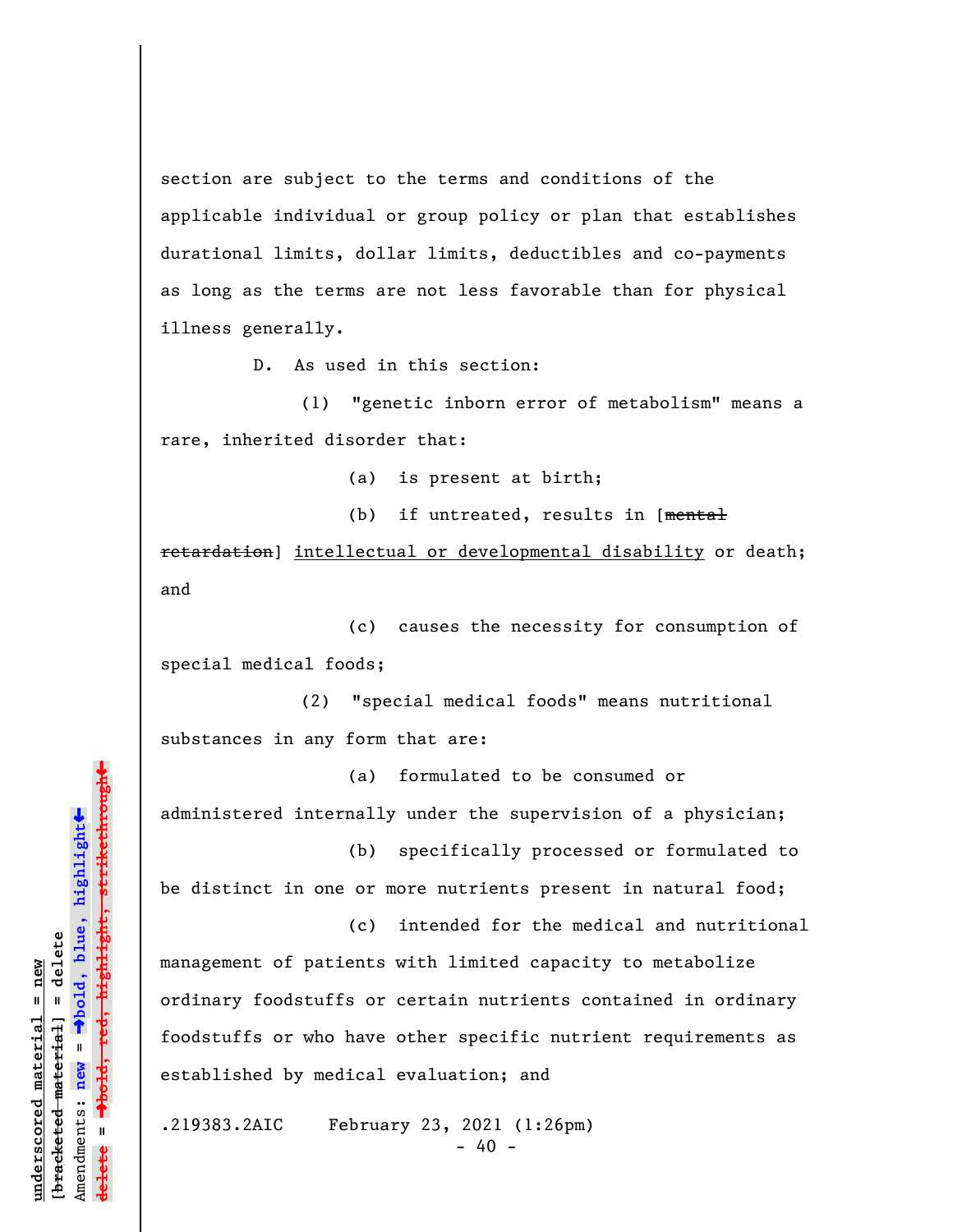(d) essential to optimize growth, health and metabolic homeostasis; and

(3) "treatment" means medical services provided by licensed health care professionals, including physicians, dieticians and nutritionists, with specific training in managing patients diagnosed with genetic inborn errors of metabolism."

**SECTION HCEDC**º**24.**»**HCEDC HCEDC**º**22.**»**HCEDC** Section 59A-22-50 NMSA 1978 (being Laws 2010, Chapter 94, Section 1, as amended) is amended to read:

"59A-22-50. HEALTH INSURERS--DIRECT SERVICES.--

A. A health insurer shall [make reimbursement for direct services at a level not less than eighty-five percent of premiums across all health product lines, including short-term plans and excluding individually underwritten health insurance policies, contracts or plans, that are governed by the provisions of Chapter 59A, Article 22 NMSA 1978, the Health Maintenance Organization Law and the Nonprofit Health Care Plan Law, and an excepted benefit policy intended to supplement major medical coverage, including medicare supplement, vision, dental, disease-specific, accident-only or hospital indemnityonly insurance policies, or a plan that only issues policies for long-term care or disability income. Reimbursement shall be made for direct services provided over the preceding three calendar years, but not earlier than calendar year 2010, as

.219383.2AIC February 23, 2021 (1:26pm)  $- 41 -$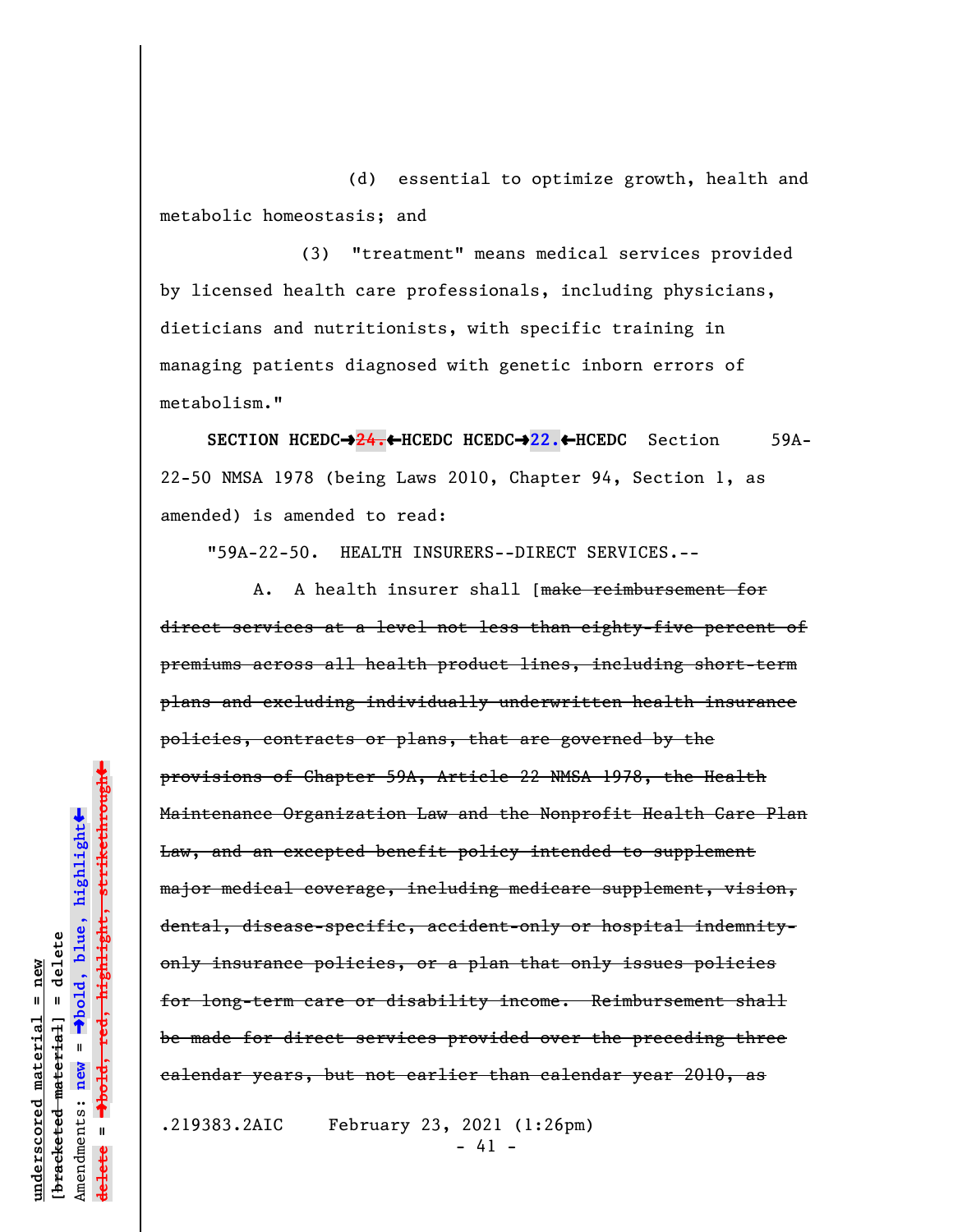determined by reports filed with the office of superintendent of insurance. Nothing in this subsection shall be construed to preclude a purchaser from negotiating an agreement with a health insurer that requires a higher amount of premiums paid to be used for reimbursement for direct services for one or more products or for one or more years] reimburse direct services as follows:

(1) for small groups, at no less than eighty percent of aggregate premiums for all such products; and

(2) for large groups, at no less than eighty-five percent of aggregate premiums for all such products.

B. Reimbursement for direct services shall be determined based on services provided over the preceding three calendar years, but not earlier than calendar year 2010, as determined by reports filed with the office of superintendent of insurance. Reimbursement calculations shall include short-term plans, but exclude all other excepted benefits plans governed by the provisions of Chapter 59A, Article 23G NMSA 1978.

[B.] C. For individually underwritten health care policies, plans or contracts, the superintendent shall establish, after notice and informal hearing, the level of reimbursement for direct services, as determined by the reports filed with the office of superintendent of insurance, as a

.219383.2AIC February 23, 2021 (1:26pm)

 $- 42 -$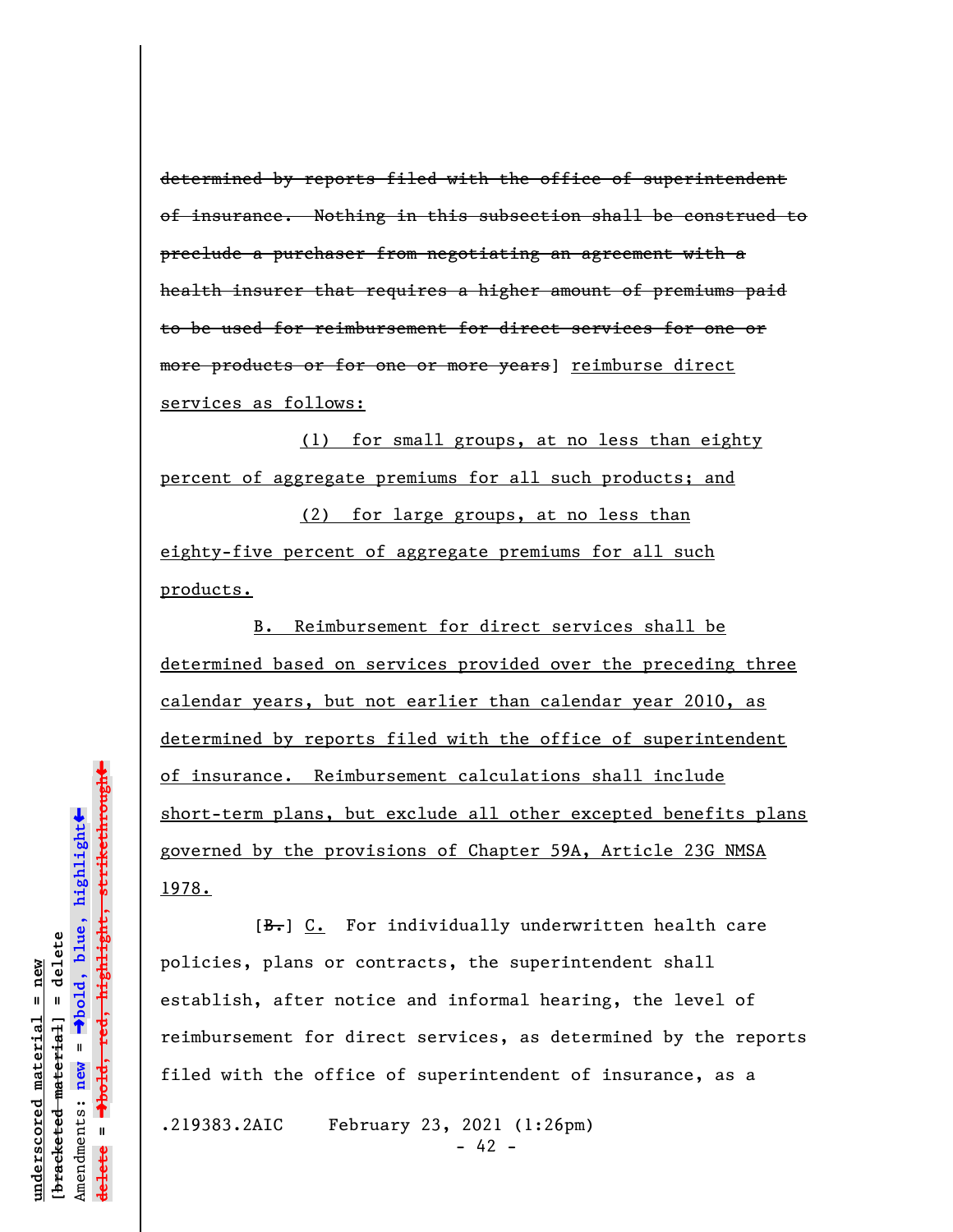percent of premiums. Additional informal hearings may be held at the superintendent's discretion. In establishing the level of reimbursement for direct services, the superintendent shall consider the costs associated with the individual marketing and medical underwriting of these policies, plans or contracts at a level not less than seventy-five percent of premiums. A health insurer writing these policies shall make reimbursement for direct services at a level not less than that level established by the superintendent pursuant to this subsection over the three calendar years preceding the date upon which that rate is established, but not earlier than calendar year 2010. Nothing in this subsection shall be construed to preclude a purchaser of one of these policies, plans or contracts from negotiating an agreement with a health insurer that requires a higher amount of premiums paid to be used for reimbursement for direct services.

 $[G<sub>r</sub>]$  D. An insurer that fails to comply with the reimbursement requirements pursuant to this section shall issue a dividend or credit against future premiums to all policyholders in an amount sufficient to ensure that the benefits paid in the preceding three calendar years plus the amount of the dividends or credits are equal to the required direct services reimbursement level pursuant to Subsection A of this section for group health coverage and blanket health coverage or the required direct services reimbursement level

.219383.2AIC February 23, 2021 (1:26pm)

 $- 43 -$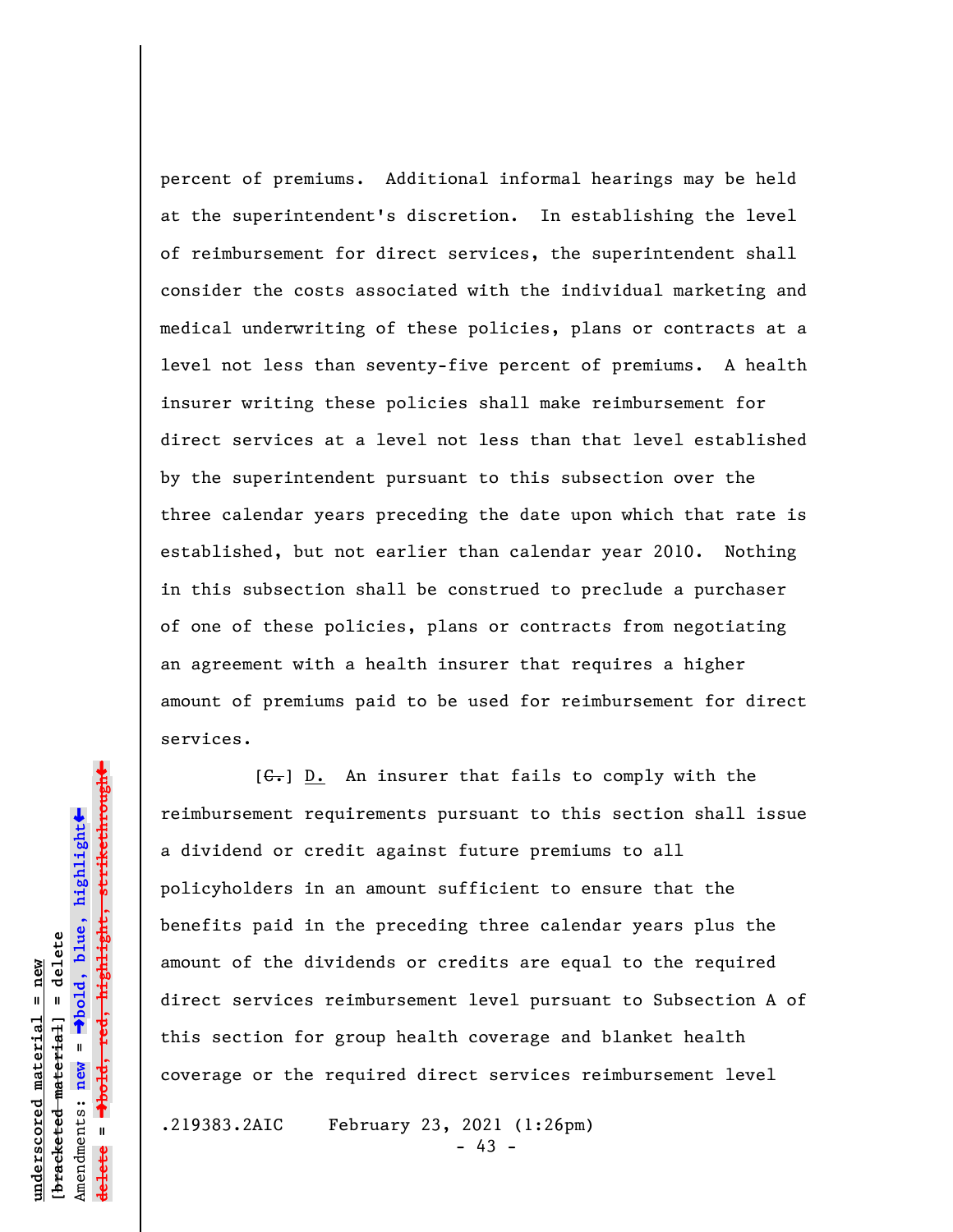pursuant to Subsection B of this section for individually underwritten health policies, contracts or plans for the preceding three calendar years. If the insurer fails to issue the dividend or credit in accordance with the requirements of this section, the superintendent shall enforce these requirements and may pursue any other penalties as provided by law, including general penalties pursuant to Section 59A-1-18 NMSA 1978.

 $[\frac{D-1}{2}]$  E. After notice and hearing, the superintendent may adopt and promulgate reasonable rules necessary and proper to carry out the provisions of this section.

 $[E-]$   $F.$  For the purposes of this section:

(1) "direct services" means services rendered to an individual by a health insurer or a health care practitioner, facility or other provider, including case management, disease management, health education and promotion, preventive services, quality incentive payments to providers and any portion of an assessment that covers services rather than administration and for which an insurer does not receive a tax credit pursuant to the Medical Insurance Pool Act; provided, however, that "direct services" does not include care coordination, utilization review or management or any other activity designed to manage utilization or services;

(2) "health insurer" means a person duly authorized to transact the business of health insurance in the

.219383.2AIC February 23, 2021 (1:26pm)

- 44 -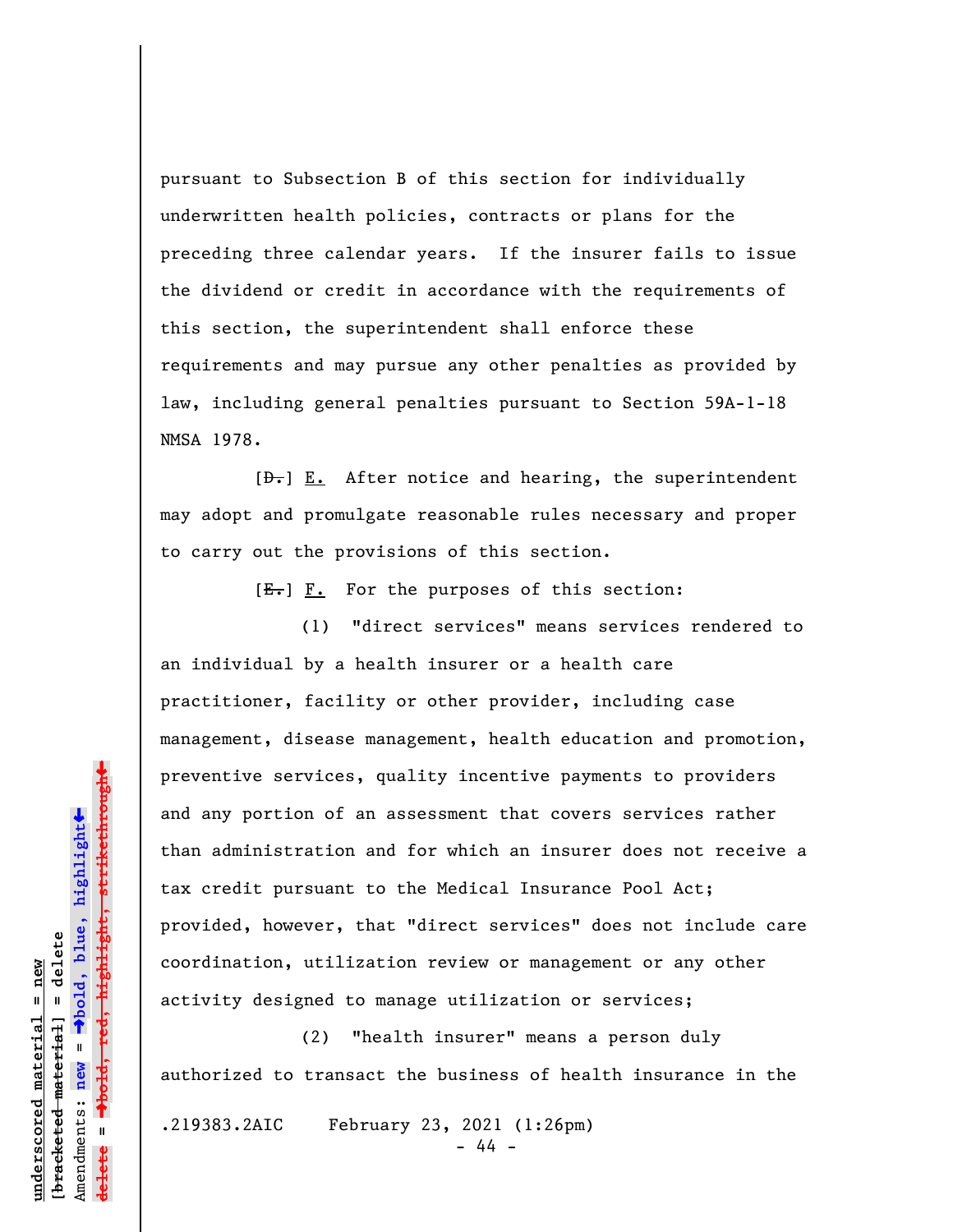state pursuant to the Insurance Code, including a person that issues a short-term plan and a person that only issues an excepted benefit policy intended to supplement major medical coverage, including medicare supplement, vision, dental, disease-specific, accident-only or hospital indemnity-only insurance policies, or that only issues policies for long-term care or disability income;

(3) "premium" means all income received from individuals and private and public payers or sources for the procurement of health coverage, including capitated payments, self-funded administrative fees, self-funded claim reimbursements, recoveries from third parties or other insurers and interests less any tax paid pursuant to the Insurance Premium Tax Act and fees associated with participating in a health insurance exchange that serves as a clearinghouse for insurance; and

(4) "short-term plan" means a nonrenewable health benefits plan covering a resident of the state, regardless of where the plan is delivered, that:

(a) has a maximum specified duration of not more than three months after the effective date of the plan;  $\lceil$  and  $\rceil$ 

(b) is issued only to individuals who have not been enrolled in a health benefits plan that provides the same or similar nonrenewable coverage from any health insurance

.219383.2AIC February 23, 2021 (1:26pm)

 $- 45 -$ 

»<del>highlight, strikethrough</del> º**bold, red, highlight, strikethrough**  $\ddot{\bullet}$ º**bold, blue, highlight** bracketed material] = delete **[bracketed material] = delete** inderscored material = new **underscored material = new** Amendments: **new** =  $\bar{\mathbf{u}}$ Amendments: new **delete =**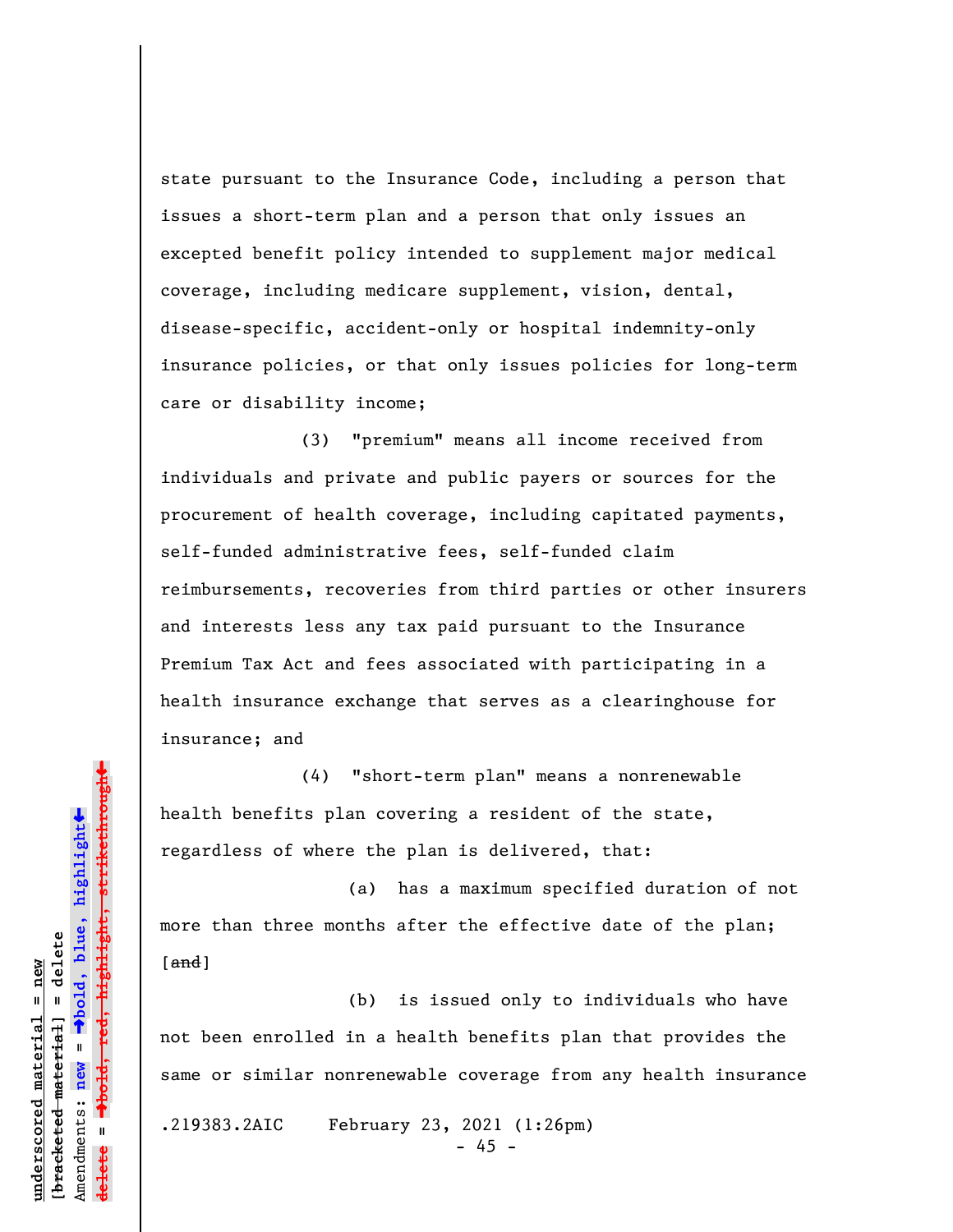carrier within the three months preceding enrollment in the short-term plan; and

(c) is not an excepted benefit or combination of excepted benefits."

**SECTION HCEDC**º**25.**»**HCEDC HCEDC**º**23.**»**HCEDC** Section 59A-22A-3 NMSA 1978 (being Laws 1993, Chapter 320, Section 61) is amended to read:

"59A-22A-3. DEFINITIONS.--As used in the Preferred Provider Arrangements Law:

A. "covered person" means any person on whose behalf the health care insurer is obligated to pay for or to provide health benefit services;

B. "covered services" means health care services which the health care insurer is obligated to pay for or to provide under a health benefit plan;

C. "emergency care" means [covered services delivered to a covered person after the sudden onset of a medical condition manifesting itself by acute symptoms that are severe enough that:

(1) the lack of immediate medical attention could result in:

> (a) placing the person's health in jeopardy; (b) serious impairment of bodily functions;

or

(c) serious dysfunction of any bodily organ

.219383.2AIC February 23, 2021 (1:26pm)

 $- 46 -$ 

º**bold, red, highlight, strikethrough**  $\ddot{\bullet}$ º**bold, blue, highlight** bracketed material] = delete **[bracketed material] = delete** inderscored material = new **underscored material = new** Amendments: **new** =  $\mathbf{u}$ Amendments: new **delete =**

 $\ddag$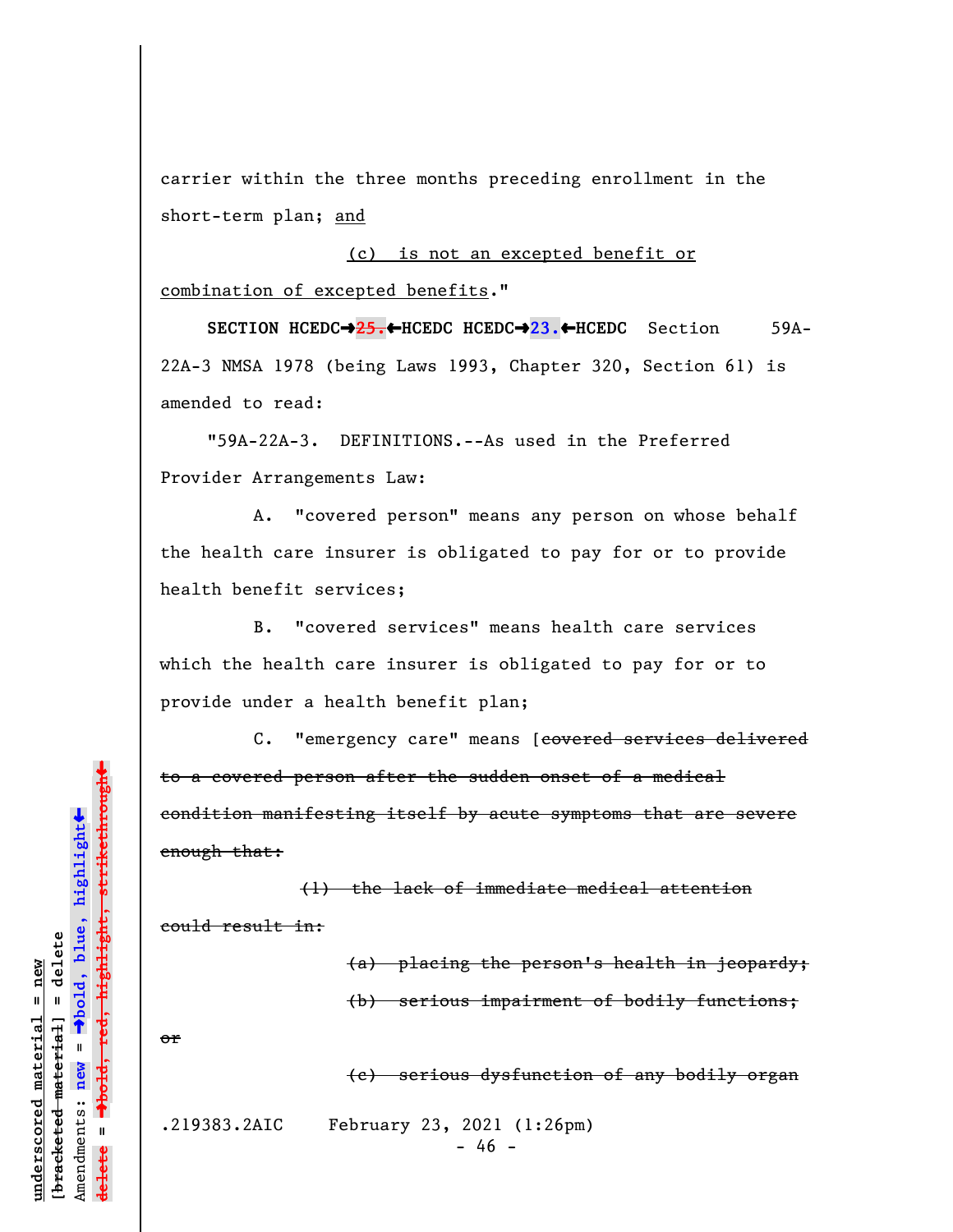or part; or

(2) a reasonable person believes that immediate medical attention is required] health care procedures, treatments or services delivered to a covered person after the sudden onset of what reasonably appears to be a medical condition that manifests itself by symptoms of sufficient severity, including severe pain, that the absence of immediate medical attention could be reasonably expected by a reasonable layperson to result in jeopardy to a person's health, serious impairment of bodily functions, serious dysfunction of a bodily organ or part or disfigurement to a person;

D. "health benefit plan" means the health insurance policy or subscriber agreement between the covered person or the policyholder and the health care insurer [which] that defines the covered services and benefit levels available;

E. "health care insurer" means any person who provides health insurance in this state. For the purposes of the Small Group Rate and Renewability Act, "carrier" or "insurer" includes a licensed insurance company, a licensed fraternal benefit society, a prepaid hospital or medical service plan, a health maintenance organization, a nonprofit health care organization, a multiple employer welfare arrangement or any other person providing a plan of health insurance subject to state insurance regulation;

F. "health care provider" means providers of health .219383.2AIC February 23, 2021 (1:26pm)

- 47 -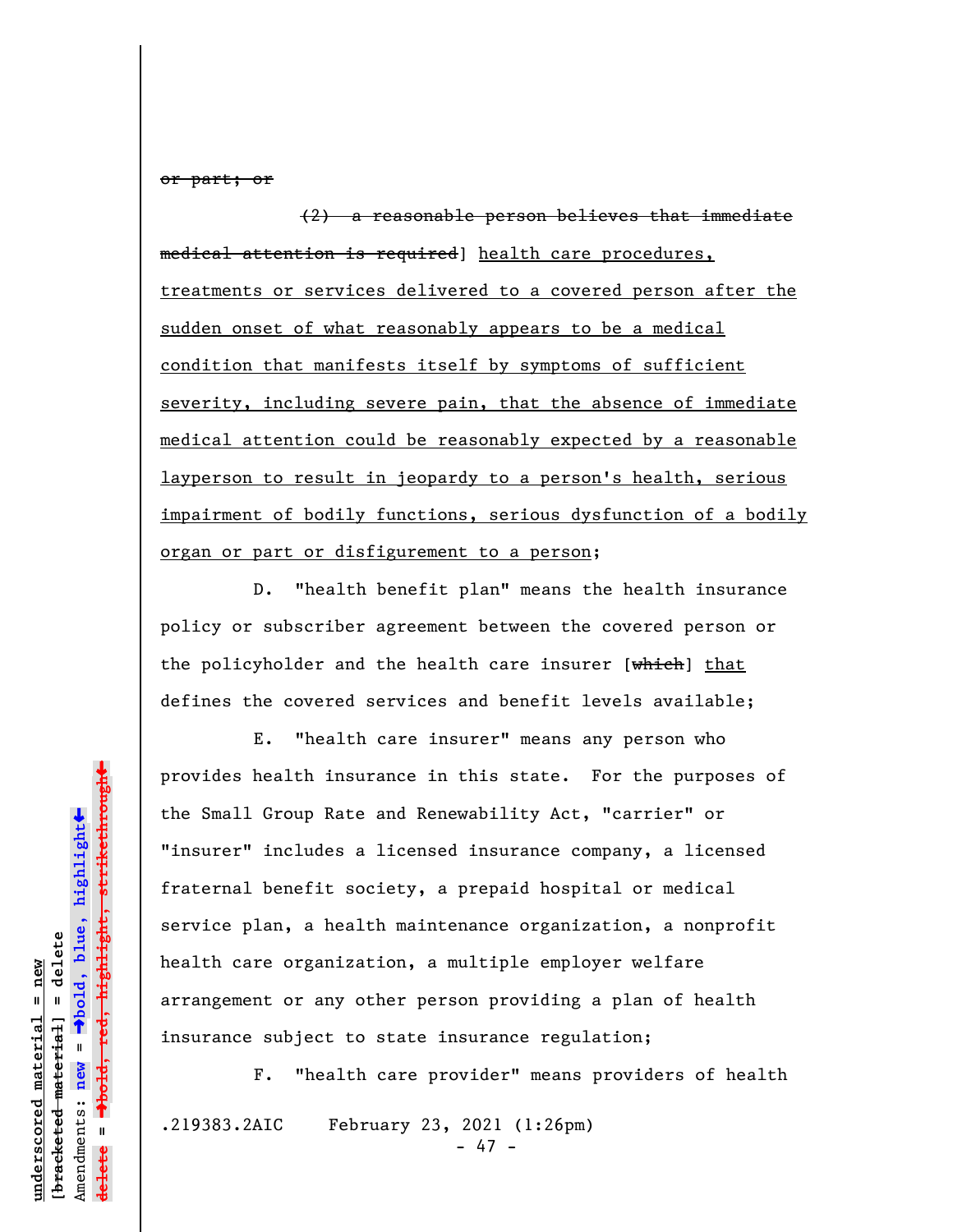care services licensed as required in this state;

G. "health care services" means services rendered or products sold by a health care provider within the scope of the provider's license. The term includes hospital, medical, surgical, dental, vision and pharmaceutical services or products;

H. "preferred provider" means a health care provider or group of providers who have contracted with a health care insurer to provide specified covered services to a covered person; and

I. "preferred provider arrangement" means a contract between or on behalf of the health care insurer and a preferred provider [which] that complies with all the requirements of the Preferred Provider Arrangements Law."

**SECTION HCEDC**º**26.**»**HCEDC HCEDC**º**24.**»**HCEDC** Section 59A-23-4 NMSA 1978 (being Laws 1984, Chapter 127, Section 463, as amended) is amended to read:

"59A-23-4. OTHER PROVISIONS APPLICABLE.--

A. A blanket or group health insurance policy or contract shall not contain a provision relative to notice or proof of loss or the time for paying benefits or the time within which suit may be brought upon the policy that in the superintendent's opinion is less favorable to the insured than would be permitted in the required or optional provisions for individual health insurance policies as set forth in Chapter

.219383.2AIC February 23, 2021 (1:26pm)

- 48 -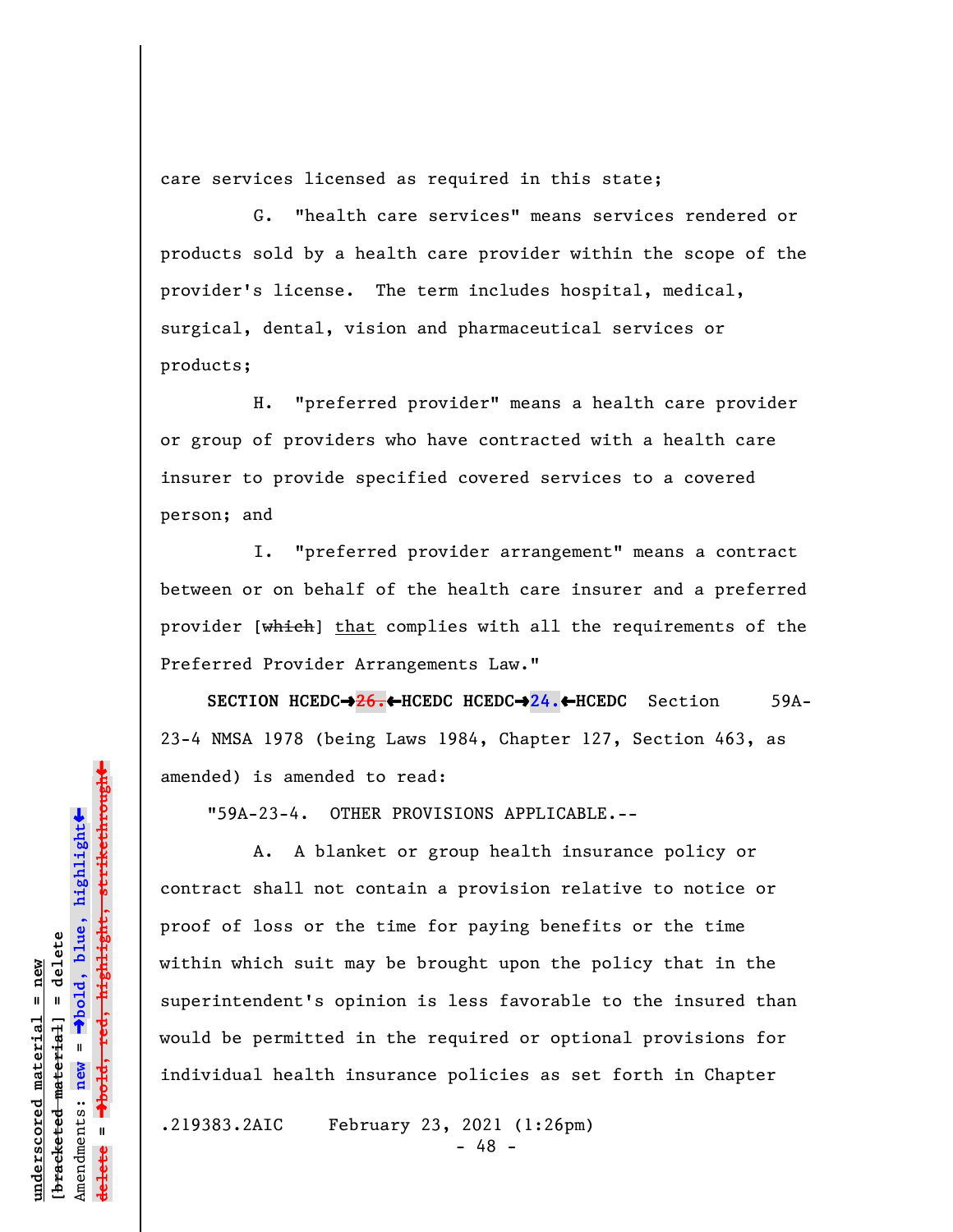59A, Article 22 NMSA 1978.

B. The following provisions of Chapter 59A, Article 22 NMSA 1978 shall also apply as to Chapter 59A, Article 23 NMSA 1978 and blanket and group health insurance contracts:

(1) Section 59A-22-1 NMSA 1978, except Subsection C of that section; and

(2) Section 59A-22-32 NMSA 1978.

C. The following provisions of Chapter 59A, Article 22 NMSA 1978 shall also apply as to group health insurance contracts:

(1) Section 59A-22-2 NMSA 1978;

(2) Section 59A-22-3 NMSA 1978;

(3) Section 59A-22-4 NMSA 1978;

(4) Section 59A-22-5 NMSA 1978;

(5) Section 59A-22-6 NMSA 1978;

(6) Section 59A-22-7 NMSA 1978;

(7) Section 59A-22-8 NMSA 1978;

(8) Section 59A-22-9 NMSA 1978;

(9) Section 59A-22-10 NMSA 1978;

(10) Section 59A-22-11 NMSA 1978;

(11) Section 59A-22-12 NMSA 1978;

(12) Section 59A-22-13 NMSA 1978;

(13) Section 59A-22-14 NMSA 1978;

(14) Section 59A-22-25 NMSA 1978;

(15) Section 59A-22-28 NMSA 1978;

.219383.2AIC February 23, 2021 (1:26pm) - 49 -

»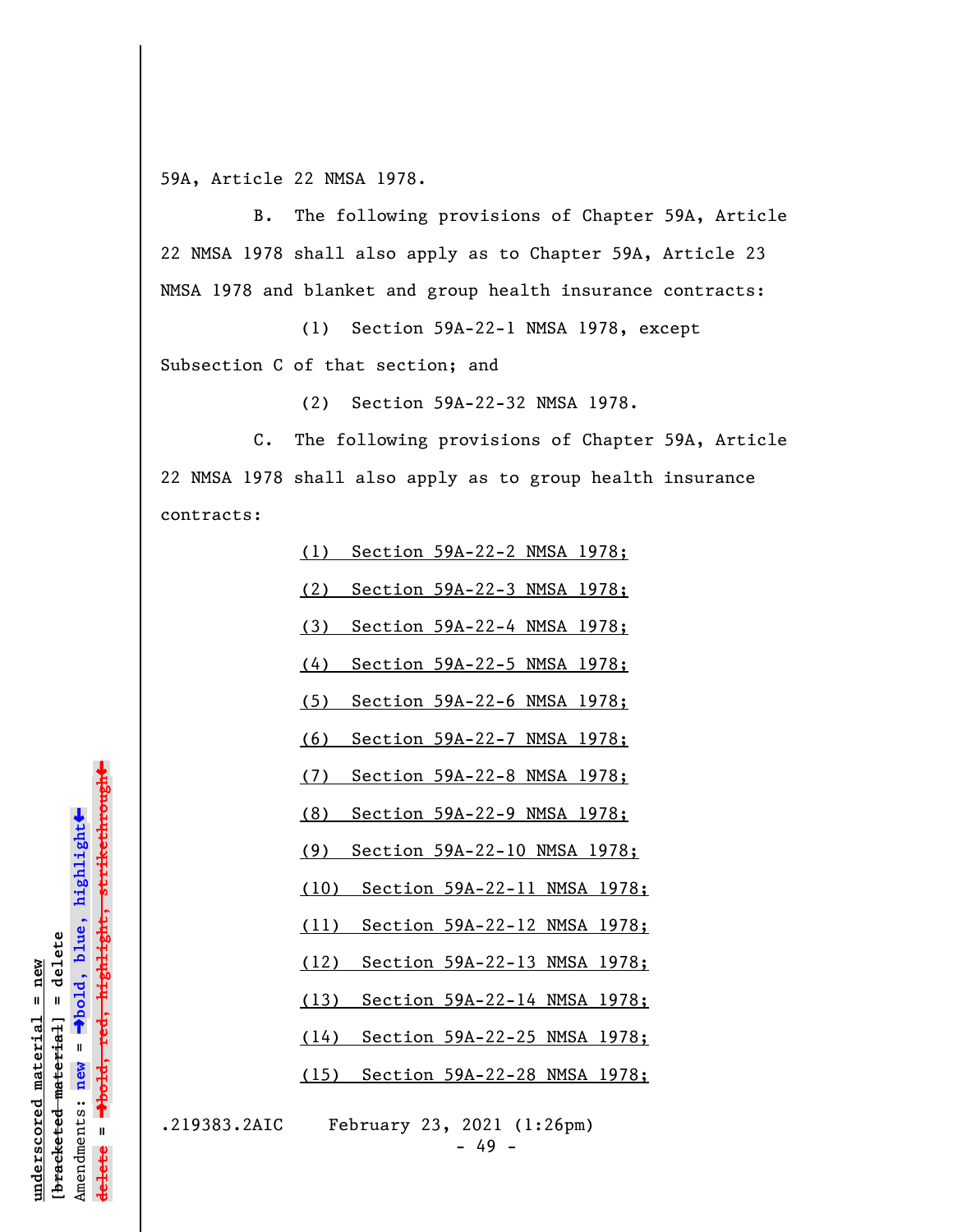| (16)                    |                           | Section 59A-22-29 NMSA 1978;                                                   |  |  |  |
|-------------------------|---------------------------|--------------------------------------------------------------------------------|--|--|--|
|                         |                           | (17) Section 59A-22-32 NMSA 1978;                                              |  |  |  |
|                         |                           | (18) Section 59A-22-32.1 NMSA 1978;                                            |  |  |  |
|                         |                           | $[$ $($ $\frac{19}{ }$ Section 59A-22-33 NMSA 1978;                            |  |  |  |
|                         | $[\frac{(20)}{2}]$ (20)   | Section 59A-22-34 NMSA 1978;                                                   |  |  |  |
|                         | $[\frac{(3)}{(21)}]$      | Section 59A-22-34.1 NMSA 1978;                                                 |  |  |  |
|                         | $[$ $(4)$ $]$ $(22)$      | Section 59A-22-34.3 NMSA 1978;                                                 |  |  |  |
| [ <del>(5)</del> ] (23) |                           | Section 59A-22-35 NMSA 1978;                                                   |  |  |  |
| $[\frac{1}{6}]$ (24)    |                           | Section 59A-22-36 NMSA 1978;                                                   |  |  |  |
|                         | $[\leftarrow{7}$ ] (25)   | Section 59A-22-39 NMSA 1978;                                                   |  |  |  |
|                         | $[\frac{(8)}{8}]$ (26)    | Section 59A-22-39.1 NMSA 1978;                                                 |  |  |  |
|                         | $[\frac{(9)}{9}]$ (27)    | Section 59A-22-40 NMSA 1978;                                                   |  |  |  |
|                         |                           | [(10) (28) Section 59A-22-40.1 NMSA 1978;                                      |  |  |  |
|                         | $[\frac{(\{11\})}{(29)}]$ | Section 59A-22-41 NMSA 1978;                                                   |  |  |  |
|                         |                           | [(12)] (30) Section 59A-22-42 NMSA 1978;                                       |  |  |  |
|                         |                           | [ <del>(13)</del> ] (31) Section 59A-22-43 NMSA 1978; [and]                    |  |  |  |
|                         |                           | $[$ $($ $\frac{14}{1}$ $)$ $($ $\frac{32}{1}$ Section 59A-22-44 NMSA 1978; and |  |  |  |
| (33)                    |                           | Section 59A-22-50 NMSA 1978."                                                  |  |  |  |

**SECTION HCEDC→27.←HCEDC HCEDC→25.←HCEDC** Section 59A-23-7.3 NMSA 1978 (being Laws 2003, Chapter 391, Section 3) is amended to read:

"59A-23-7.3. MAXIMUM AGE OF DEPENDENT.--Each blanket or group health policy or certificate of insurance delivered, issued for delivery or renewed in New Mexico on or after July 1, 2003 that provides coverage for an insured's dependent shall .219383.2AIC February 23, 2021 (1:26pm) - 50 -

h<del>ighlight, strikethrough</del> º**bold, red, highlight, strikethrough**  $\ddot{\bullet}$ º**bold, blue, highlight**  $[**bracket etected meterial**] = **del et e**$ **[bracketed material] = delete**  $underscored$  material = new **underscored material = new** Amendments: **new** =  $= -1001$ **delete = ielete** 

»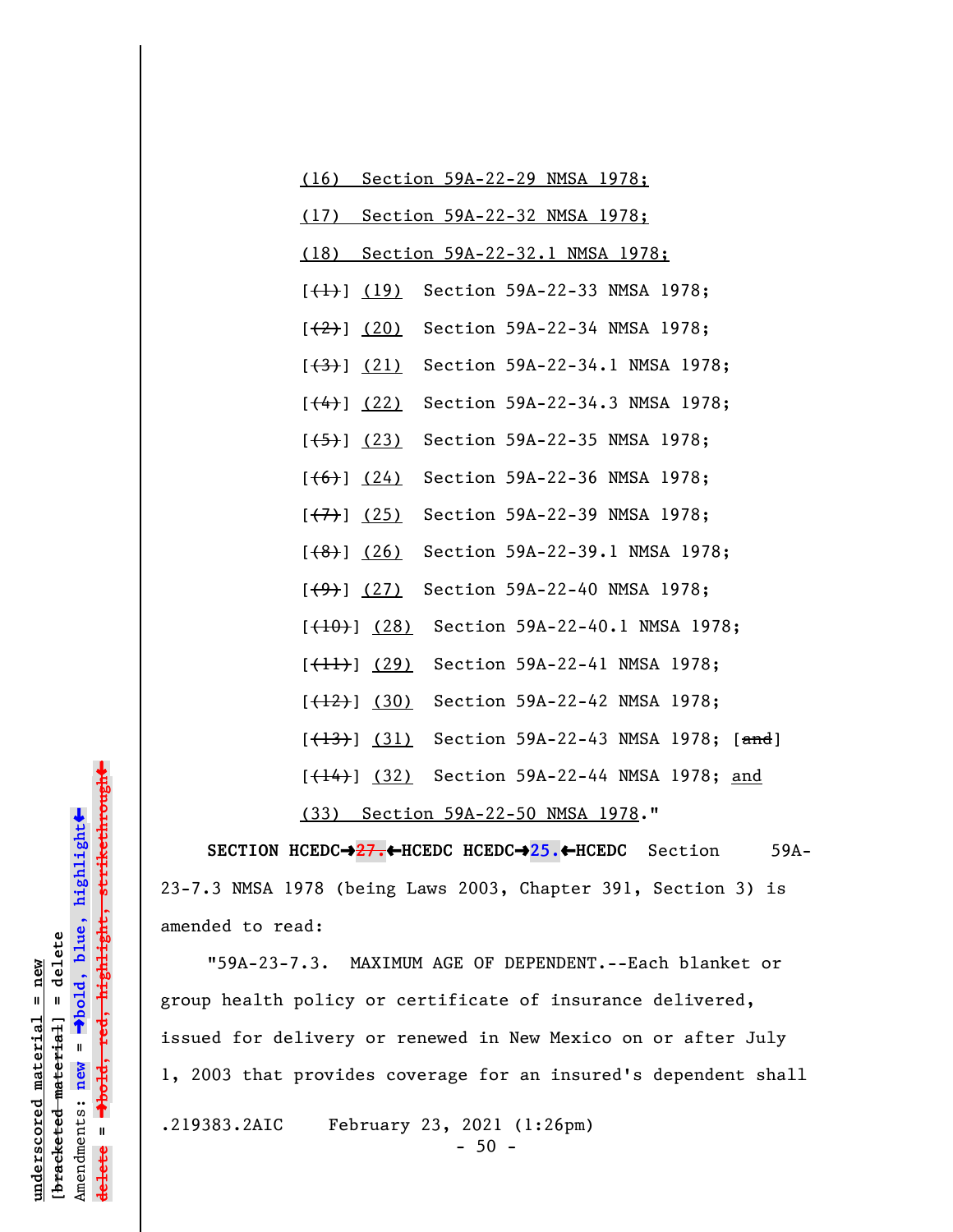not terminate coverage of an unmarried dependent by reason of the dependent's age before the dependent's [twenty-fifth] twenty-sixth birthday, regardless of whether the dependent is enrolled in an educational institution."

**SECTION HCEDC→28.←HCEDC HCEDC→26.←HCEDC** Section 59A-23D-2 NMSA 1978 (being Laws 1995, Chapter 93, Section 2, as amended) is amended to read:

"59A-23D-2. DEFINITIONS.--As used in the Medical Care Savings Account Act:

A. "account administrator" means any of the following that administers medical care savings accounts:

(1) a national or state-chartered bank, savings and loan association, savings bank or credit union;

(2) a trust company authorized to act as a fiduciary in this state;

(3) an insurance company or health maintenance organization authorized to do business in this state pursuant to the Insurance Code; or

(4) a person approved by the federal secretary of health and human services;

B. "deductible" means the total covered medical expense an employee or the employee's dependents must pay prior to any payment by a qualified higher deductible health plan for a calendar year;

C. "department" means the office of superintendent of .219383.2AIC February 23, 2021 (1:26pm)

 $-51 -$ 

º**bold, red, highlight, strikethrough**  $\ddot{\bullet}$ º**bold, blue, highlight** bracketed material] = delete **[bracketed material] = delete** inderscored material = new **underscored material = new** Amendments: **new** =  $\bar{\mathbf{u}}$ Amendments: new **delete =**

 $\ddag$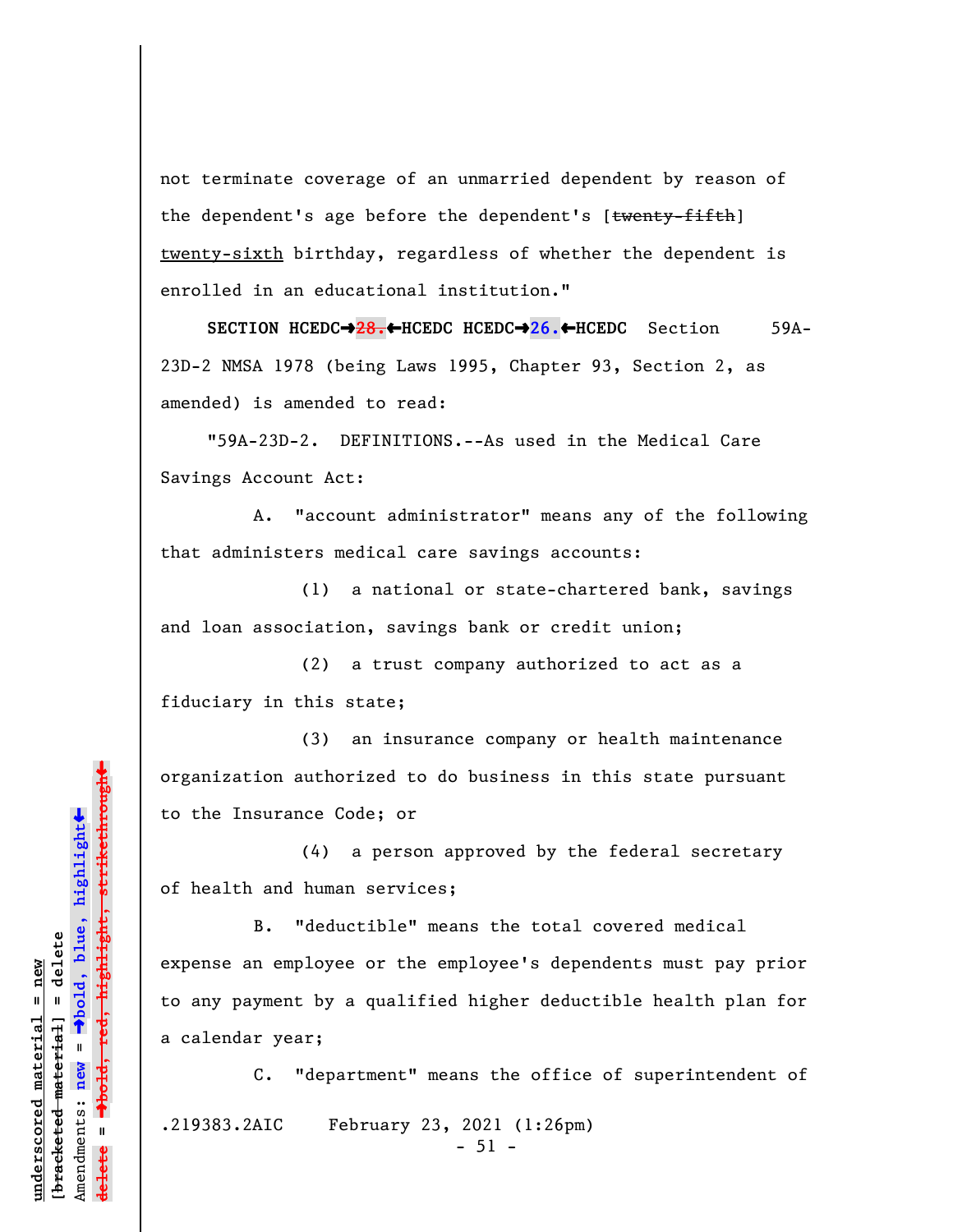insurance;

D. "dependent" means:

(1) a spouse;

(2) an unmarried or unemancipated child of the employee who is a minor and who is:

(a) a natural child;

(b) a legally adopted child;

(c) a stepchild living in the same household who is primarily dependent on the employee for maintenance and support;

(d) a child for whom the employee is the legal guardian and who is primarily dependent on the employee for maintenance and support, as long as evidence of the guardianship is evidenced in a court order or decree; or

(e) a foster child living in the same household, if the child is not otherwise provided with health care or health insurance coverage;

(3) an unmarried child described in Subparagraphs (a) through (e) of Paragraph (2) of this subsection who is between the ages of eighteen and twenty-five; or

(4) a child over the age of eighteen who is incapable of self-sustaining employment by reason of [mental retardation] intellectual or developmental disability or physical [handicap] disability and who is chiefly dependent on .219383.2AIC February 23, 2021 (1:26pm)  $-52 -$ 

highlight, strikethrough º**bold, red, highlight, strikethrough**  $\ddot{\bullet}$ º**bold, blue, highlight** bracketed material] = delete **[bracketed material] = delete** inderscored material = new **underscored material = new** Amendments: **new** =  $\bar{\mathbf{u}}$ Amendments: new **delete =**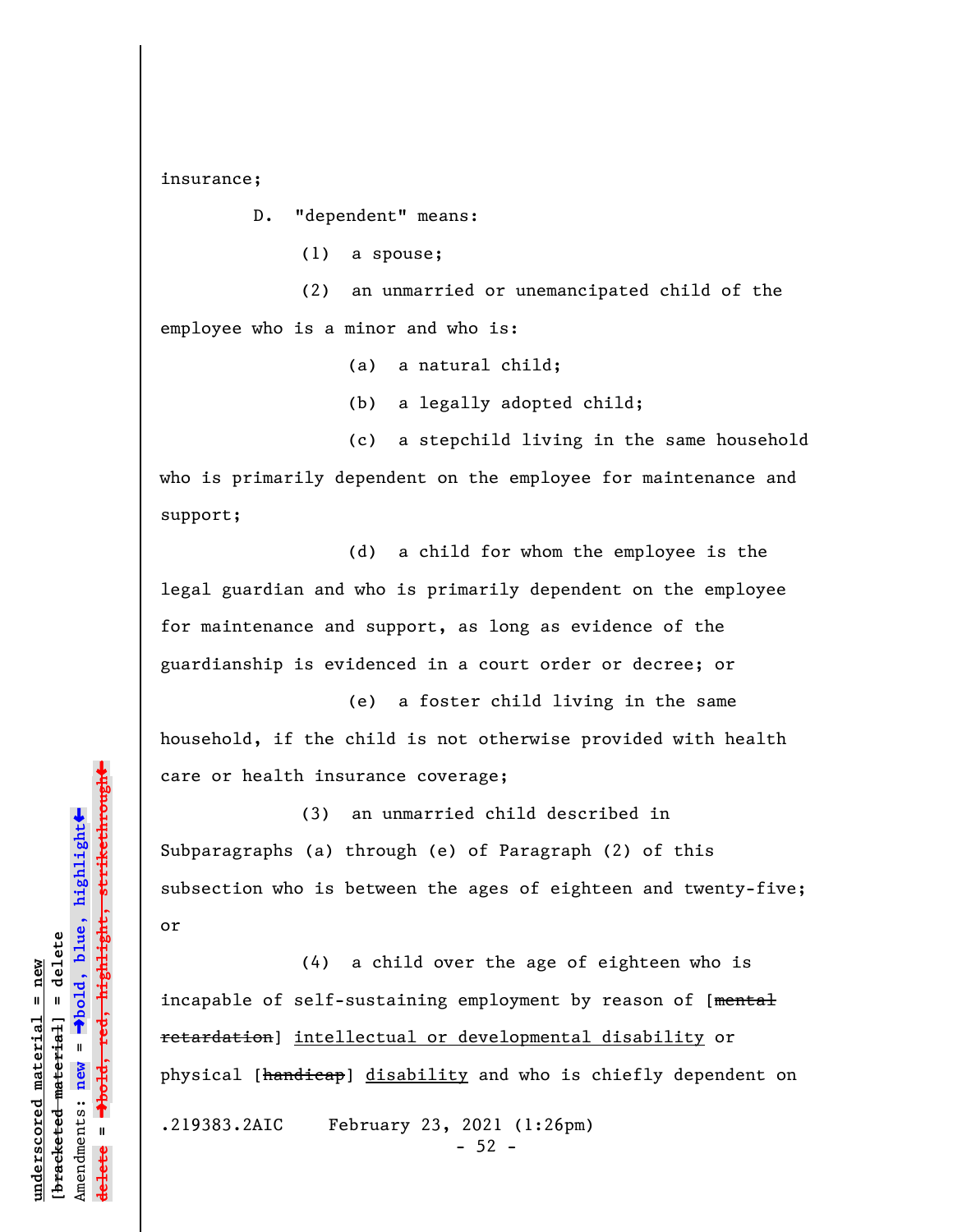the employee for support and maintenance;

E. "eligible individual" means an individual who with respect to any month:

(1) is covered under a qualified higher deductible health plan as of the first day of that month;

(2) is not, while covered under a qualified higher deductible health plan, covered under a health plan that:

(a) is not a qualified higher deductible health plan; and

(b) provides coverage for a benefit that is covered under the qualified higher deductible health plan; and

(3) is covered by a qualified higher deductible health plan that is established and maintained by the employer of the individual or of the spouse of the individual;

F. "eligible medical expense" means an expense paid by the employee for medical care described in Section 213(d) of the Internal Revenue Code of 1986 that is deductible for federal income tax purposes to the extent that those amounts are not compensated for by insurance or otherwise;

G. "employee" includes a self-employed individual;

H. "employer" includes a self-employed individual;

I. "medical care savings account" or "savings account" means an account established by an employer in the United States exclusively for the purpose of paying the

.219383.2AIC February 23, 2021 (1:26pm)

 $-53 -$ 

»º**bold, red, highlight, strikethrough**  $\ddot{\bullet}$ º**bold, blue, highlight** bracketed material] = delete **[bracketed material] = delete** inderscored material = new **underscored material = new** Amendments: **new** =  $\bar{\mathbf{u}}$ Amendments: new **delete =**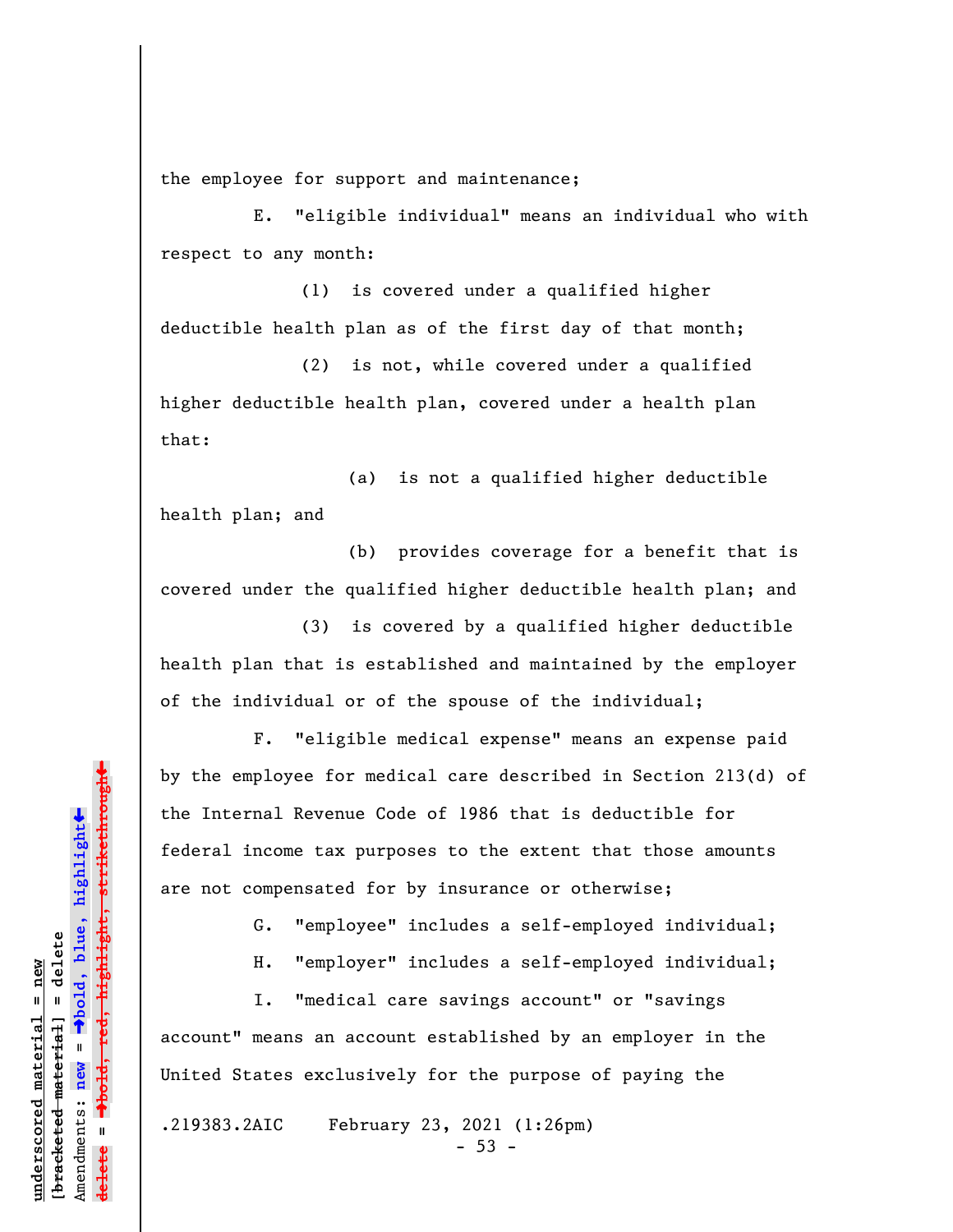eligible medical expenses of the employee or dependent, but only if the written governing instrument creating the trust meets the following requirements:

(1) except in the case of a rollover contribution, no contribution will be accepted:

(a) unless it is in cash; or

(b) to the extent the contribution, when added to previous contributions to the trust for the calendar year, exceeds seventy-five percent of the highest annual limit deductible permitted pursuant to the Medical Care Savings Account Act;

(2) no part of the trust assets will be invested in life insurance contracts;

(3) the assets of the trust will not be commingled with other property except in a common trust fund or common investment fund; and

(4) the interest of an individual in the balance in the individual's account is nonforfeitable;

J. "program" means the medical care savings account program established by an employer for employees; and

K. "qualified higher deductible health plan" means a health coverage policy, certificate or contract that provides for payments for covered health care benefits that exceed the policy, certificate or contract deductible, that is purchased by an employer for the benefit of an employee and that has the

.219383.2AIC February 23, 2021 (1:26pm)  $-54 -$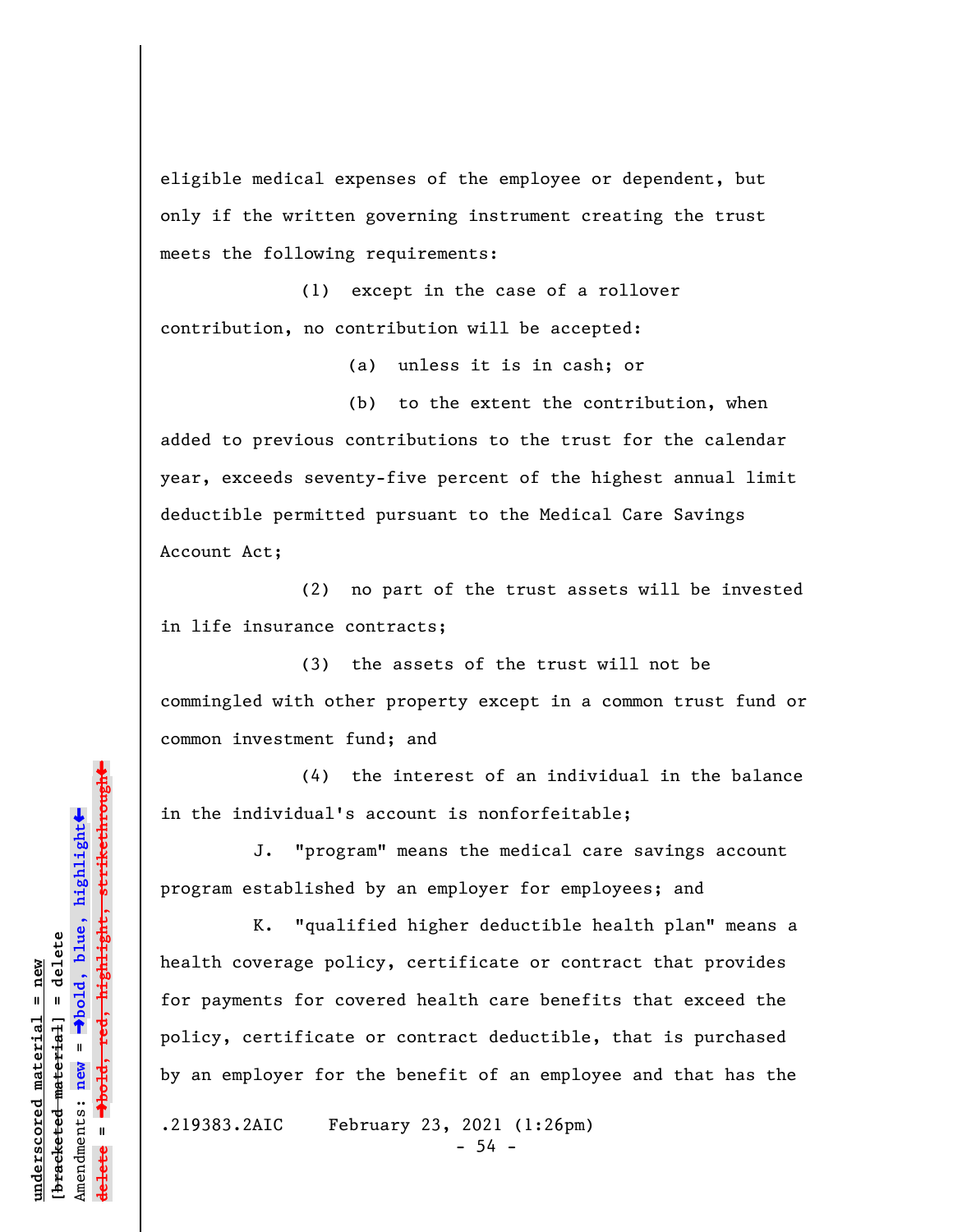following deductible provisions:

(1) self-only coverage with an annual deductible of not less than one thousand five hundred dollars (\$1,500) or more than two thousand two hundred fifty dollars (\$2,250) and a maximum annual out-of-pocket expense requirement of three thousand dollars (\$3,000), not including premiums;

(2) family coverage with an annual deductible of not less than three thousand dollars (\$3,000) or more than four thousand five hundred dollars (\$4,500) and a maximum annual out-of-pocket expense requirement of five thousand five hundred dollars (\$5,500), not including premiums; and

(3) preventive care coverage may be provided within the policies without the preventive care being subjected to the qualified higher deductibles."

**SECTION HCEDC**º**29.**»**HCEDC HCEDC**º**27.**»**HCEDC** Section 59A-46-30 NMSA 1978 (being Laws 1993, Chapter 266, Section 29, as amended) is amended to read:

"59A-46-30. STATUTORY CONSTRUCTION AND RELATIONSHIP TO OTHER LAWS.--

A. The provisions of the Insurance Code other than Chapter 59A, Article 46 NMSA 1978 shall not apply to health maintenance organizations except as expressly provided in the Insurance Code and that article. To the extent reasonable and not inconsistent with the provisions of that article, the following articles and provisions of the Insurance Code shall

.219383.2AIC February 23, 2021 (1:26pm)  $- 55 -$ 

 $\ddag$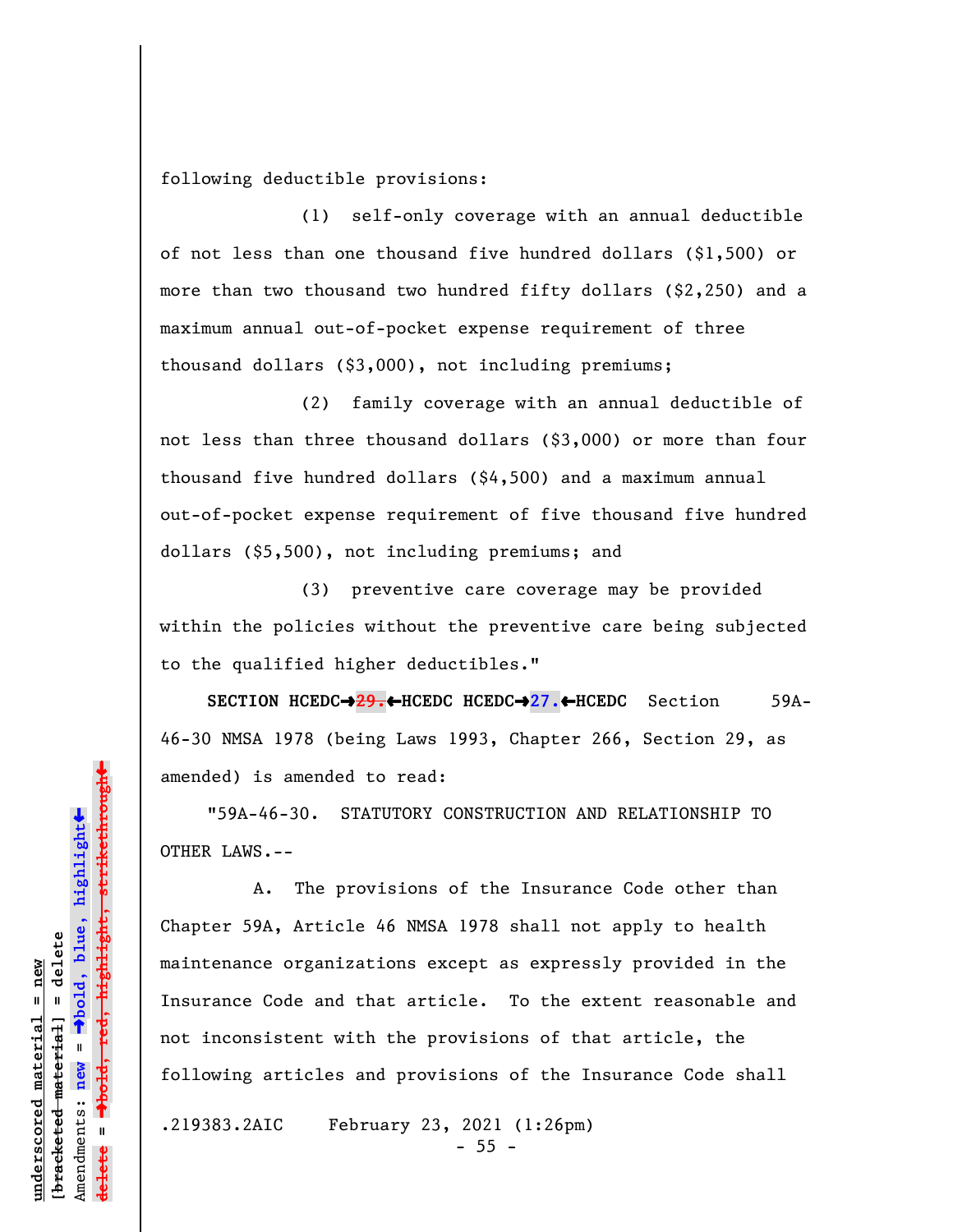also apply to health maintenance organizations and their promoters, sponsors, directors, officers, employees, agents, solicitors and other representatives. For the purposes of such applicability, a health maintenance organization may therein be referred to as an "insurer":

- (1) Chapter 59A, Article 1 NMSA 1978;
- (2) Chapter 59A, Article 2 NMSA 1978;
- (3) Chapter 59A, Article 4 NMSA 1978;
- (4) Subsection C of Section 59A-5-22 NMSA 1978;
- (5) Sections 59A-6-2 through 59A-6-4 and 59A-6-6

NMSA 1978;

- (6) Chapter 59A, Article 8 NMSA 1978;
- (7) Chapter 59A, Article 10 NMSA 1978;
- [(8) Section 59A-12-22 NMSA 1978;
- (9)] (8) Chapter 59A, Article 16 NMSA 1978;
- (9) the Domestic Abuse Insurance Protection Act;
- (10) the Insurance Fraud Act;
- [(10)] (11) Chapter 59A, Article 18 NMSA 1978;
- [(11)] (12) the Policy Language Simplification

Law;

- $[+12]$  (13) Section 59A-22-14 NMSA 1978;
- [(13) the Insurance Fraud Act;

(14) Section 59A-22-43 NMSA 1978;

- (15) the Minimum Healthcare Protection Act]
- **HCEDC**º**(14) the Property and Casualty Insurance**

.219383.2AIC February 23, 2021 (1:26pm)

 $-56 -$ 

º**bold, red, highlight, strikethrough** highiight, strikethro  $\ddot{\bullet}$ º**bold, blue, highlight**  $b$ racketed material] = delete **[bracketed material] = delete** inderscored material = new **underscored material = new** Amendments: **new** =  $\mathbf{I}$ Amendments: new **delete =**

»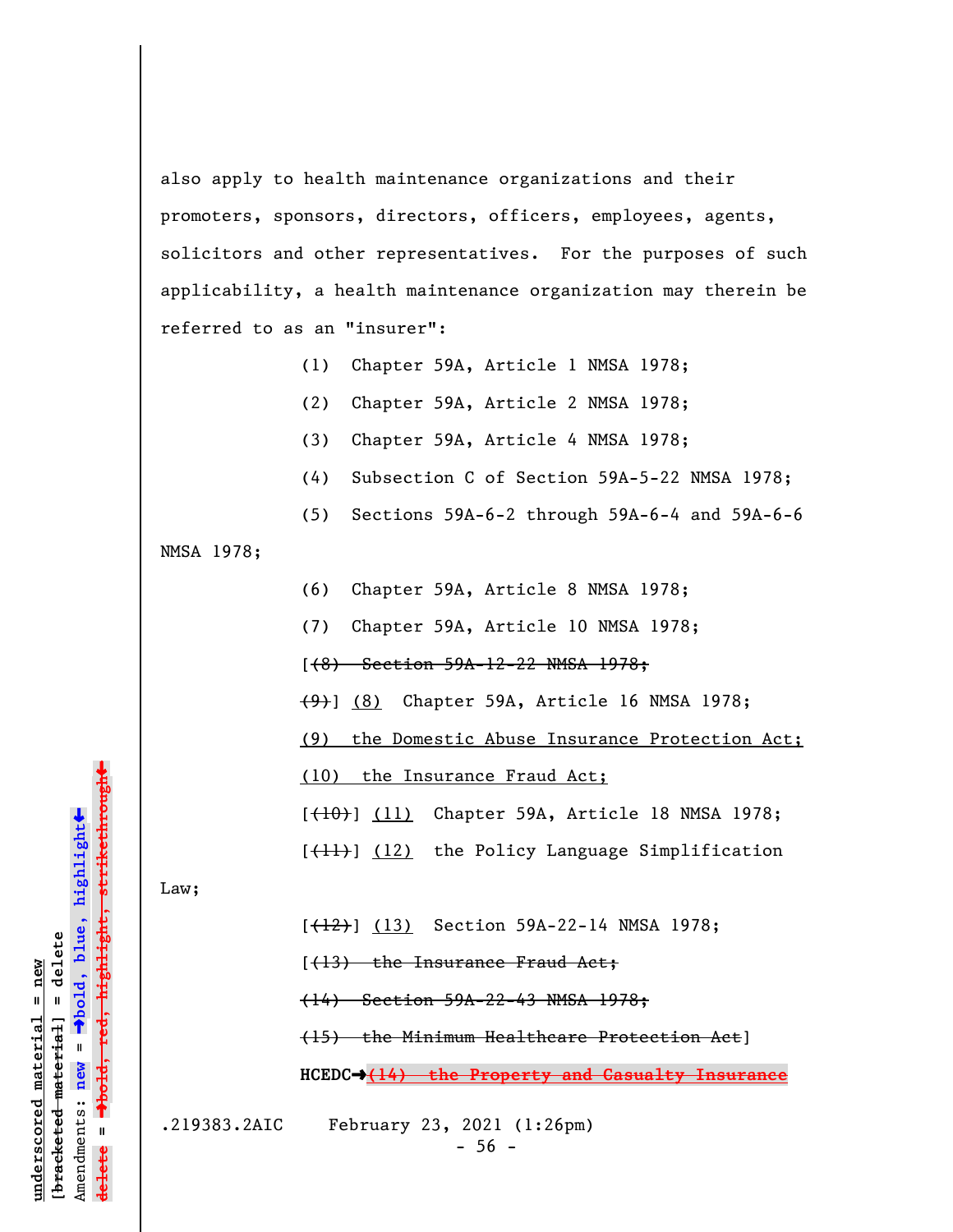**Guaranty Law;**

**(15) the Motor Club Law;←HCEDC** 

**HCEDC**º**(16)**»**HCEDC HCEDC**º**(14)**»**HCEDC** the Health Insurance Portability Act;

 $(\overline{16})$  **HCEDC** $\rightarrow$   $\overline{(17)}$   $\leftarrow$  HCEDC **HCEDC** $\rightarrow$  (15) $\leftarrow$  HCEDC Sections 59A-34-2, 59A-34-7 through 59A-34-13, 59A-34-17, 59A-34-23, 59A-34-33, 59A-34-36, 59A-34-37, 59A-34-40 through 59A-34-42 and 59A-34-44 through 59A-34-46 NMSA 1978;

[(17)] **HCEDC**º**(18)**»**HCEDC HCEDC**º**(16)**»**HCEDC** the Insurance Holding Company Law; [and

(18)] **HCEDC**º**(19)**»**HCEDC HCEDC**º**(17)**»**HCEDC** the Patient Protection Act; and

**HCEDC**º**(20)**»**HCEDC HCEDC**º**(18)**»**HCEDC** the Surprise Billing Protection Act.

B. Solicitation of enrollees by a health maintenance organization granted a certificate of authority, or its representatives, shall not be construed as violating any provision of law relating to solicitation or advertising by health professionals, but health professionals shall be individually subject to the laws, rules and ethical provisions governing their individual professions.

C. Any health maintenance organization authorized under the provisions of the Health Maintenance Organization Law shall not be deemed to be practicing medicine and shall be exempt from the provisions of laws relating to the practice of .219383.2AIC February 23, 2021 (1:26pm)

 $- 57 -$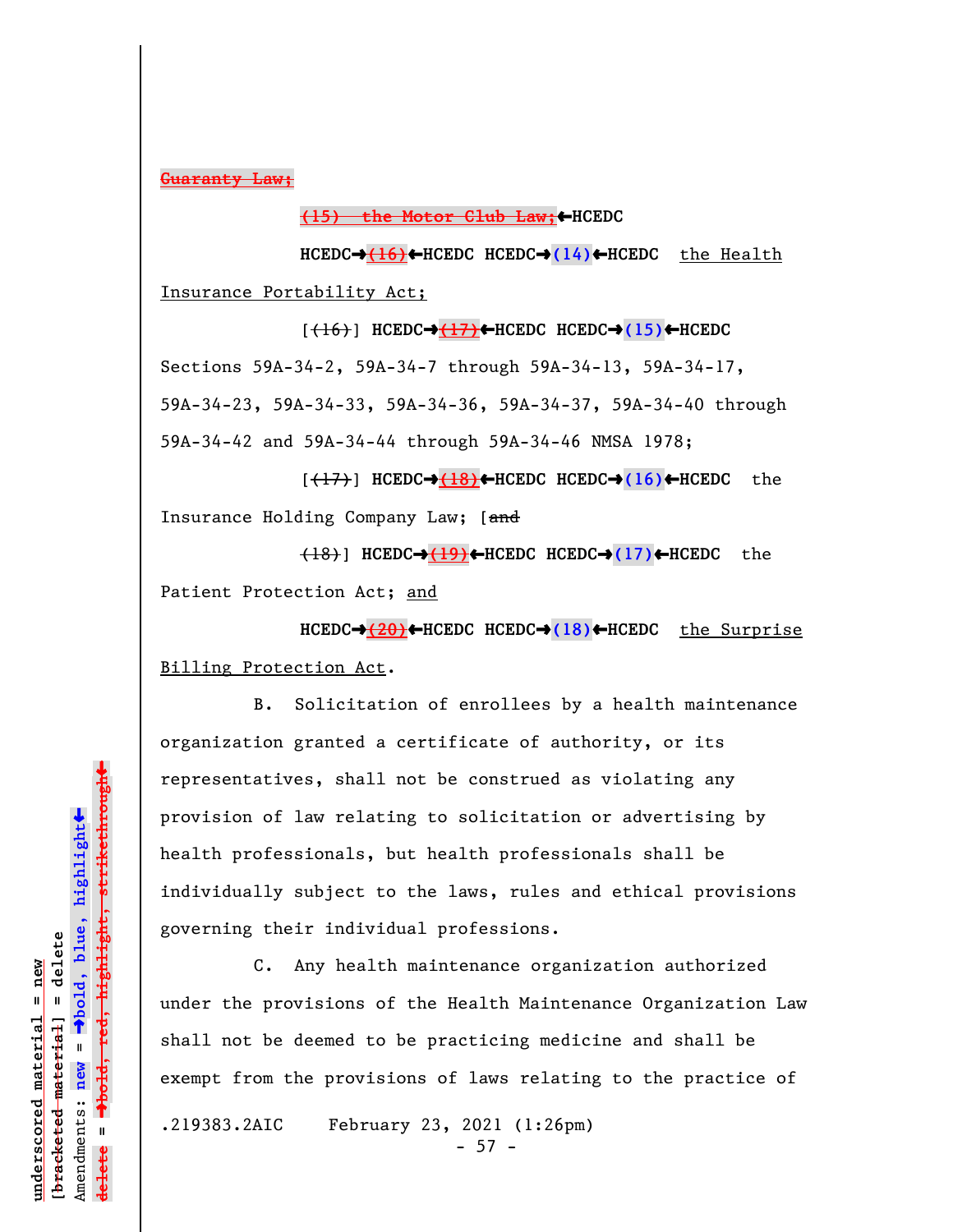medicine."

**SECTION HCEDC**º**30.**»**HCEDC HCEDC**º**28.**»**HCEDC** Section 59A-46-38.3 NMSA 1978 (being Laws 2003, Chapter 391, Section 5, as amended) is amended to read:

"59A-46-38.3. MAXIMUM AGE OF DEPENDENT.--Each individual or group health maintenance organization contract delivered or issued for delivery or renewed in New Mexico that provides coverage for an enrollee's dependents shall not terminate coverage of an unmarried dependent by reason of the dependent's age before the dependent's [twenty-fifth] twenty-sixth birthday, regardless of whether the dependent is enrolled in an educational institution; provided that this requirement does not apply to the medicaid managed care system."

**SECTION HCEDC→31.←HCEDC HCEDC→29.←HCEDC** Section 59A-46-42.1 NMSA 1978 (being Laws 2007, Chapter 278, Section 3) is amended to read:

"59A-46-42.1. COVERAGE FOR THE HUMAN PAPILLOMAVIRUS VACCINE.--

A. An individual or group health maintenance organization contract delivered, issued for delivery or renewed in this state shall provide coverage for the human papillomavirus vaccine [to females nine to fourteen years of age] in accordance with the current standards of the federal centers for disease control and prevention.

B. Coverage for the human papillomavirus vaccine may .219383.2AIC February 23, 2021 (1:26pm)  $-58 -$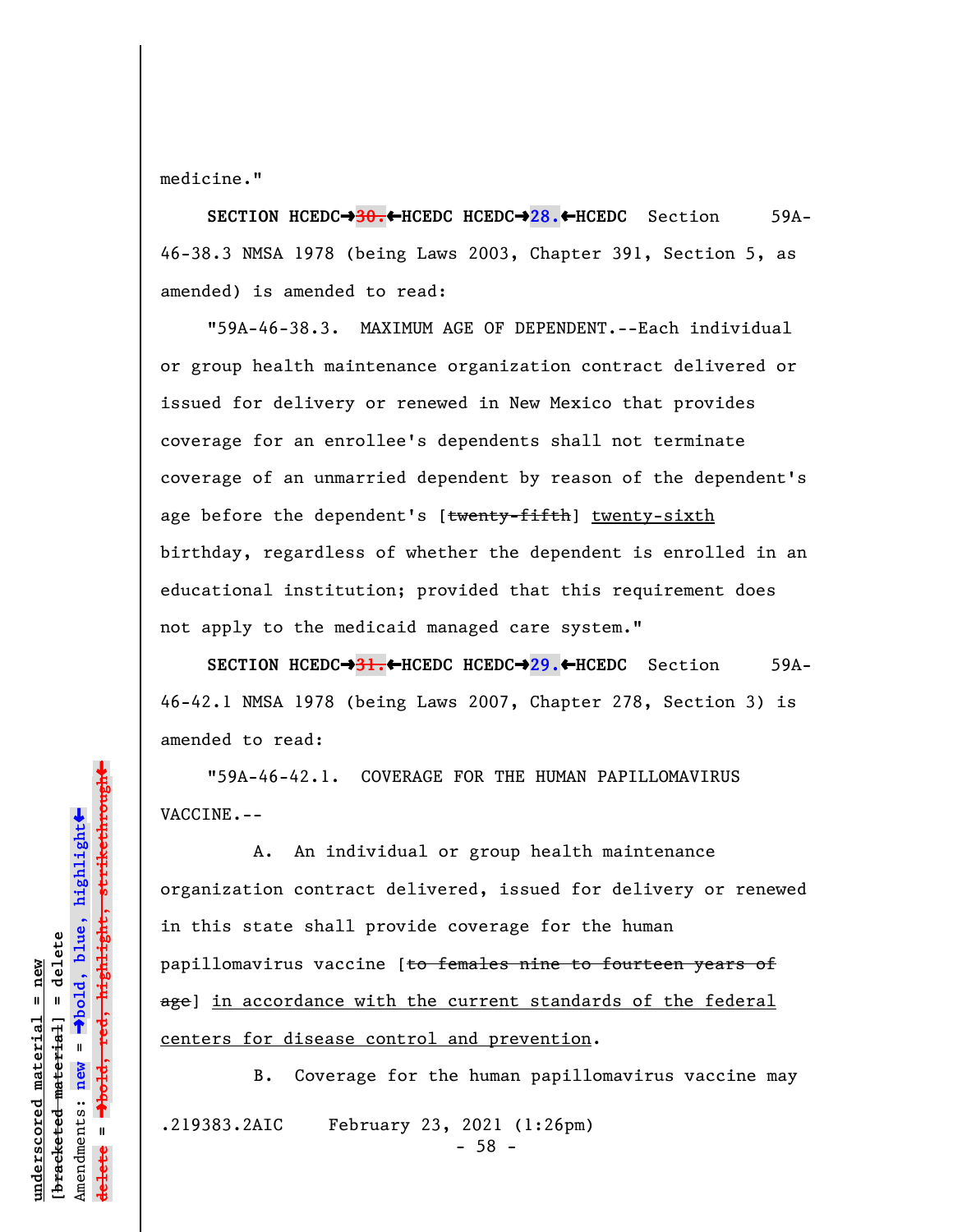be subject to deductibles and coinsurance consistent with those imposed on other benefits under the same policy, plan or certificate.

C. The provisions of this section shall not apply to short-term travel, accident-only or limited or specified disease policies.

D. For the purposes of this section, "human papillomavirus vaccine" means a vaccine approved by the federal food and drug administration used for the prevention of human papillomavirus infection and cervical precancers."

**SECTION HCEDC→32.←HCEDC HCEDC→30.←HCEDC** Section 59A-47-33 NMSA 1978 (being Laws 1984, Chapter 127, Section 879.32, as amended) is amended to read:

"59A-47-33. OTHER PROVISIONS APPLICABLE.--The provisions of the Insurance Code other than Chapter 59A, Article 47 NMSA 1978 shall not apply to health care plans except as expressly provided in the Insurance Code and that article. To the extent reasonable and not inconsistent with the provisions of that article, the following articles and provisions of the Insurance Code shall also apply to health care plans, their promoters, sponsors, directors, officers, employees, agents, solicitors and other representatives; and, for the purposes of such applicability, a health care plan may therein be referred to as an "insurer":

A. Chapter 59A, Article 1 NMSA 1978; .219383.2AIC February 23, 2021 (1:26pm)

highlight, strikethrough º**bold, red, highlight, strikethrough**  $\ddot{\bullet}$ º**bold, blue, highlight**  $b$ racketed material] = delete **[bracketed material] = delete** inderscored material = new **underscored material = new** Amendments: **new** =  $\mathbf{u}$ Amendments: new **delete =**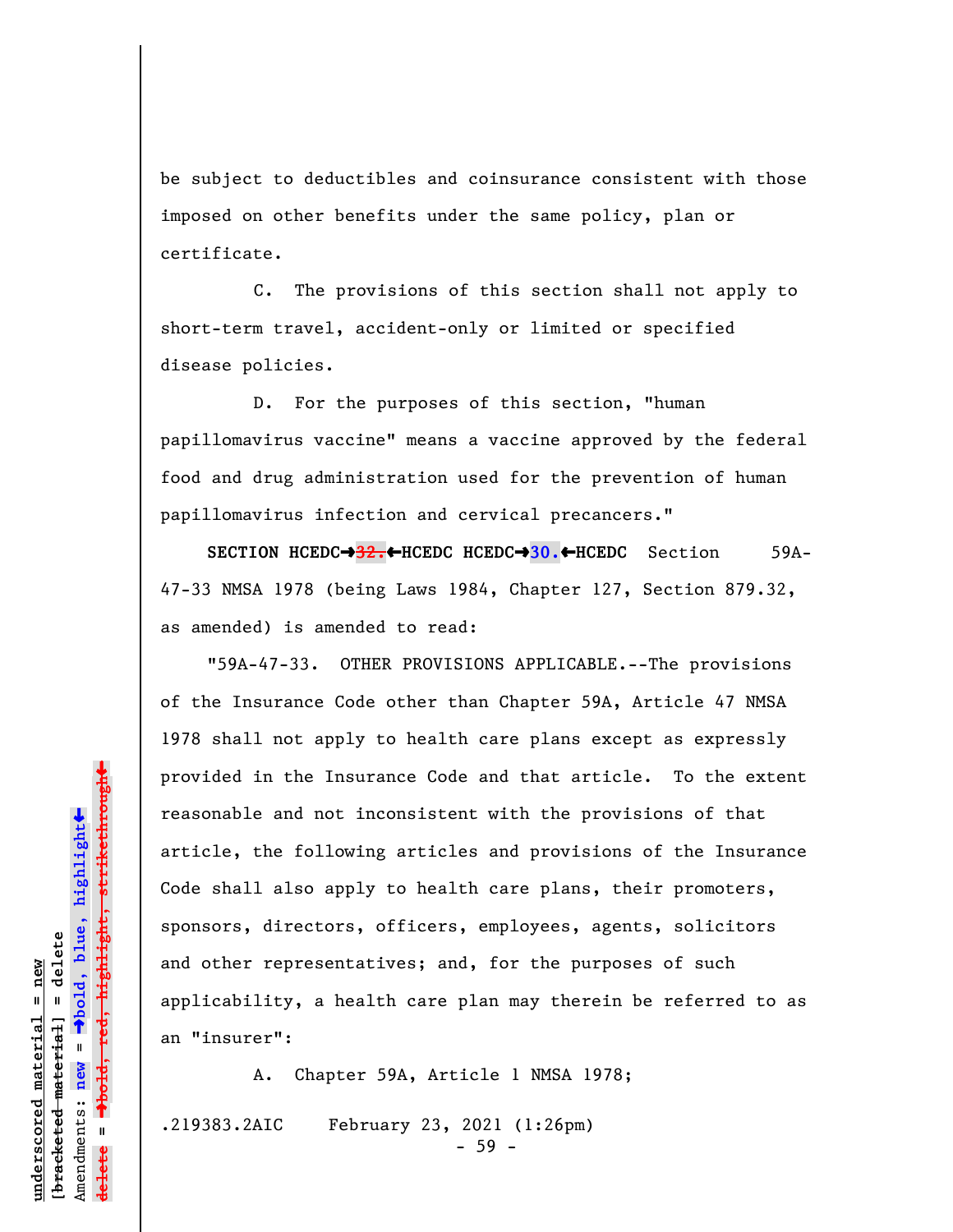| B. Chapter 59A, Article 2 NMSA 1978; |  |  |
|--------------------------------------|--|--|
|                                      |  |  |

C. Chapter 59A, Article 4 NMSA 1978;

D. Subsection C of Section 59A-5-22 NMSA 1978;

E. Sections 59A-6-2 through 59A-6-4 and 59A-6-6 NMSA

1978;

- F. Section 59A-7-11 NMSA 1978;
- G. Chapter 59A, Article 8 NMSA 1978;
- H. Chapter 59A, Article 10 NMSA 1978;
- I. Section 59A-12-22 NMSA 1978;
- J. Chapter 59A, Article 16 NMSA 1978;
- K. Chapter 59A, Article 18 NMSA 1978;
- L. [the Policy Language Simplification Law] Chapter

## 59A, Article 19 NMSA 1978;

 M. Subsections B through E of Section 59A-22-5 NMSA 1978;

- N. Section 59A-22-14 NMSA 1978;
- O. Section 59A-22-34.1 NMSA 1978;
- P. Section 59A-22-39 NMSA 1978;
- Q. Section 59A-22-40 NMSA 1978;
- R. Section 59A-22-40.1 NMSA 1978;
- S. Section 59A-22-41 NMSA 1978;
- T. Section 59A-22-42 NMSA 1978;
- U. Section 59A-22-43 NMSA 1978;
- V. Section 59A-22-44 NMSA 1978;
- W. Section 59A-22-50 NMSA 1978;

.219383.2AIC February 23, 2021 (1:26pm)

**underscored material = new [bracketed material] = delete**

 $b$ racketed material] = delete inderscored material = new

Amendments: **new** =

Amendments: new  $\mathbf{u}$ 

 $\mathbf{I}$ 

**delete =**

lelete

º**bold, blue, highlight**

º**bold, red, highlight, strikethrough**

highlight, strikethro

 $\ddot{\bullet}$ 

»

- 60 -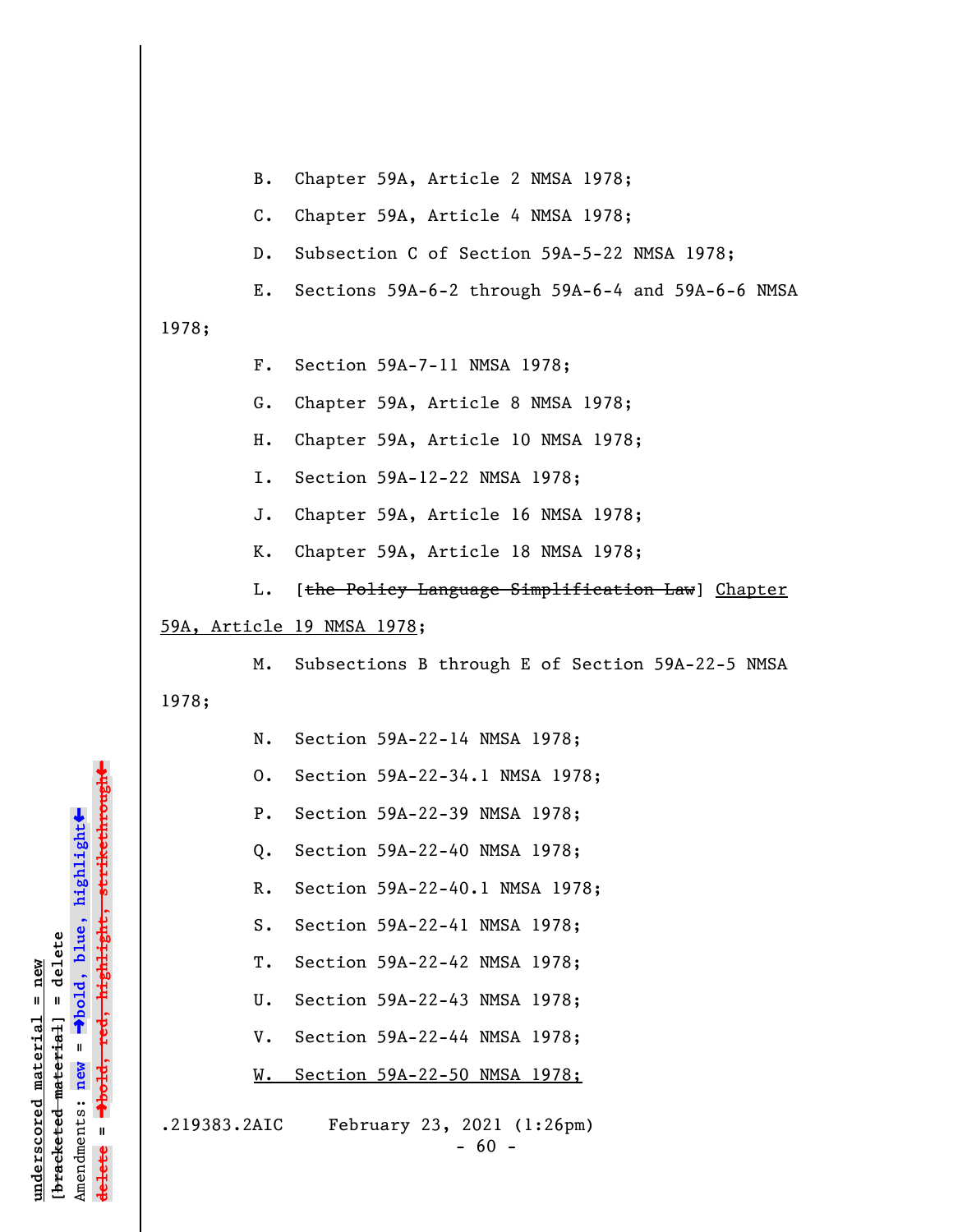$[\overline{\mathbf{W}}_r]$  X. Sections 59A-34-7 through 59A-34-13, 59A-34-17, 59A-34-23, 59A-34-33, 59A-34-40 through 59A-34-42 and 59A-34-44 through 59A-34-46 NMSA 1978;

 $[X<sub>1</sub>]$  Y. the Insurance Holding Company Law, except Section 59A-37-7 NMSA 1978;

 $[\frac{Y-}{3}, \frac{Z}{2}]$ . Section 59A-46-15 NMSA 1978;  $[\frac{3}{2}]$ 

[ $Z$ .] AA. the Patient Protection Act; and

BB. the Surprise Billing Protection Act."

**SECTION HCEDC**º**33.**»**HCEDC HCEDC**º**31.**»**HCEDC** Section 59A-47-40 NMSA 1978 (being Laws 2003, Chapter 391, Section 7, as amended) is amended to read:

"59A-47-40. MAXIMUM AGE OF DEPENDENT.--An individual or group health care coverage, including any form of selfinsurance, offered, issued or renewed under the Health Care Purchasing Act that offers coverage of an insured's dependent shall not terminate coverage of an unmarried dependent by reason of the dependent's age before the dependent's [twentyfifth] twenty-sixth birthday, regardless of whether the dependent is enrolled in an educational institution."

**SECTION HCEDC→34.←HCEDC HCEDC→32.←HCEDC** Section 59A-54-6 NMSA 1978 (being Laws 1987, Chapter 154, Section 6, as amended) is amended to read:

"59A-54-6. NOTICE OF POOL.--

A. [Commencing September 1, 1987, every] Every insurer shall provide a notice and an application for coverage .219383.2AIC February 23, 2021 (1:26pm)  $- 61 -$ 

»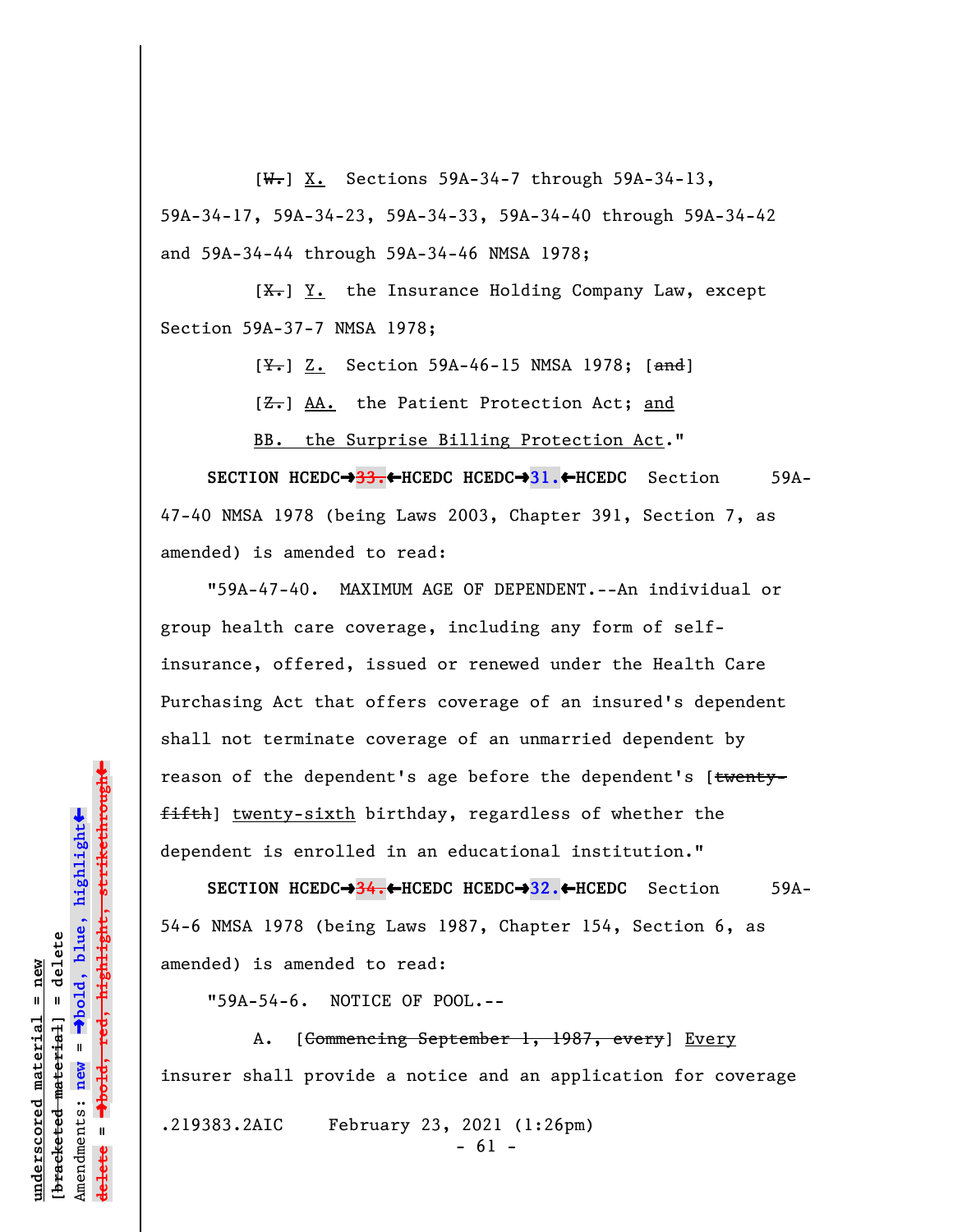by the pool to any person who receives:

(1) a rejection of coverage for health insurance or health care services;

(2) a notice that the rate for health insurance or coverage for health care services provided will exceed the rates of a pool policy;  $[ $\theta$  r]$ 

(3) a notice of reduction or limitation of coverage, including a restrictive rider, from an insurer if the effect of the reduction or limitation is to substantially reduce coverage compared to the coverage available to a person considered a standard risk for the type of coverage provided by the plan; or

(4) a termination of coverage for health insurance or health care services by either the carrier or the covered individual.

B. The notice required by Subsection A of this section shall state that [effective January 1, 1988 or an earlier date, that] the person is eligible to apply for health insurance provided by the pool. Application for the health insurance shall be on forms prescribed by the board and made available to all insurers."

**SECTION HCEDC**º**35.**»**HCEDC HCEDC**º**33.**»**HCEDC** Section 59A-54-8 NMSA 1978 (being Laws 1987, Chapter 154, Section 8) is amended to read:

"59A-54-8. EXAMINATION.--The pool shall be subject to and .219383.2AIC February 23, 2021 (1:26pm)  $- 62 -$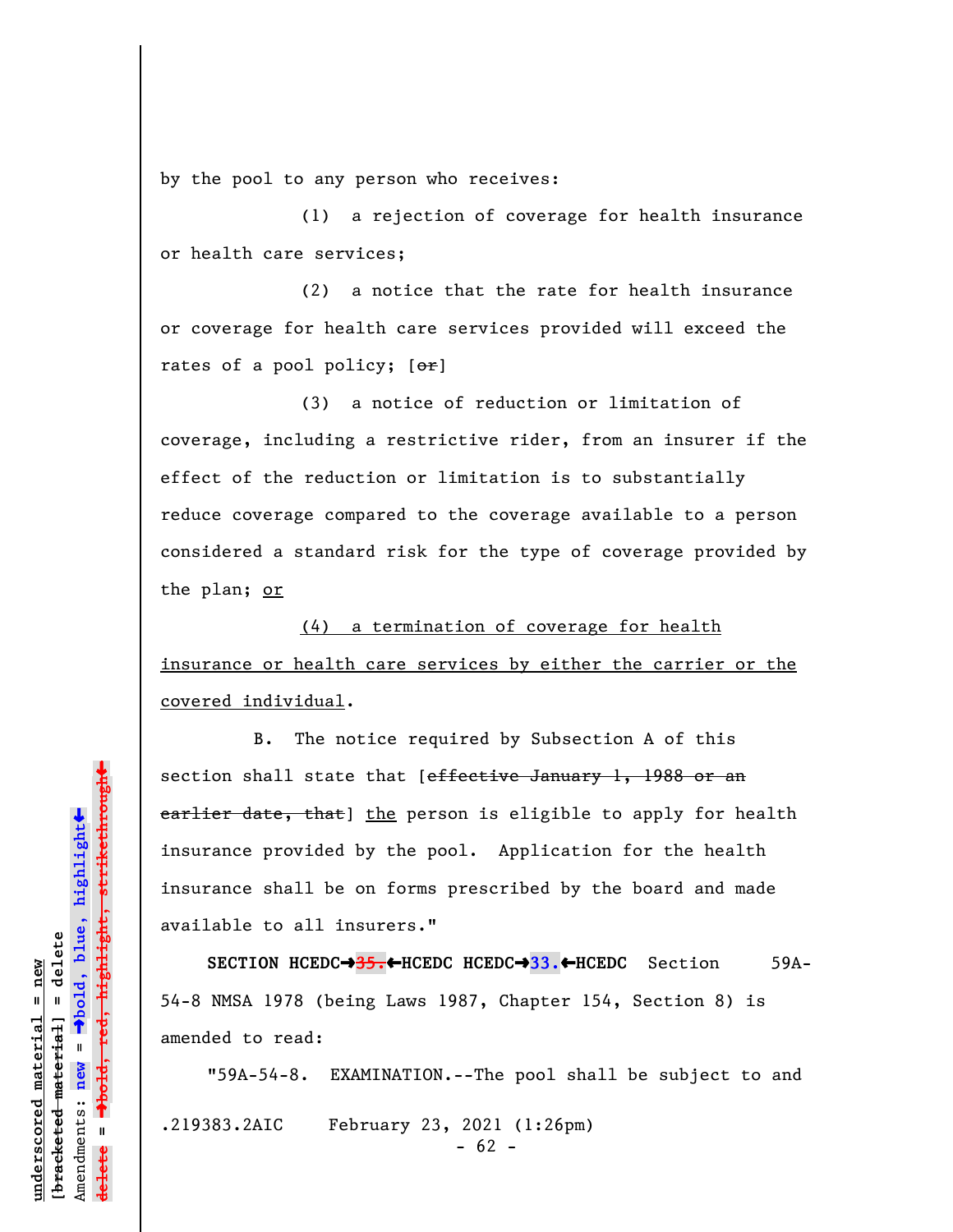responsible for examination by the superintendent  $[ $\theta$  f]$ insurance]. Not later than [March 1] June 1 of each year, the board shall submit to the superintendent an audited financial report for the preceding calendar year in a form approved by the superintendent."

**SECTION HCEDC**º**36.**»**HCEDC HCEDC**º**34.**»**HCEDC** Section 59A-54-11 NMSA 1978 (being Laws 1987, Chapter 154, Section 11, as amended) is amended to read:

"59A-54-11. POOL ADMINISTRATOR--SELECTION--DUTIES.--

A. The board shall select a pool administrator through a competitive bidding process. The board shall evaluate bids based on criteria established by the board, which shall include:

(1) proven ability to handle accident and health insurance;

(2) efficiency of claim paying procedures;

(3) an estimate of total charges for

administering the plan; and

(4) ability to administer the pool in a costefficient manner.

B. The pool administrator shall serve for a period [of three years] not to exceed that provided in Subsection B of Section 13-1-150 NMSA 1978, subject to removal for cause. At least one year prior to the expiration of [each three-year period of service by] the pool [administrator] administrator's

.219383.2AIC February 23, 2021 (1:26pm)

 $- 63 -$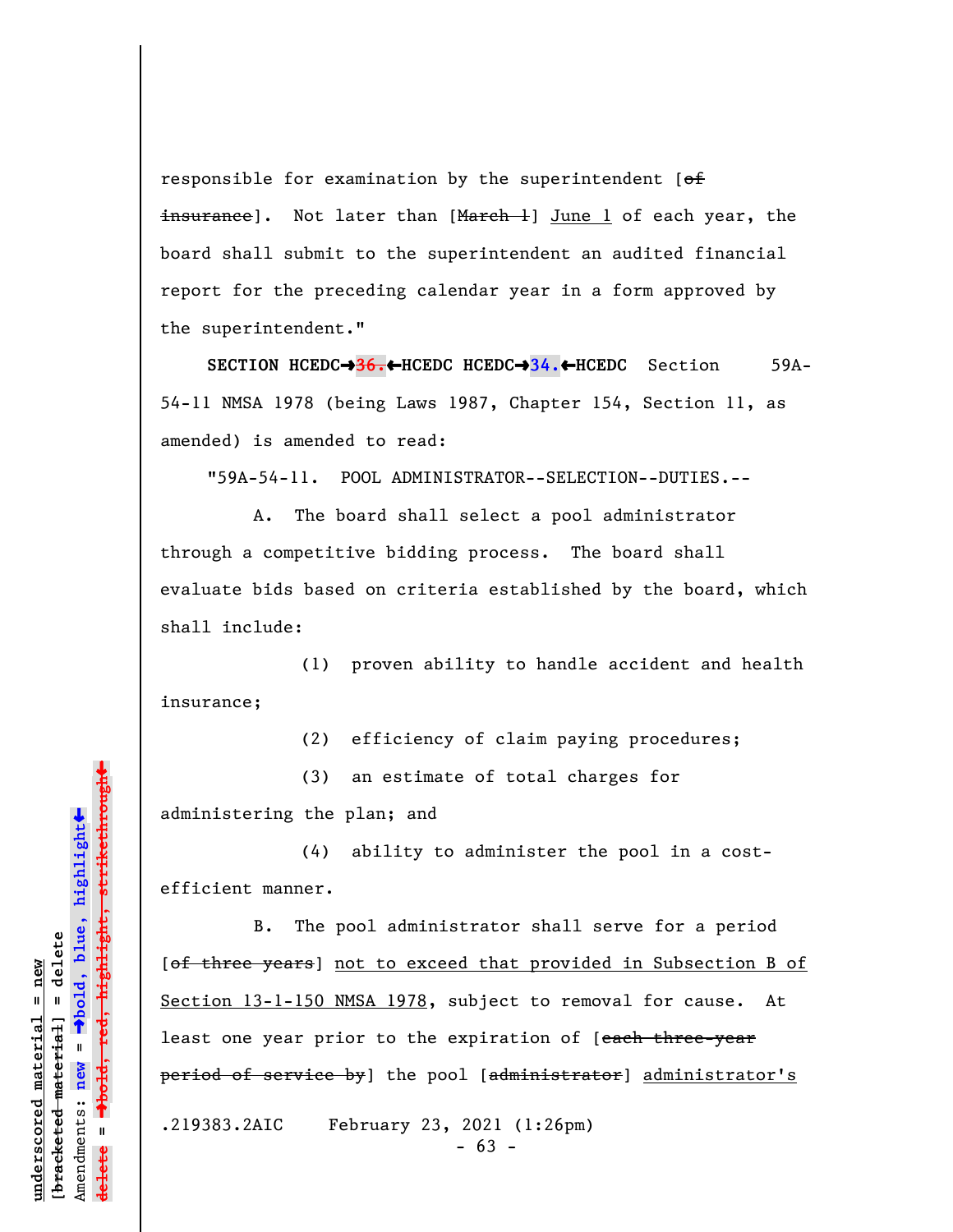contract, the board shall invite all interested parties, including the current administrator, to submit bids to serve as the pool administrator for the succeeding [three-year] contract period. Selection of the administrator for a succeeding period shall be made at least six months prior to the expiration of  $[a]$ three-year period of service by a pool administrator] the pool administrator's current contract.

C. The pool administrator shall:

(1) perform all eligibility and administrative claim payment functions relating to the pool;

(2) establish a premium billing procedure for collection of premiums from insured persons. Billings shall be made on a periodic basis, not less than monthly, as determined by the board;

(3) perform all necessary functions to assure timely payment of benefits to persons covered under the pool, including:

(a) making information available relating to the proper manner of submitting a claim for benefits to the pool and distributing forms upon which submission shall be made; and

(b) evaluating the eligibility of each claim for payment by the pool;

(4) submit regular reports to the board regarding the operation of the pool. The frequency, content

.219383.2AIC February 23, 2021 (1:26pm)

- 64 -

»º**bold, red, highlight, strikethrough**  $\ddot{\bullet}$ º**bold, blue, highlight**  $b$ racketed material] = delete **[bracketed material] = delete** inderscored material = new **underscored material = new** Amendments: **new** =  $\mathbf{u}$ Amendments: new  $\mathbf{u}$ **delete =** lelete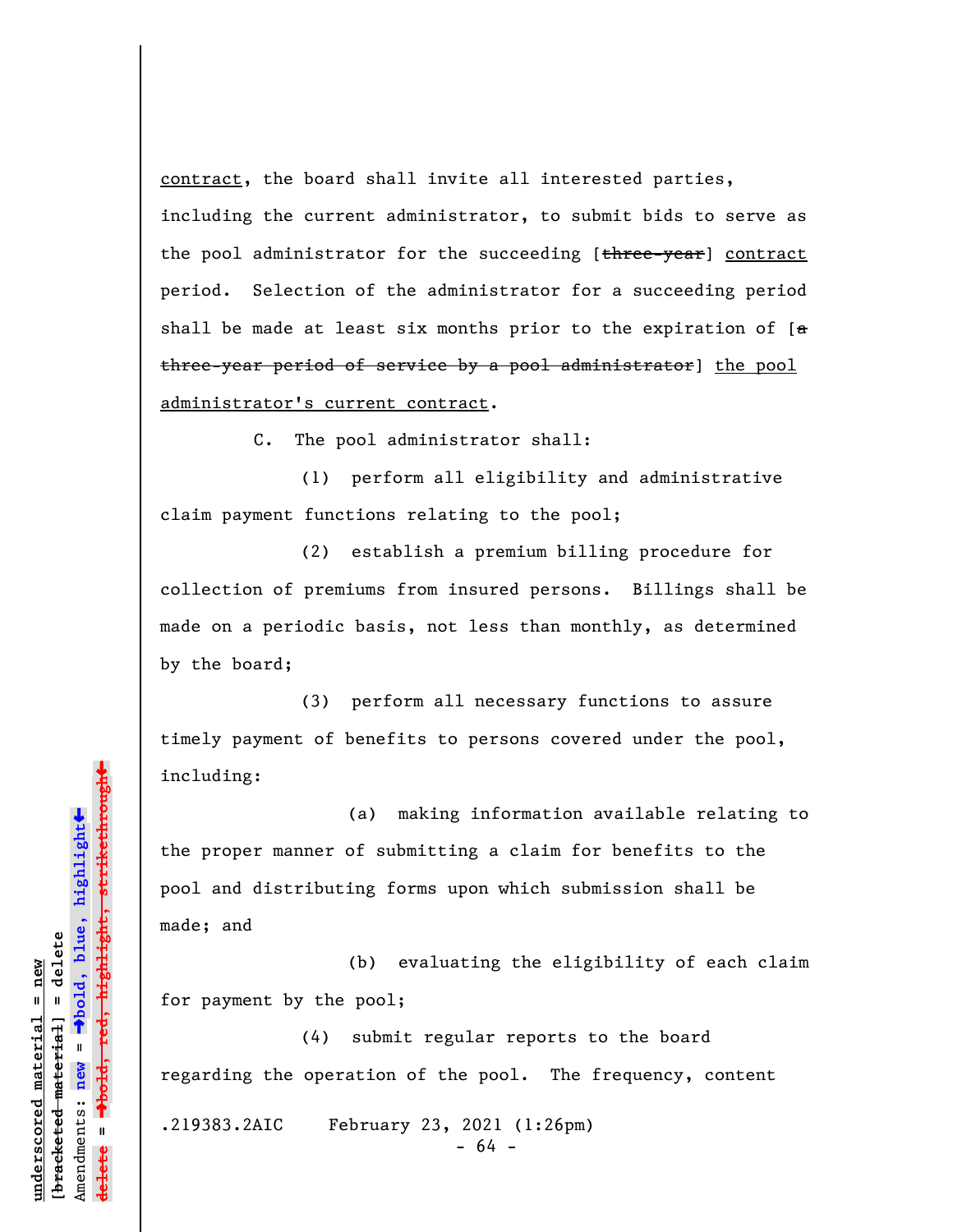and form of the report shall be as determined by the board; and

(5) following the close of each fiscal year, determine net written and earned premiums, the expense of administration and the paid and incurred losses for the year and report this information to the board and the superintendent on a form prescribed by the superintendent.

D. The administrator shall be paid as provided in the contract negotiated pursuant to the process for selection of the administrator established by the board."

**SECTION HCEDC→37.←HCEDC HCEDC→35.←HCEDC** Section 59A-54-14 NMSA 1978 (being Laws 1987, Chapter 154, Section 14, as amended) is amended to read:

"59A-54-14. DEDUCTIBLES--COINSURANCE--MAXIMUM OUT-OF-POCKET PAYMENTS.--

A. Subject to the limitation provided in Subsection C of this section, a pool policy offered in accordance with the Medical Insurance Pool Act shall impose a deductible on a perperson calendar-year basis. Deductible plans of five hundred dollars (\$500) and one thousand dollars (\$1,000) shall initially be offered. The board may authorize deductibles in other amounts. The deductible shall be applied to the first five hundred dollars (\$500) or one thousand dollars (\$1,000) of eligible expenses incurred by the covered person.

B. Subject to the limitations provided in Subsection C of this section, a mandatory coinsurance requirement shall be

.219383.2AIC February 23, 2021 (1:26pm)

 $- 65 -$ 

 $\ddag$ º**bold, red, highlight, strikethrough**  $\ddot{\bullet}$ º**bold, blue, highlight**  $b$ racketed material] = delete **[bracketed material] = delete** inderscored material = new **underscored material = new** Amendments: **new** =  $\bar{\mathbf{u}}$ Amendments: new  $\mathbf{u}$ **delete =**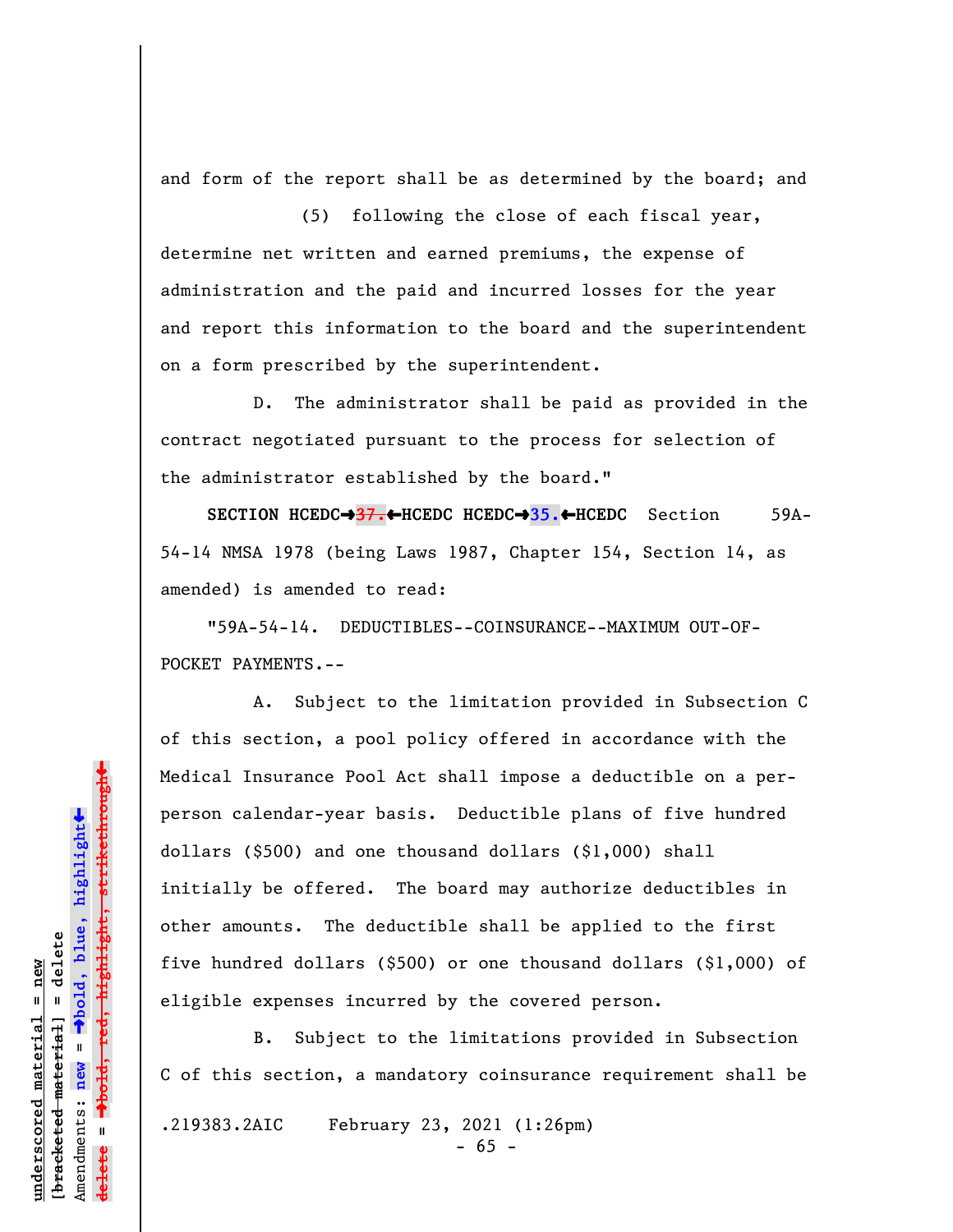imposed at the rate [of twenty percent of eligible expenses in excess of the mandatory deductible] determined by the board.

C. The maximum aggregate out-of-pocket payments for eligible expenses by the insured shall be determined by the board."

**SECTION HCEDC→38.←HCEDC HCEDC→36.←HCEDC** Section 59A-54-19 NMSA 1978 (being Laws 1987, Chapter 154, Section 19, as amended) is amended to read:

"59A-54-19. RATES--STANDARD RISK RATE.--

A. The pool shall determine a standard risk rate by actuarially calculating the individual rate that an insurer would charge for an individual policy with the pool benefits issued to a person who was a standard risk. Separate schedules of standard risk rates based on age and other appropriate demographic characteristics may be used. In determining the standard risk rate, the pool shall consider the benefits provided, the standard risk experience and the anticipated expenses for a standard risk for the coverage provided. The rates charged for pool coverage shall be no more than one hundred fifty percent of the standard risk rate for each class of insureds.

B. The board shall adopt a low-income premium schedule that provides coverage at lower rates for those persons with an income less than four hundred percent of the current federal poverty level guidelines applicable to New

.219383.2AIC February 23, 2021 (1:26pm)

```
- 66 -
```
-bold, red, highlight, strikethrough º**bold, red, highlight, strikethrough**  $\ddot{\bullet}$ º**bold, blue, highlight** bracketed material] = delete **[bracketed material] = delete** mderscored material = new **underscored material = new** Amendments: **new** =  $\mathbf{u}$ Amendments: new **delete =**

»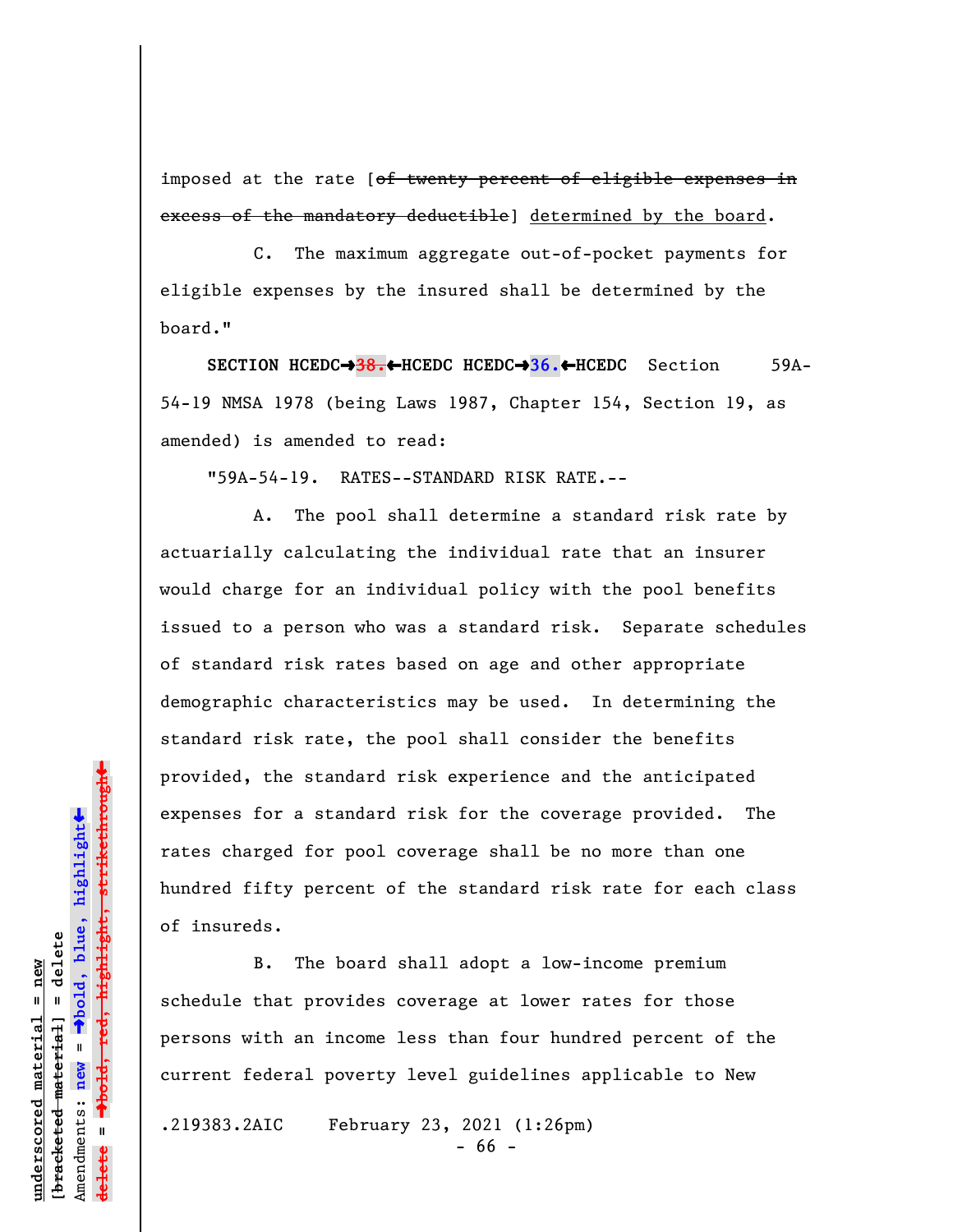Mexico, published by the United States department of health and human services. For individuals with household incomes of one hundred ninety-nine percent of the federal poverty level or lower, the premium reduction shall be seventy-five percent. For individuals with household incomes of two hundred percent to two hundred ninety-nine percent of the federal poverty level, the premium reduction shall be fifty percent. For individuals with household incomes of three hundred percent to three hundred ninety-nine percent of the federal poverty level, the premium reduction shall be twenty-five percent [with the exception of those individuals in this category who were enrolled and receiving a fifty percent reduction in premium prior to January 1, 2009, who shall be phased down to a twentyfive percent premium reduction over a two-?year period, provided that they continue to re-qualify annually for a premium reduction in the three hundred percent to three hundred ninety-nine percent of the federal poverty level category]. The board shall determine income based on the preceding taxable year. No person shall be eligible for a low-income premium reduction if that person's premium is paid by a third party who is not a family member.

C. All rates and rate schedules shall be submitted to the superintendent for approval."

**HCEDC**º**SECTION 37. Section 59A-58-5 NMSA 1978 (being Laws 2001, Chapter 206, Section 5, as amended) is amended to read:** .219383.2AIC February 23, 2021 (1:26pm)

- 67 -

 $\ddot{\bullet}$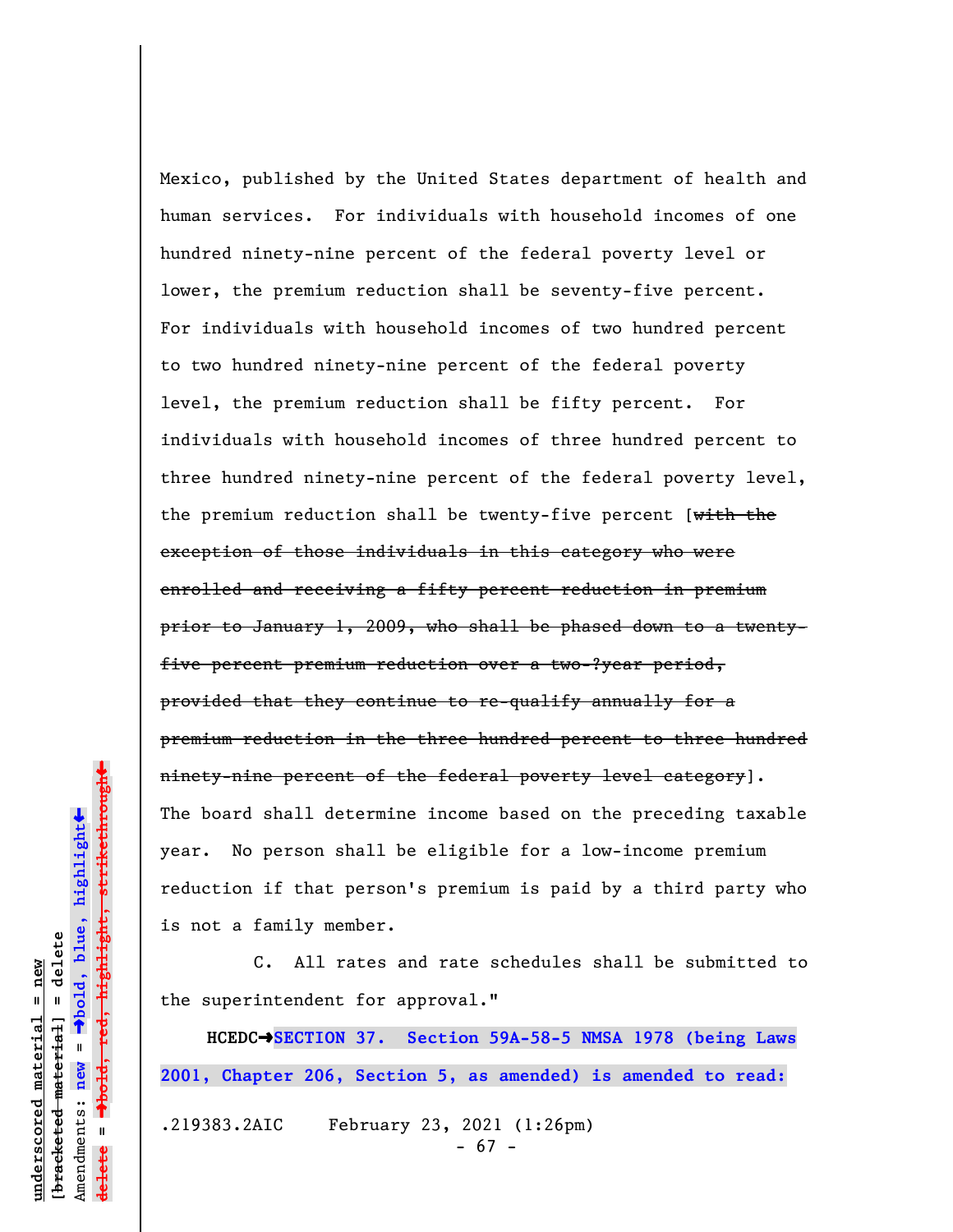**"59A-58-5. REGISTRATION REQUIREMENTS.--**

**A. A provider who wishes to issue, sell or offer for sale service contracts in this state must submit to the superintendent:**

**(1) a registration application on a form prescribed by the superintendent;**

**(2) proof that the provider has complied with the requirements for security pursuant to Section 59A-58-6 NMSA 1978;**

**(3) the name, address and telephone number of each administrator with whom the provider intends to contract, if any; and**

**(4) provided that House Bill 248 of the first session of the fifty-fifth legislature:**

**(a) becomes law, the registration renewal fee provided in Section 59A-6-1 NMSA 1978; or**

**(b) does not become law, a fee of five**

**hundred dollars (\$500).**

**B. A provider's registration is valid for one year after the date the registration is filed. A provider may renew the provider's registration if, before the registration expires, the provider submits to the superintendent an application on a form prescribed by the superintendent and, provided that House Bill 248 of the first session of the fifty-**

.219383.2AIC February 23, 2021 (1:26pm)

 $\ddag$ º**bold, red, highlight, strikethrough**  $\ddot{\bullet}$ º**bold, blue, highlight**  $b$ racketed material] = delete **[bracketed material] = delete** inderscored material = new **underscored material = new** Amendments: new = Amendments: **new** =  $\mathbf{u}$ **delete =** lelete